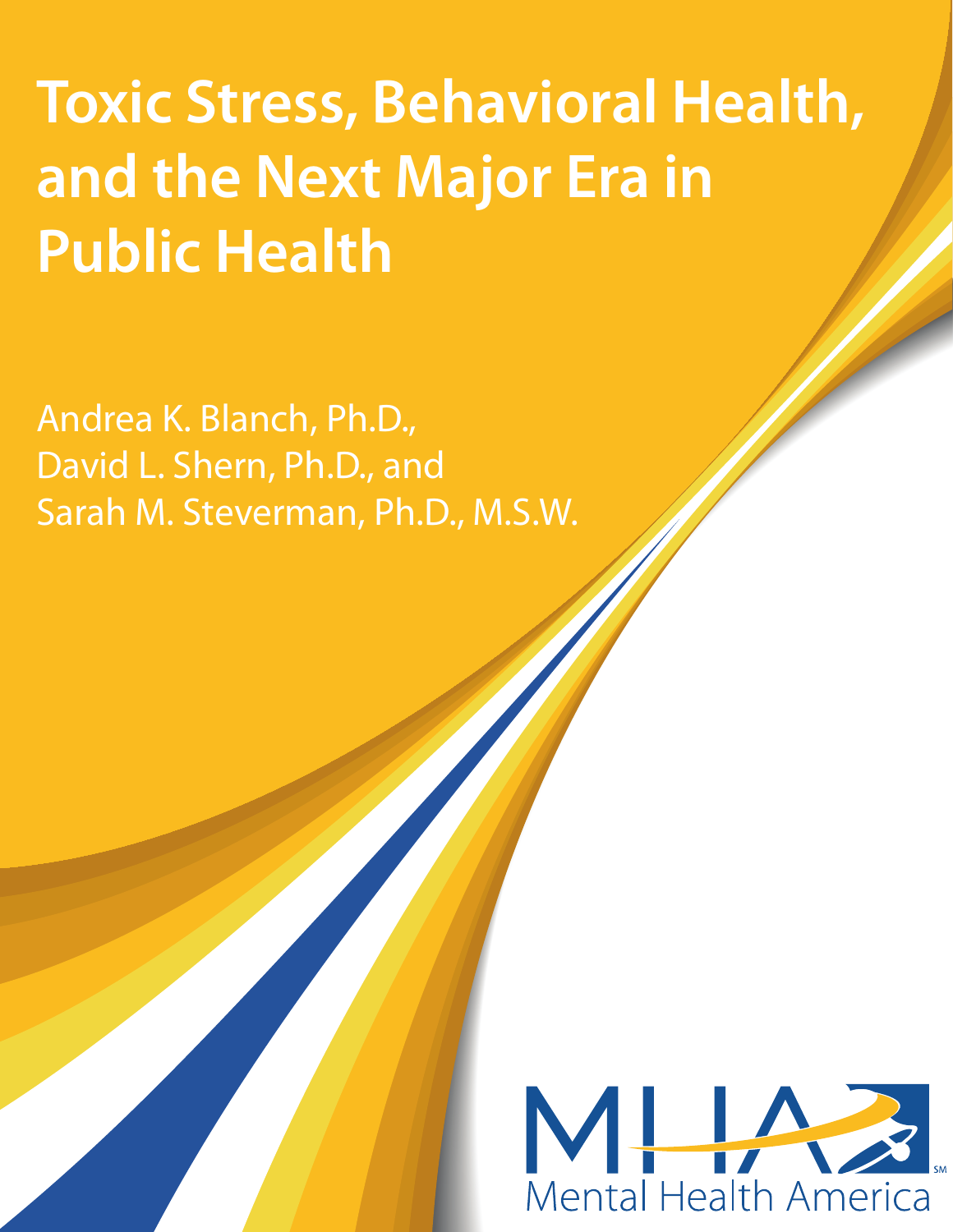# **Toxic Stress, Behavioral Health, and the**

# **Next Major Era in Public Health**

**Andrea K. Blanch, Ph.D., David L. Shern, Ph.D. & Sarah M. Steverman, Ph.D., M.S.W**

**September 17, 2014**

**Deliverable 3.2.4** 

- *This work was supported by a contract from the Substance Abuse and Mental Health Services Administration.*
- *The views, opinions, and content of this publication are those of the authors and do not necessarily reflect the views, opinions, or policies of SAMHSA or HHS. Any references to any specific commercial products, process, service, manufacturer, or company does not constitute its endorsement or recommendation by the U.S. Government or HHS.*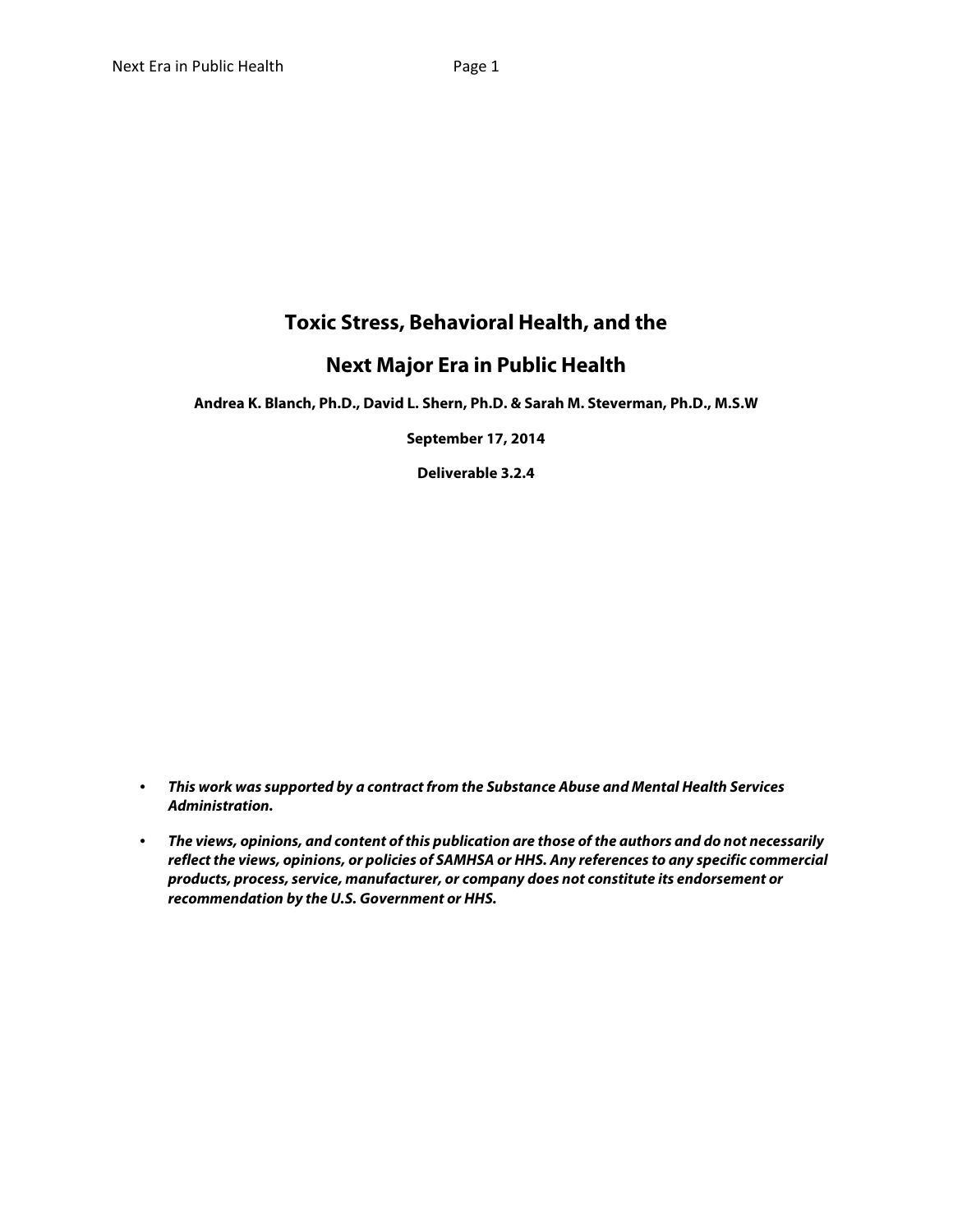### **Executive Summary**

America's health and well-being are dangerously in decline. Our longevity has dropped from 28<sup>th</sup> to 36<sup>th</sup> in the world since 1990. Compared to 16 similar high income countries, the U.S. consistently has the worst health outcomes. Our academic achievement is lagging, with U.S. scores on reading, science, and math dropping during the last 15 years to near the bottom of the Organization for Economic Cooperation and Development (OECD) nations. Among comparable nations we score poorly on 25 of 54 indicators of well-being, including primary and secondary school enrollment and inequality of educational attainment. We have the highest incarceration rate in the world, and the highest rate of diagnosed mental illnesses. Relative to our wealth and international prominence, we appear to be in the midst of a public health crisis.

At one time epidemics of infectious illness were the greatest threat to the public's health. This changed with the broad adoption of the germ theory of disease. Although fully implementing the germ theory required massive investments in public health infrastructure (water and sewage systems, mass vaccinations, new treatments, policy and standard setting), the strong science that supported the germ theory provided a compelling rationale for these investments. In this paper we argue that the science regarding our current public health crisis is as convincing as the germ theory was when the public hygiene movement began. This paper details the rationale for an action agenda to usher in a new era of public health that focuses on reducing the impact of toxic stress and trauma on our health, productivity and well-being.

We argue that behavioral health is the linchpin for the next era in public health. The argument is based, in part, on our increasing understanding of the role of toxic stress and trauma, in combination with genetic vulnerability, as antecedents to our declining health and well-being. A review of relevant literature demonstrates the pathways through which these problems develop by mapping the effects of stress and trauma on neural, endocrine and immunological systems. These effects, in turn, cause problems in cognition and executive and emotional control which lead to further developmental problems. A subsequent cascade of consequences ultimately results in increased rates of chronic illnesses and disability.

Behavioral health problems, whether initially displayed in childhood or adulthood, are often the first visible consequences of stress and trauma. Without identification and treatment, children who are exposed to toxic stress and trauma are at increased risk for mental and addictive disorders as well as learning deficits, which in turn predict academic failure, compromised occupational achievement, lower socioeconomic status, and health problems. Adults who experience violence and trauma are also at increased risk for a variety of poor health and social outcomes. Without effective support and intervention, the risk increases for inter-generational exposure to toxic stress and trauma, creating a 'vicious circle' of self-reinforcing mechanisms that undermine population health and well-being.

Although the exposure to toxic stress and trauma is nearly universal, not everyone exposed is adversely affected. Resilience is key to understanding this differential response. Resilience is a characteristic of both people and environments that can be purposely developed. Many prevention and promotion strategies strengthen resilience and reduce environmental risk factors. Child abuse and neglect, for example, are powerful predictors of later life difficulties. The Triple P program and the Nurse Family Partnership both demonstrate significant reductions in child maltreatment and produce positive behavioral and social outcomes. Other programs increase personal skills and social supports associated with resilience.

A public health approach to reducing toxic stress will include strategies for preventing or reducing extreme stress and trauma, building resilience, and providing effective care and treatment. Just as the sanitarians needed infrastructure to reduce and treat infectious illness, we need infrastructure to realize the promise of our science. Infrastructure needs to be developed at the individual/family, community and societal levels. Public education targeted to individuals and families can help to create safer, healthier environments, address the impact of toxic stress and trauma on overall health, and present effective strategies for building resilience. Parental education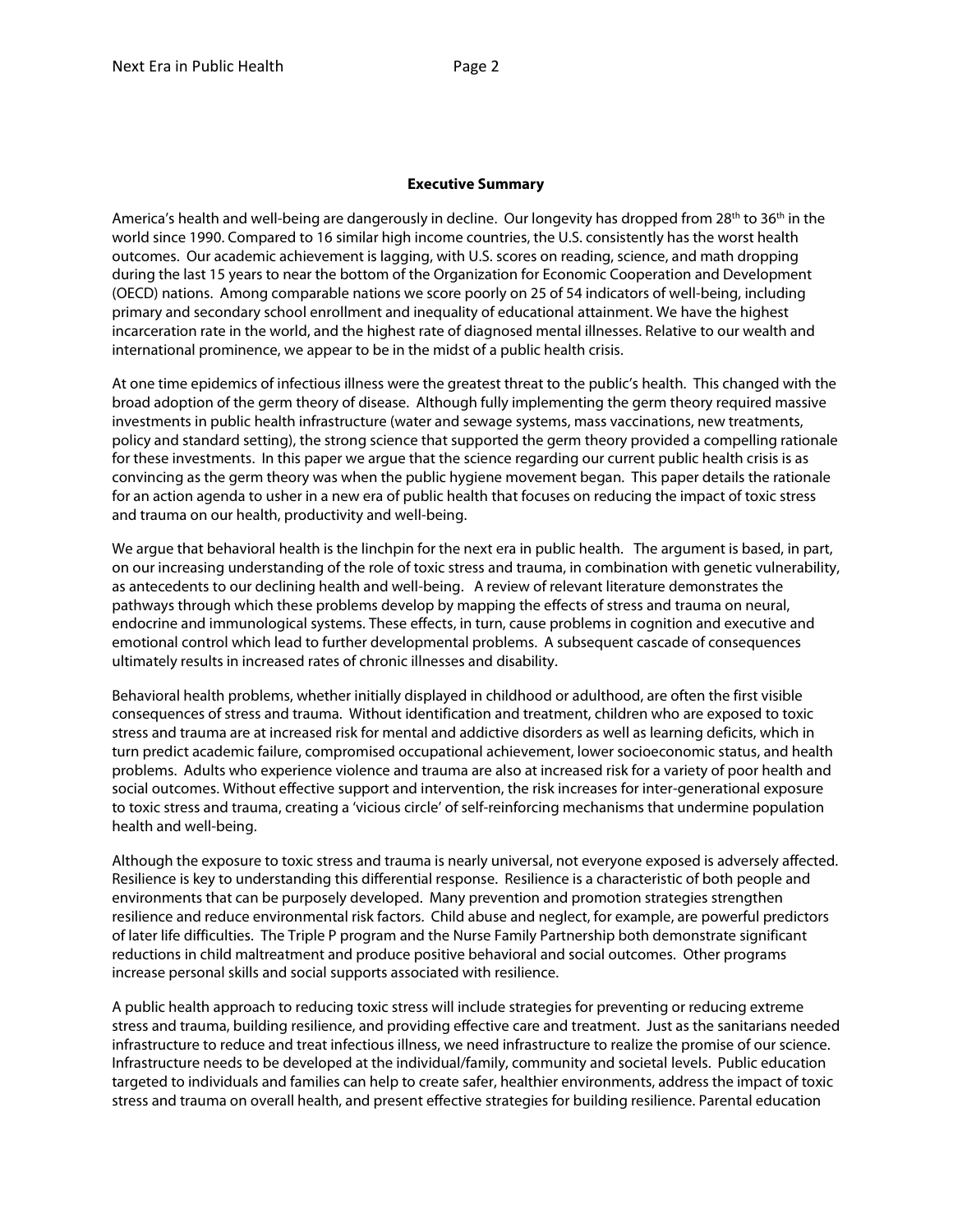and support can increase skills-based parenting and create a sense of urgency regarding children's well-being. Interventions that reduce abuse and neglect need to be universally available, as well as other parental support mechanisms including treatment for mental health and substance abuse problems. Clearly, early identification and treatment of problems for all age groups is essential. Safer, less toxic communities are environments in which stress and trauma are prevented whenever possible, risk factors are identified and addressed, and people who are affected receive immediate support and treatment. It is 'on the ground' in communities where existing resources in education, housing, health, juvenile justice, child welfare, etc. can be coordinated and focused on common goals. Community coalitions are an essential ingredient, and can provide a platform for evaluating the effectiveness of preventive and treatment interventions and monitoring overall community health. Several communities have found that using the trauma and developmental lens discussed here greatly helps to identify common interests across divergent sectors, and provides a template for community action.

At the societal level, state and national leadership is critical. Current service systems can be reshaped to emphasize public health goals and functions. Policy interventions like criminalizing domestic abuse and increasing alcohol taxes can reduce exposure to the toxic stress and trauma. Developing common language can facilitate greater coordination among sectors. Collaborative workgroups can help to inform processes such as the Healthy People national public health goals. Population based measurement systems can help us to track progress over time. Federal legislation enabling greater coordination and accountability for population health and well-being could further facilitate progress. A national action agenda is needed to usher in this next great era in public health. The agenda will operationalize the elements of public health infrastructure needed to address these issues. Perhaps most importantly, it will create broad-based coalitions across the public, private and voluntary sectors that can help create the political will required at local, state and national levels. Given the centrality of behavioral health, SAMHSA has a unique opportunity to provide strategic leadership to the field by facilitating the interaction of the various government components and systematically implementing a change strategy informed by research and past public health successes.

As a nation, we are confronted with serious challenges to our health, well-being and competitiveness. These challenges are not broadly understood or appreciated by the nation's population. Individuals were once resigned to early mortality and morbidity from infectious illnesses. After understanding the germ theory and building public health infrastructure, expectations changed. The resignation changed to action. We now must address our contemporary resignation to the inevitability of the effects of toxic stress and trauma and mobilize for action. We have the opportunity to usher in a new era in public health. The need is compelling. The role of behavioral health is central. While more science will be developed and our insights enhanced, our knowledge is clearly adequate for action. It is in our enlightened self-interest to act now.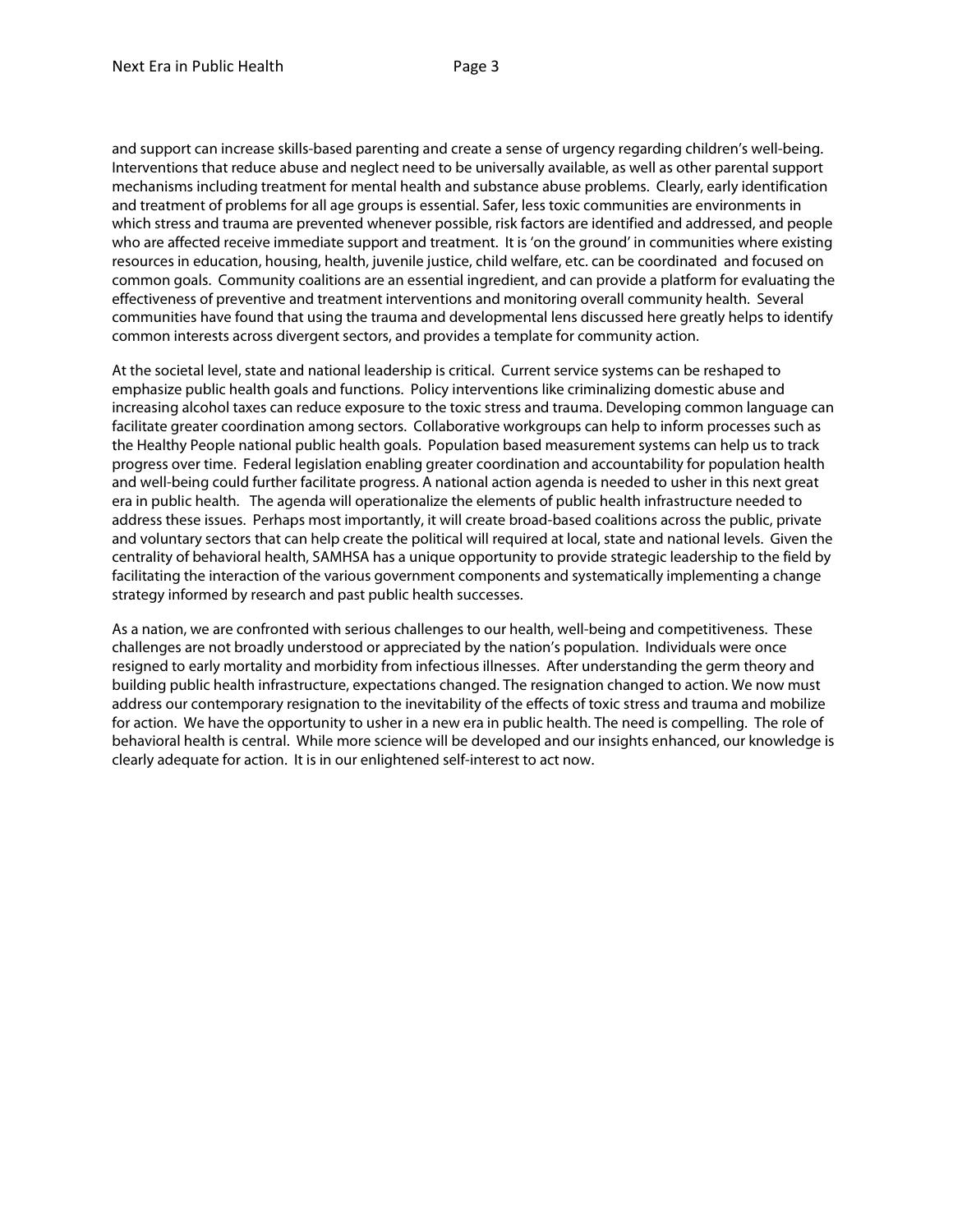l

# **Introduction**

The U.S. population is sick, and we are only now beginning to recognize it. We are the most obese population in the world. We have the highest rates of mental illness in the world. Our life expectancy is decreasing relative to other developed nations. All of this is in the context of the wealthiest nation and most expensive medical care system in the world. What's wrong?

While our health was once threatened primarily by infectious illnesses, our contemporary public health challenges have different causes. As with infectious illnesses, it is the interaction of our biological vulnerabilities with environmental toxins that undermines our health. The contemporary toxins, however, are not microorganisms but the effects of toxic stress and trauma. [1](#page-4-0) [1](#page-6-0) Just like John Snow's careful study led to a cholera control strategy prior to the full elaboration of the germ theory, we now have compelling evidence for the long term impact of toxic stress and trauma on the development of behavioral and general health problems. In fact, our knowledge of the mechanisms that undermine our health is much better than what Snow had available.

We also know a lot about what can be done to address these effects - both by reducing exposure and by increasing resilience. Addressing these problems is not easy, but it is not an impossible task. When the early sanitarians proposed installing pipes in every household to bring in clean water and separate pipes to remove waste, it must have seemed impossibly complex and expensive. However, armed with a convincing theory about epidemic infections, the infrastructure was conceptualized and implemented. Fully implementing the proposed public health infrastructure will also be a challenge. However, many individual interventions are already in place, and we have the knowledge necessary to implement others. We already have a sufficient platform to build a coordinated strategy and approach. It is our hope that the data and integrative theory presented here will create the political will to develop a coordinated public health infrastructure to address these contemporary challenges. From our perspective, this is the next great challenge in public health.

# **Today's Public Health Crises - Indicators of Health and Wellbeing**

Despite the common belief that U.S. citizens enjoy the best health and living conditions in the world, we lag behind other nations on many measures of health and wellbeing. In 2012, the U.S. ranked 36<sup>th</sup> out of 194 countries in life expectancy, dropping from [2](#page-6-1)8<sup>th</sup> in 1990.<sup>2</sup> The U.S. ranks 38<sup>th</sup> in disability adjusted life years. The Institute of Medicine (IOM) recently compared the U.S. to 16 similar high income countries. The U.S. consistently has the worst health outcomes, with the highest 0-5 child mortality rate, maternal mortality rate, and rate of obesity. The U.S. has the second highest rates of death due to coronary heart disease, lung disease, and non-communicable diseases.<sup>[3](#page-6-2)</sup> Moreover, U.S. health is deteriorating, with increasing rates of multiple chronic illnesses during the last decade.<sup>[4](#page-6-3)</sup> Diabetes rates nearly doubled between 1997 and 2013.<sup>[5](#page-6-4)</sup> The U.S. consistently has the most expensive and poorest performing health care system - ranked last among 11 comparable nations in each year since 2004, and 9<sup>th</sup> on measures of access.<sup>[6](#page-6-5)</sup>

The U.S. has the highest rates of mental illnesses and second highest rate of substance abuse problems in the world.<sup>[7](#page-6-6)</sup> Almost half of Americans, 47.4%, will develop a mental health or addiction condition in their lifetime.<sup>[8](#page-6-7)</sup> Individuals who migrate to the U.S. from Mexico have rates of mental illness like the Mexican general population. However, over 13 years these immigrants' rates increase to equal those of the U.S. population<sup>[9](#page-6-8) [10](#page-6-9)</sup>. Compared to 16 similar countries, the U.S. has the highest rate of death by violence, almost three times higher than the next country.[11](#page-6-10) The U.S. accounts for 80 percent of all firearm deaths among the Organization for Economic Cooperation and Development (OECD) nations – which greatly exceeds our proportion of the OECD population. [12](#page-6-11) We incarcerate far more individuals than any other country, with a rate of 707/100,000 population, dramatically higher than similar nations (e.g., Canada's rate is 118/100,000).[13](#page-6-12) Many American children end up in the child welfare system, victims of child abuse and neglect. In 2012, 678,810 children were abused or neglected, a rate of 9.2/1,000. Children under 1 year of age had the highest rate of abuse, at 21.9/1,000. Child abuse impacts healthy development, and also resulted in 1,640 deaths in 2012. Over 70% of these were of children under the

<span id="page-4-0"></span> $1$  Not to minimize other chemical environmental toxins, which are important but not the focus of this work.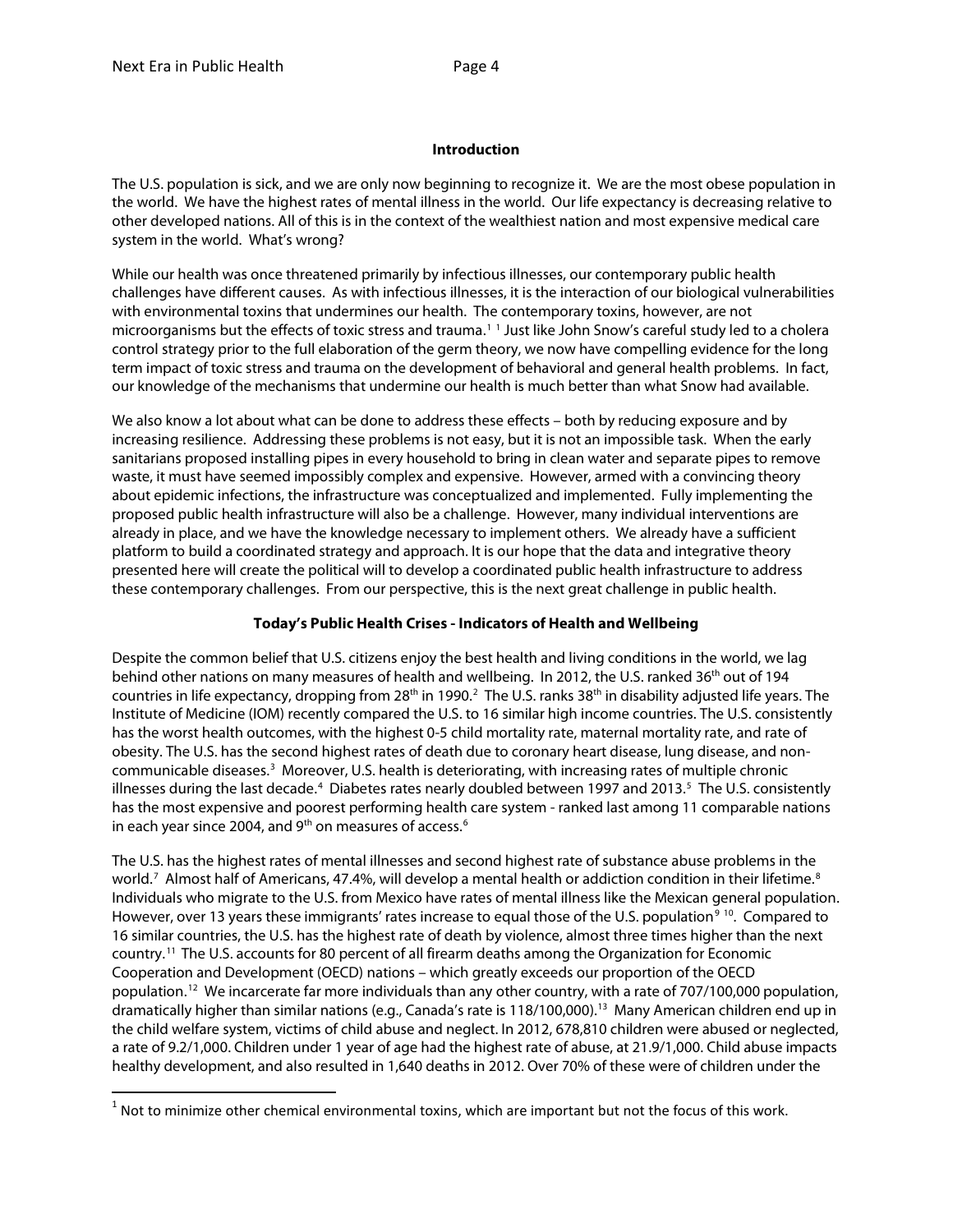age of 3. Eighty percent of the fatalities were caused by one or both parents.<sup>14</sup> We have the second highest rate of intentional child death of the OECD nations exceeded only by Brazil.[15](#page-7-1) More U.S. teenage girls become pregnant than those in the 16 comparable countries. Our teen pregnancy rate is almost 10 times higher than that of Switzerland, the country with the lowest rate.<sup>[16](#page-7-2)</sup>

The U.S. lags other countries in the economic health of the population. Of the 34 OECD countries, the U.S. had the sixth highest child poverty rate (21.8%).<sup>[17](#page-7-3) 18</sup> In 2012, 15.0% of the population lived in poverty,<sup>[19](#page-7-5)</sup> significantly higher than 12.2% in 2000.<sup>20</sup> The U.S. has the highest rates of income inequality of comparable OECD countries.<sup>21</sup> Lagging academic performance helps to limit mobility and exacerbates inequality. We rank 20<sup>th</sup> in reading, down from 10<sup>th</sup> in 2009; 30<sup>th</sup> in math, compared with 24<sup>th</sup> in 2009; and 23<sup>rd</sup> in science, slipping from 19<sup>th</sup> in 2009.<sup>[22](#page-7-8)</sup> In 2011, the World Economic Forum ranked the U.S.'s education system 26<sup>th</sup> in its ability to prepare students for a competitive economy.<sup>[23](#page-7-9)</sup>

Several measures have been developed to assess overall performance in health, opportunity, and sustainability. Each indicates that the U.S. lags behind similar countries. The Social Progress Index utilizes 54 social and environmental outcomes across three dimensions – basic human needs, foundations of wellbeing, and opportunity. Of 132 countries, the U.S. ranks 16<sup>th</sup> overall. We rank higher than similar countries on just four indicators (freedom of speech, affordable housing, tertiary schooling, and number of ranked universities). Compared with similar countries, the U.S. performs worse on 25 indicators, including several of the health and injury measures cited above (e.g., life expectancy), primary and secondary school enrollment, freedom over life choices, and inequality in educational attainment.<sup>[24](#page-7-10)</sup> The Social Sustainability Index measures the sustainability of each country on three dimensions – human well-being, environmental well-being, and economic well-being. In 2012, the U.S. ranked 116 out of 151 countries for overall sustainability, a drop from 93<sup>rd</sup> in 2006. In the human well-being dimension, the U.S. ranks 32<sup>nd</sup>, about on par with its ranking in 2006. The U.S. ranks 125<sup>th</sup> in environmental well-being, demonstrating poor performance in our ability to take care of the environment. The U.S. also scores low on economic well-being at  $102<sup>nd</sup>$ , down significantly from 45<sup>th</sup> in 2006.<sup>[25](#page-7-11)</sup>

It is clear from this review that U.S. health and well-being are in significant decline. Our human capital is deteriorating. A nation's human capital is defined as the overall ability of its population to be economically productive. Human capital is like financial capital in that it represents the human resources necessary for economic activity. When our human capital is weakened, it decreases our competitive strength and our ability to have productive individuals, communities and a successful nation.<sup>[26](#page-7-12)</sup> These indicators portray a decline in our human capital that may have profound long term impact on our status as a world leader. These are our contemporary public health crises, comparable to infectious epidemics during the 1800s. However, like infectious illnesses, these problems are not intractable or inevitable. In areas where we have developed and implemented social policies – such as child abuse – we've seen improvements. These improvements demonstrate that we can successfully address these problems if we understand their roots. A science base is emerging that both helps to explain our current crises and demonstrates effective approaches to our current challenges.

## **How Did We Get Here – The Effects of Toxic Stress and Trauma on Human Development**

An understanding of infectious disease helped to shape an organized public health response in the 19<sup>th</sup> century. In the same way, emerging science about the underpinnings of our current public health crises suggests strategies for a public health response. Here, we review the evolving science concerning the interaction of biology and environment in the production of health.

Individuals' health and well-being is a product of their genetic make-up and the environments in which they live and grow. It is now well documented that the exposure to toxic stress and trauma is associated with a large variety of problems in human health and functioning.<sup>[27](#page-7-13) 28</sup> Toxic stress is contrasted with positive or tolerable stress (both which may promote healthy development), and is defined as: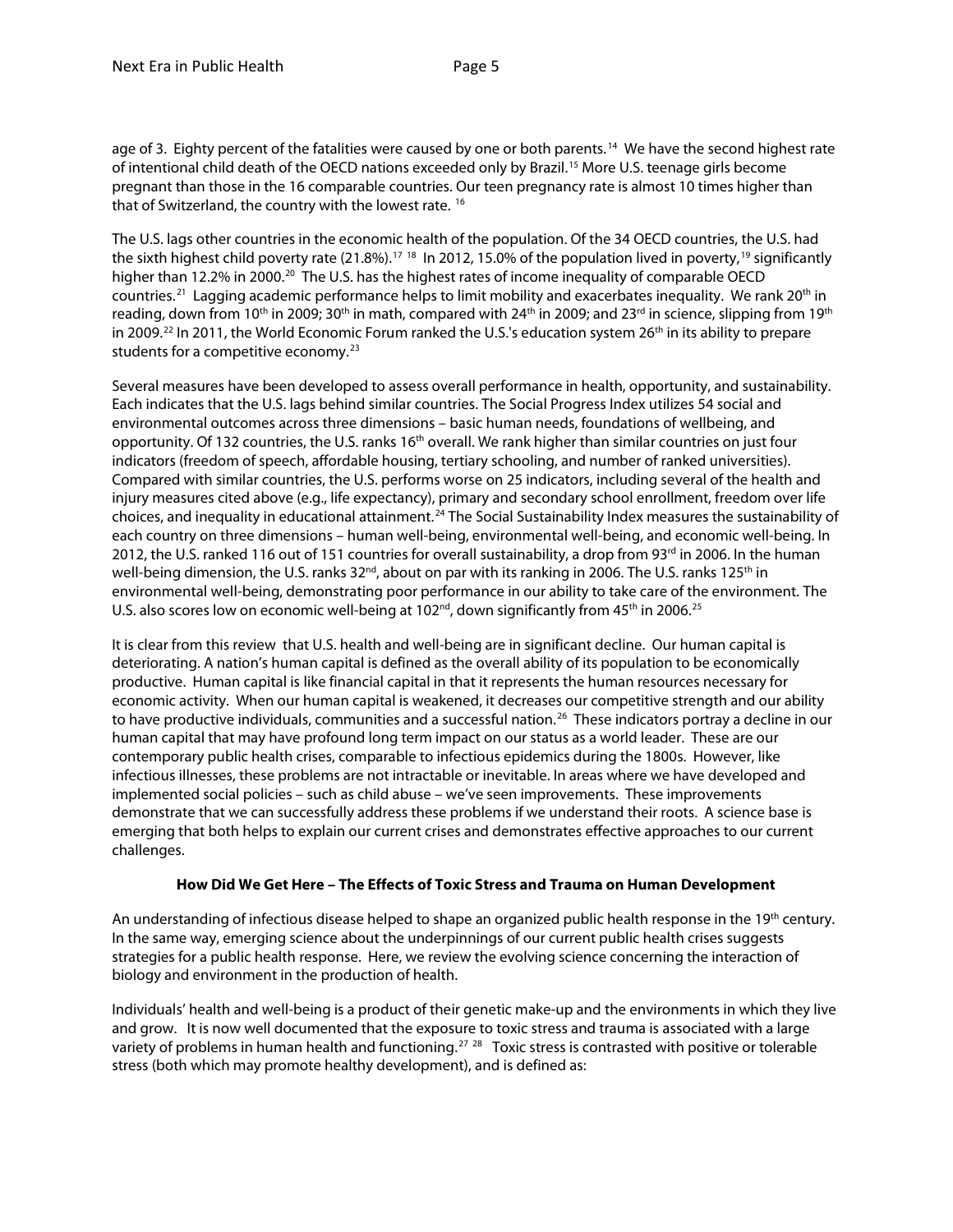"…strong, frequent, and/or prolonged adversity—such as physical or emotional abuse, chronic neglect, caregiver substance abuse or mental illness, exposure to violence, and/or the accumulated burdens of family economic hardship—without adequate adult support. This kind of prolonged activation of the stress response systems can disrupt the development of brain architecture and other organ systems, and increase the risk for stress-related disease and cognitive impairment, well into the adult years."<sup>[29](#page-8-0)</sup>

<span id="page-6-2"></span><span id="page-6-1"></span><span id="page-6-0"></span>While a stress response is adaptive when reacting to immediate, acute danger, exposure to toxic stress can result in the persistent activation of the stress response and subsequent exposure to stress hormones. Chronic activation impacts brain structures and affects energy metabolism, causing a 'dysregulation' of the stress response system.<sup>[30](#page-8-1)</sup> This process is referred to as the 'biological embedding' of experience.<sup>[31](#page-8-2) [32](#page-8-3)</sup>

<span id="page-6-4"></span><span id="page-6-3"></span>The specific biological changes associated with toxic stress are, in part, dependent on when they occur. Prenatal and early life stress has the broadest impact, since all aspects of the brain are undergoing rapid development at that time. Toxic stress early in life is associated with brain changes that affect memory and the ability to learn. Toxic stress later in childhood and adolescence can result in difficulty in attention as well as impulse and emotional control. Exposure in late adolescence or early adulthood affects brain development, resulting in a heightened fear response and hyper-reactivity to stressful stimuli.<sup>[33](#page-8-4)</sup> During the older adult years, the effects of stress amplify the aging process, affecting memory, cognition and emotion in an age-related way.<sup>34</sup>

<span id="page-6-7"></span><span id="page-6-6"></span><span id="page-6-5"></span>We increasingly understand the ways these processes work, including their influence on the functioning of genes<sup>[35](#page-8-6)</sup> (epigenetic influence) and on metabolic function at the cellular level.<sup>[36](#page-8-7)</sup> We also have increasing evidence that individuals with a particular genotype who are exposed to adversity are more likely to develop antisocial behavior or depression.<sup>[37](#page-8-8)</sup> Other research indicates that family support can ameliorate these increased genetic risks effects.<sup>[38](#page-8-9)</sup> While much is yet to be clarified in this research,<sup>[39](#page-8-10)</sup> understanding these biological processes will strengthen and elaborate the linkage between toxic stress, health and illness.

<span id="page-6-10"></span><span id="page-6-9"></span><span id="page-6-8"></span>*Summary.*Early childhood adversity and exposure to toxic stress over the life span are associated with important changes in the structure of neural, endocrine and immune systems. These changes are, in turn, related to functional changes in behavior and metabolism that ultimately increase the likelihood behavioral health disorders and, subsequently, of other chronic illnesses. Effects on brain structures are associated with poor stress regulation as well as deficits in memory, emotion and executive control. These disruptions in development, as we will discuss below, provide the foundation for the behavioral health and general health problems that underlie our current public health crises.

<span id="page-6-12"></span><span id="page-6-11"></span>The science exploring how adversity interacts with genetic vulnerability is progressing rapidly. Stress hormone regulation may be central to the molecular mechanisms through which adversity impacts development and behavior. Given what we know now about the multiple effects of adversity and associated risk and protective factors, we can begin to outline a public health response to both prevention and treatment.

## **Impact of Toxic Stress across the Lifespan**

Traumatic events and toxic stress are common across the lifespan, with estimates of lifetime prevalence of 60.7% for men and 51.2% for women.<sup>40</sup> Almost 90% of respondents to the National Stressful Events Survey reported exposure to at least one traumatic event; 30% reported six event types.[41](#page-8-12) When other sources of toxic stress are considered, it seems clear that these experiences are near-universal.

It has long been accepted that social factors affect health and productivity.<sup>42</sup> Research strongly suggests that toxic stress in childhood mediates this relationship. The Adverse Childhood Experiences (ACE) Study<sup>[43](#page-8-14)</sup> demonstrates a strong relationship between ten categories of childhood adversity and poor health and social outcomes in a group of 17,000 middle class adults. The relationships are statistically powerful and "graded" – the more adverse events, the worse the outcome. The ACE study is an example of "life course epidemiology." This approach examines the impact of early life events on later development of disease, integrating biological and social risk processes.[44](#page-8-15) To date, the ACE study has resulted in over 80 scientific articles and has generated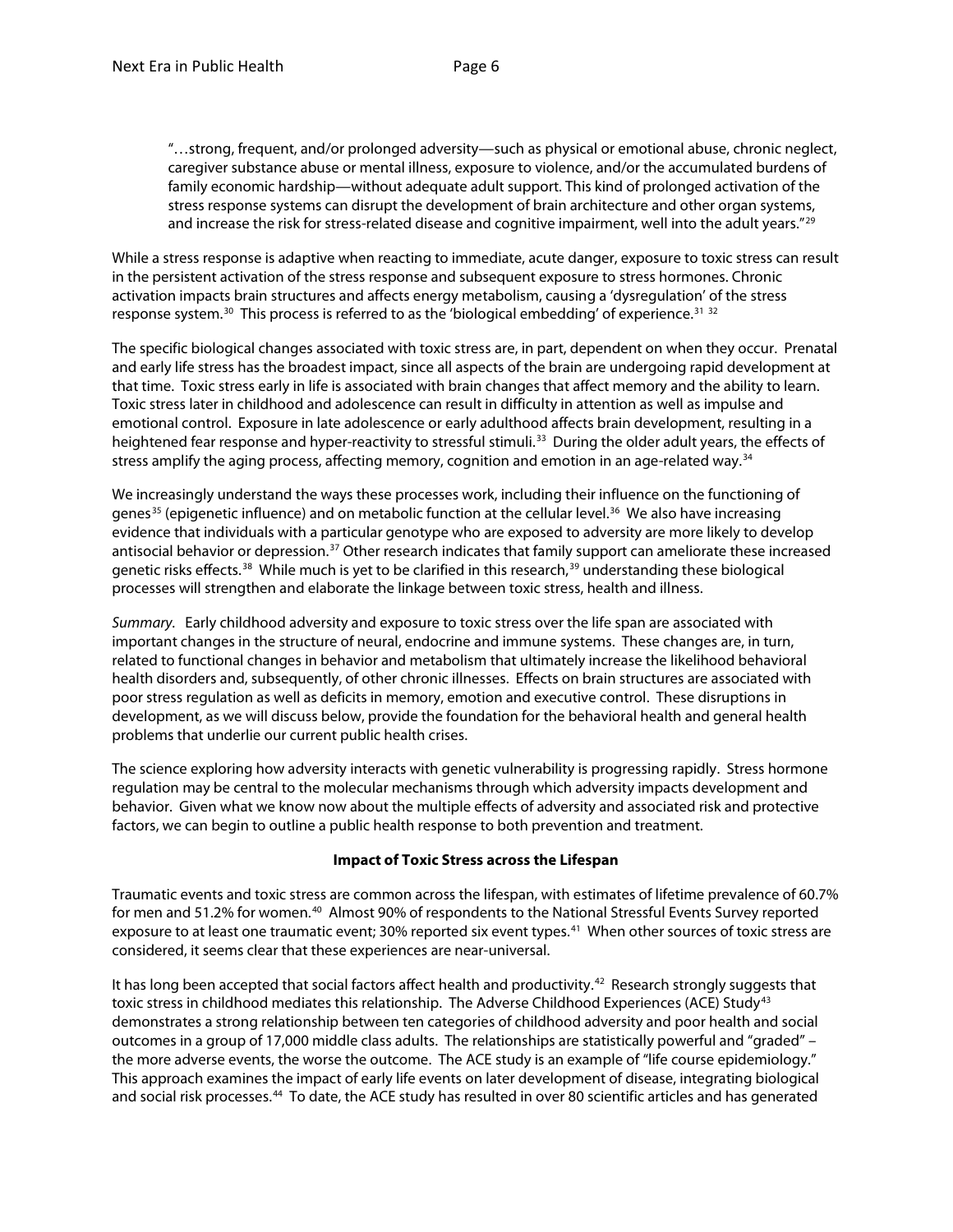<span id="page-7-7"></span>substantial interest among policymakers, researchers and the general public. A growing number of studies show similar relationships using different methodologies, populations, sources of toxic stress, and outcome measures.

<span id="page-7-10"></span><span id="page-7-9"></span><span id="page-7-8"></span>Research has documented the negative impact of a wide variety of stressors, including preterm birth, child maltreatment, bullying, interpersonal and community violence, disasters, accidents, life-threatening illnesses, socioeconomic status (SES) and racism. The relationship between SES and outcomes has been especially well-replicated,<sup>[45](#page-9-0)</sup> probably because living in poverty exposes people to unpredictable environments, lack of resource buffers, and social stigma.<sup>[46](#page-9-1) [47](#page-9-2) [48](#page-9-3)</sup> As in the ACE study, the impact of different stressors appears to be cumulative; children exposed to multiple traumatic events show significantly more symptoms and problems than those without multiple traumas.<sup>49</sup> There is a very strong relationship between childhood adversity and the development of emotional and behavioral problems in children. One literature review found "overwhelming" evidence that maltreatment affects the development of mood and anxiety disorders, aggression, social skills deficits, peer relations and substance abuse in children and youth.[50](#page-9-5) Children exposed to adverse events start using substances earlier and have higher lifetime rates of substance use.<sup>[51](#page-9-6) 52</sup> The relationship also holds for the most serious mental illnesses. Children who are bullied and abused are nearly six times more likely to have psychotic symptoms.[53](#page-9-8) A meta-analysis found that exposure to childhood adversities nearly doubles the risk of developing psychosis.<sup>54</sup>

<span id="page-7-14"></span><span id="page-7-13"></span><span id="page-7-12"></span><span id="page-7-11"></span>Childhood adversity also affects educational achievement, including special education placements, grade retention, achievement test scores and attendance. Children from lower SES groups perform more poorly on measures of language, long term memory, working memory and executive control, confirming the impact of stressors associated with poverty and their effects on specific areas of brain development.<sup>[55](#page-9-10)</sup> Longitudinal data suggest a developmental cascade, with toxic stressors leading to developmental and psychological problems which in turn affect academic performance and lead to additional problems over the lifespan.<sup>[56](#page-9-11) [57](#page-9-12)</sup> <sup>[58](#page-9-13)</sup>

Finally, exposure to toxic stress has been shown to impact measures of general health in children, including asthma, obesity and less conclusively, cardiovascular disease. <sup>[59](#page-9-14) [60](#page-9-15) [61](#page-9-16)</sup> Risk factors for obesity include adverse childhood experiences, mothers who experience repeated interpersonal violence, and living in unsafe neighborhoods. The relationship is mediated by gender; girls' weight appears to be more affected than boys'.[62](#page-9-17)

<span id="page-7-0"></span>The effects of toxic stress are highly interrelated. The structural remodeling of the brain caused by stress affects learning and memory as well as cognitive and emotional control systems, which leads to educational problems. Poor educational achievement may, in turn, increase environmental stress and maladaptive coping strategies (e.g., dropping out, substance use) that further impair educational achievement – establishing a 'vicious circle.' Impaired educational achievement predicts poor occupational achievement. Together educational and occupational achievement define socioeconomic status, which is known to be strongly associated with overall health and wellbeing. Endocrine and immune system changes likely underwrite later health conditions, which may also be affected by the use of substances. Without effective intervention, this developmental cascade continues into adulthood.

<span id="page-7-6"></span><span id="page-7-5"></span><span id="page-7-4"></span><span id="page-7-3"></span><span id="page-7-2"></span><span id="page-7-1"></span>There is also a very strong relationship between childhood adversity and adult mental health disorders. In the ACE study, 54% of depression in women could be attributed to adverse childhood experiences,<sup>63</sup> and people with 7 or more ACEs were five times more likely to experience hallucinations.<sup>[64](#page-9-19)</sup> A significant body of subsequent research links childhood trauma to a long list of mental conditions, including psychosis. <sup>[65](#page-9-20) [66](#page-9-21) [67](#page-9-0)</sup> A recent metaanalysis shows that if six types of childhood adversity were eliminated, a third of new cases of psychosis could be prevented.<sup>[68](#page-9-1)</sup> A significant body of research now supports the theory that changes in the brain caused by childhood trauma result in the heightened sensitivity to stress often found in people diagnosed with psychotic disorders, including schizophrenia. This is consistent with findings on toxic stress reviewed earlier. While genetic factors underwriting vulnerability are important,<sup>[69](#page-9-22)</sup> it seems increasingly likely that adverse life events play a significant causal role in the development of mental disorders.<sup>[70](#page-9-3)</sup>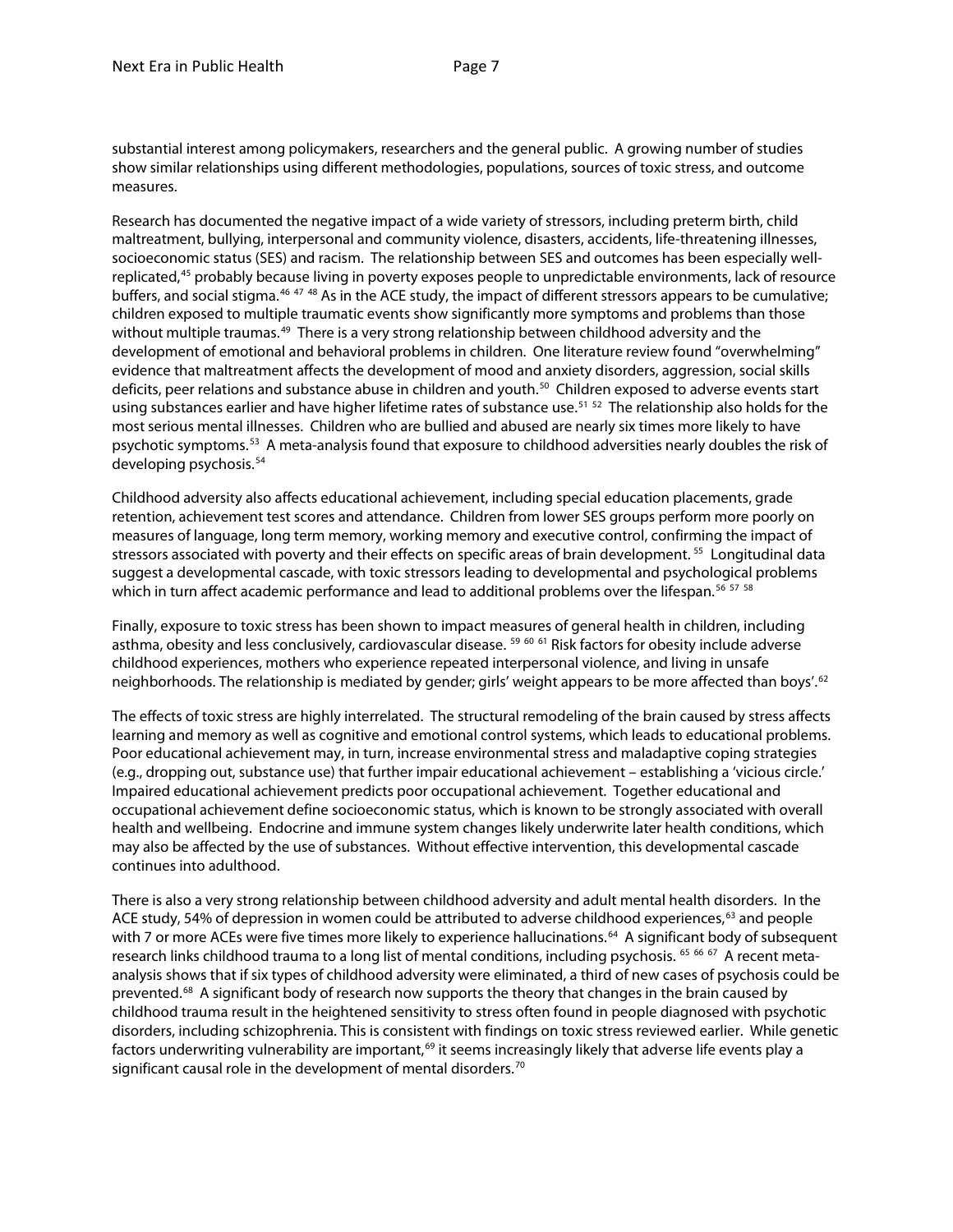<span id="page-8-14"></span>Research has also confirmed strong links between childhood adversity and alcohol use, <sup>[71](#page-10-0) [72](#page-10-1) [73](#page-10-2)</sup> <sup>[74](#page-10-3)</sup> tobacco use,<sup>[75](#page-10-4) [76](#page-10-5) [77](#page-10-6)</sup> and illicit drug use. <sup>[78](#page-10-7) [79](#page-10-8)</sup> In some studies, exposure to trauma in adulthood also increases risk for substance use.<sup>80</sup> These findings leave little doubt that severe childhood adversity places an individual at lifelong risk of substance abuse, and that addictions are experience-dependent as well as substance-dependent, with implications for prevention and treatment.

<span id="page-8-15"></span>A link between childhood adversity and adult general health was established by the ACE study<sup>[81](#page-10-10)</sup> and has subsequently been replicated numerous times. A recent meta-analysis of 24 studies found that child abuse was most closely associated with adult neurological and musculoskeletal problems, followed by respiratory problems, cardiovascular disease, gastrointestinal and metabolic disorders.[82](#page-10-11) Type 2 diabetes, Crohn's disease, Alzheimer's disease, hypertension, irritable bowel syndrome, obesity, arthritis, fibromyalgia, chronic fatigue syndrome, chronic pain syndrome, osteoporosis, colitis, and some forms of cancer all have some links to toxic stress.[83](#page-10-12) Even a small reduction in childhood trauma would likely result in significant improvements in overall public health, as well as substantial healthcare savings.

The relationship between adversity and suicide is equally strong.<sup>[84](#page-10-13) [85](#page-10-14) [86](#page-10-15)</sup> [87](#page-10-16) [88](#page-10-17) All forms of adversity appear to increase risk, but childhood sexual abuse is particularly predictive.<sup>89</sup> Stressful life events and trauma in adulthood also increase the likelihood of suicide. Many questions remain about the interaction of risk factors, but several recent studies demonstrate childhood adversity and adult trauma interacting to further increase risk.<sup>[90](#page-10-19) [91](#page-10-20)</sup> While there is clearly more work to do, the research evidence linking suicide to traumatic experiences is strong and has significant policy implications.<sup>[92](#page-10-0)</sup>

<span id="page-8-6"></span><span id="page-8-5"></span><span id="page-8-4"></span><span id="page-8-3"></span><span id="page-8-2"></span><span id="page-8-1"></span><span id="page-8-0"></span>Evidence is growing that "chains of risk" are at play, with one risk factor increasing the likelihood of additional factors. For example, female veterans with histories of childhood trauma have increased risk for military sexual assault and intimate partner violence.<sup>[93](#page-10-21) [94](#page-10-22) [95](#page-10-23)</sup> Several studies have confirmed that multiple adverse childhood experiences increase the likelihood of PTSD in combat veterans over and above the level of combat exposure.<sup>[96](#page-10-24) [97](#page-10-25)</sup> These results support the developmental cascade or chain of risk model described earlier and highlight the importance of considering pre-enlistment traumatic experiences as well as combat exposure in the treatment of military personnel. Being a victim of violence is also closely linked to prior trauma and childhood adversity. Research has consistently shown that childhood trauma significantly increases the likelihood of adult intimate partner violence.<sup>[98](#page-10-26) 99</sup> Similarly, sexual assault in childhood or adolescence increases risk of sexual assault as an adult. Estimates of increased risk range from 2 to 13.7-fold, depending on gender, use of physical force, type of assault, and age at assault.<sup>[100](#page-10-28) [101](#page-10-9)</sup> There are many possible psychological explanations for this revictimization.[102](#page-10-10) Several of these, including changes in affect regulation and ability to identify danger, may relate directly to the neurobiological impact of toxic stress. Other trauma-related problems, such as substance abuse or psychiatric disorders, may also increase vulnerability.<sup>[103](#page-10-29)</sup> <sup>[104](#page-10-11)</sup> Violent experiences in childhood significantly increase the risk of perpetrating violence as an adult. The ACE study  $105$  [106](#page-10-30) and others have shown a strong relationship between child abuse (including witnessing domestic violence) and perpetration of adult interpersonal violence (IPV), although not on all measures<sup>[107](#page-10-15)</sup> and sometimes differing by gender.<sup>[108](#page-10-31) [109](#page-10-17)</sup> Researchers have begun to explore a number of potential mediating factors.<sup>[110](#page-10-32) [111](#page-10-19)</sup> <sup>[112](#page-10-20)</sup> <sup>[113](#page-10-33)</sup> One study found that child abuse increases the risk of criminality by 50%.[115](#page-10-2) Understanding the neurophysiological impact of trauma and toxic stress can help us to develop better models of violent behavior and ultimately to improve our capacity to prevent and respond effectively to violence.<sup>[116](#page-10-35) [117](#page-10-23)</sup>

<span id="page-8-13"></span><span id="page-8-12"></span><span id="page-8-11"></span><span id="page-8-10"></span><span id="page-8-9"></span><span id="page-8-8"></span><span id="page-8-7"></span>Toxic stress and trauma also appear to be related to economic outcomes. The ACE study found that childhood adversity was strongly related to impaired job performance, absenteeism, and serious financial problems in an employed population.<sup>[118](#page-10-24)</sup> Several more recent studies, including two using very large databases, have found a strong and significant relationship between ACEs and unemployment.<sup>[119](#page-10-25) [120](#page-10-26)</sup> <sup>121</sup> Several studies have also demonstrated a link between childhood adversity and homelessness, particularly with multiple sources of trauma.[122](#page-10-9) [123](#page-10-10)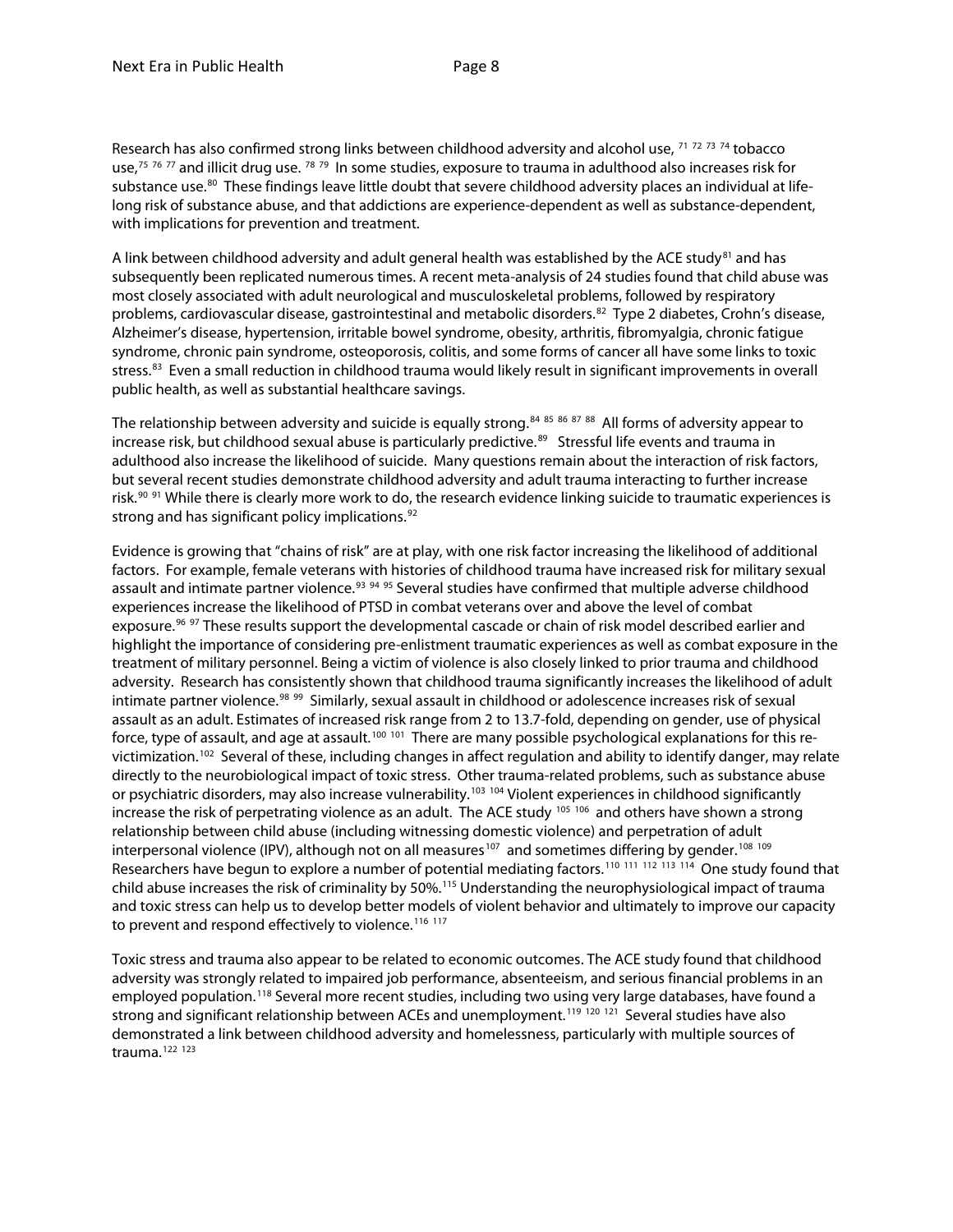<span id="page-9-22"></span><span id="page-9-21"></span><span id="page-9-20"></span><span id="page-9-1"></span><span id="page-9-0"></span>In Figure 1 we display the proposed influences of genetic vulnerability and exposure to toxic stress and trauma that maps the major findings summarized here. As can be seen from the figure, genetic vulnerability interacts with toxic stress and trauma to produce neural changes. The earliest manifestations of these changes are likely

<span id="page-9-2"></span>

# <span id="page-9-10"></span><span id="page-9-9"></span><span id="page-9-8"></span><span id="page-9-7"></span><span id="page-9-6"></span><span id="page-9-5"></span><span id="page-9-4"></span><span id="page-9-3"></span>**Figure 1. A General Theory of the Impacts of Genetic Vulnerability and Toxic Stress and Trauma on the Development of Behavioral Health Disorders and Associated Academic, Occupational and Health Outcomes**

<span id="page-9-13"></span><span id="page-9-12"></span><span id="page-9-11"></span>to be seen in behavioral health conditions. The appearance of these conditions and their associated emotional and cognitive effects result in academic and other problems in functioning that compromise academic achievement and later are associated with a reduction in occupational achievement. The subsequent reduction is socioeconomic status is further associated with the development of other chronic illnesses and places the individuals at increased risk for additional stress and trauma, which can help to underwrite multigenerational effects.

<span id="page-9-17"></span><span id="page-9-16"></span><span id="page-9-15"></span><span id="page-9-14"></span>*Summary.* It is clear that for both adults and children, exposure to toxic stressors has profound and wide ranging impacts on all important aspects of life. For children, toxic stress leads to developmental problems in learning and language, which are followed by predictable problems in school. Failure in school, coupled with emotional and regulatory problems, increases risk for behavioral health disorders, including the use of substances. Educational difficulties foreshadow occupational difficulties, which in turn depress socio-economic status and increase stress in adults and in their children. If unaddressed, this developmental cascade continues throughout adulthood. Childhood adversity increases the likelihood of violence and trauma in adulthood, which further compromises health and social outcomes. Poor health and social outcomes, in turn, create conditions which put the next generation at risk.

<span id="page-9-19"></span><span id="page-9-18"></span>This brief review makes a compelling case for the developmental antecedents of our current major health and social problems. The implications for policy and practice are profound. Preventing or reducing sources of toxic stress in both childhood and adulthood would have widespread ripple effects across society. Public health,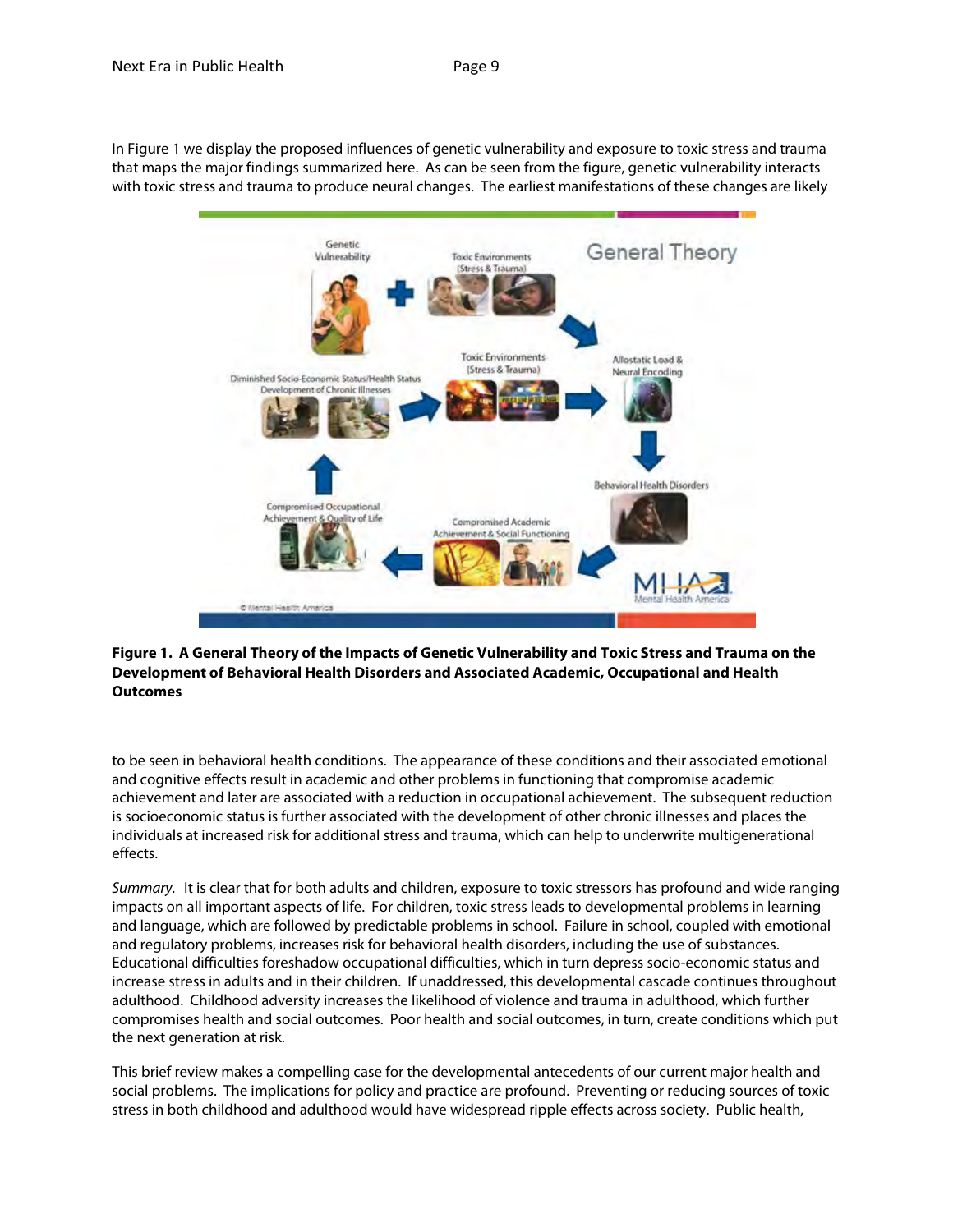<span id="page-10-31"></span><span id="page-10-15"></span>safety and economic security would likely all be affected. Increasing resilience in children and adults would lessen the impact of trauma and toxic stress and could help to break the chains of risk. Intervening in ways that address the underlying causes of health and behavioral health problems would not only help people regain their lives, but might well help to break intergenerational cycles of stress-related problems. Fortunately, we've learned much about what can be done to prevent the cascade and improve population health.

#### **Resilience and Post-traumatic Growth**

<span id="page-10-32"></span><span id="page-10-18"></span><span id="page-10-17"></span><span id="page-10-16"></span>Although nearly everyone is exposed to some form of toxic stress and trauma in their lifetime,  $124$  most individuals overcome the adversity and do not develop health or behavioral health problems.<sup>[125](#page-11-1)</sup> <sup>[126](#page-11-2)</sup> In fact, there is a growing body of evidence documenting the positive psychological changes that can, under some circumstances, result from people's struggle with stressful and traumatic life experiences. These positive changes have been referred to as posttraumatic growth, stress-related growth, perceived benefits, and thriving.[127](#page-11-3) 

<span id="page-10-34"></span><span id="page-10-33"></span><span id="page-10-20"></span><span id="page-10-19"></span><span id="page-10-1"></span><span id="page-10-0"></span>Resilience is defined as the capacity to maintain positive mental health and avoid behavioral health problems despite the presence of toxic stress and adversity.[128](#page-11-4) [129](#page-11-5) Once thought of as an innate capacity that people either had or lacked, we now consider resilience as a basic human competency that can be developed and strengthened.<sup>130</sup> It is influenced by genetic factors, resources in the environment, and the attitudes and skills that are acquired at various stages of development.<sup>[131](#page-11-7)</sup> The earlier individuals develop these competencies the more successful they will be, since successfully addressing one challenge increases the likelihood of future success.<sup>[132](#page-11-8) [133](#page-11-9)</sup> <sup>[134](#page-11-10) [135](#page-11-11)</sup> However, resilience is not solely a coping mechanism to deal with adversity but also a positive trait, helping an individual experience positive mental health.<sup>[136](#page-11-12) 137</sup>

<span id="page-10-35"></span><span id="page-10-24"></span><span id="page-10-23"></span><span id="page-10-22"></span><span id="page-10-21"></span><span id="page-10-4"></span><span id="page-10-3"></span><span id="page-10-2"></span>A number of individual and family characteristics promote resilience, including healthy attachment to caring adults, effective parenting, acquiring problem solving and self-regulation skills, and having friends/partners, hope, autonomy, belief that life has meaning or purpose, and effective teachers.<sup>[138](#page-11-14)</sup> <sup>139</sup> Positive relationships between parents, family cohesion, stimulating environments, social support, and adequate income also help provide an environment where individuals thrive and resilience develops. [140](#page-11-16) Community factors that optimize resilience include safe neighborhoods, support services, prevention programs, access to health services, economic opportunities, and civic, religious and spiritual organizations.<sup>[141](#page-11-17) 142</sup>

<span id="page-10-27"></span><span id="page-10-26"></span><span id="page-10-25"></span><span id="page-10-7"></span><span id="page-10-6"></span><span id="page-10-5"></span>For individuals, resilience is the ability to adapt under varying circumstances and the ability to return to equilibrium after a challenge or traumatic event. For communities, resilience is demonstrated by the ability to come together to address problems and then return to business as usual. At the societal level, resilience is the ability for the social infrastructure to withstand stress. Resilient systems attempt to identify and understand the threat, respond effectively, and return to healthy functioning.<sup>[143](#page-11-19)</sup> This definition of resilience at the individual, community or societal level is nearly the exact opposite of the dysregulated stress system response discussed earlier. Resilience is the appropriate response and leads to a desired re-balance.

<span id="page-10-29"></span><span id="page-10-28"></span><span id="page-10-11"></span><span id="page-10-10"></span><span id="page-10-9"></span><span id="page-10-8"></span>Understanding the mechanisms and processes that create resilience in individuals and communities, and that help some individuals to thrive after adversity, is key to developing preventive and restorative interventions. Resilience is enhanced by personal characteristics but can also be strengthened or damaged by experiences. It is developed through successful negotiation of stressful situations and is most clearly exhibited in the presence of stressors. Environments which permit experimentation and reinforce effort as well as accomplishment promote resilience. So do environments which promote flexible emotional responses to adversity. Several of the preventive interventions to be discussed below capitalize on these strategies.

## **Preventive and Resiliency-Building Strategies**

<span id="page-10-30"></span><span id="page-10-14"></span><span id="page-10-13"></span><span id="page-10-12"></span>It is clear from our review of the effects of toxic stress that prevention programming should begin before birth and continue through the life course. Specific strategies should target risk factors and developmental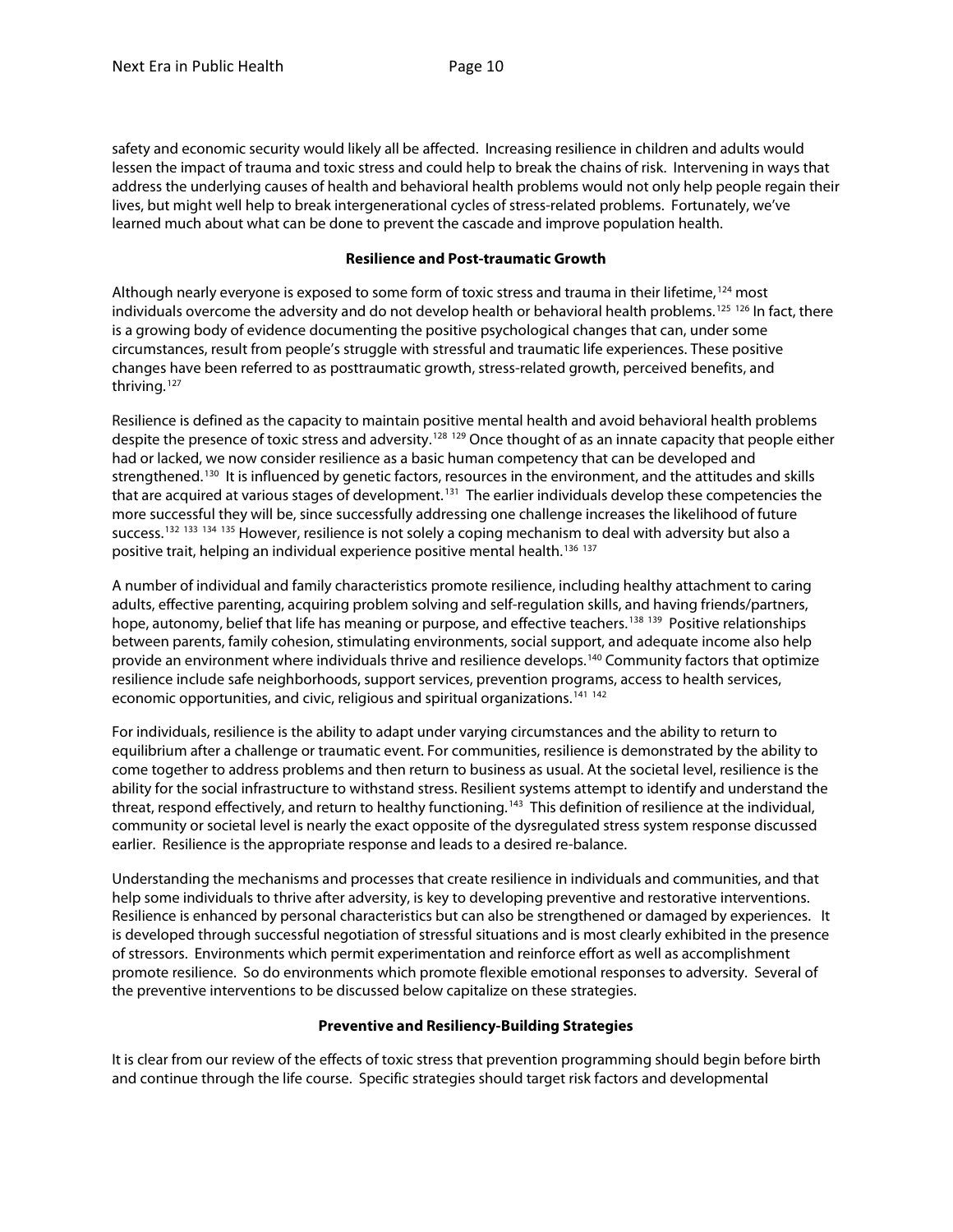<span id="page-11-4"></span>challenges encountered at each life phase. Successfully negotiating these situations builds resilience and increases the likelihood of successful navigation of the next challenge.

<span id="page-11-8"></span><span id="page-11-7"></span><span id="page-11-6"></span><span id="page-11-5"></span>The work of Shonkoff and his colleagues is particularly helpful in identifying the needs of developing infants and their families.[144](#page-12-0) They highlight interventions that are principally targeted at vulnerable populations, but that should be available to everyone, including basic medical care, early and intensive support for families, high quality center-based education programs, work-based income supplements, and others. A variety of evidencebased programs can provide these needed services and supports. Perhaps best known and most extensively studied is the Nurse Family Partnership– a home visiting program that has been shown to have long term beneficial effects including the reduction of child abuse.<sup>[145](#page-12-1)</sup> Quality, early childhood educational programs can have long term benefits, with recent results indicating significantly lower risk factors for heart and metabolic disorders in mid-30s adults who had participated in the Abecedarian Project.<sup>146</sup> The strength of effects is dependent on the quality of the programs.<sup>[147](#page-12-3)</sup> A recent Cochrane review found that parent education programs improved parental mental health and parenting skills, and were associated with a significant reduction in childhood conduct problems.<sup>[148](#page-12-4)</sup> The review included programs like the Positive Parenting Program (Triple P),<sup>149</sup> the Strengthening Parents intervention,<sup>[150](#page-12-6)</sup> and the Incredible Years program.<sup>151</sup> Treatment of parents who have addiction or mental illness is a preventive intervention for their children.<sup>[152](#page-12-8)</sup>

<span id="page-11-13"></span><span id="page-11-12"></span><span id="page-11-11"></span><span id="page-11-10"></span><span id="page-11-9"></span>School based interventions have been extensively studied. A recent meta-analysis indicated that these programs improve youth development and decrease problem behaviors.<sup>[153](#page-12-9)</sup> Two of these interventions, The Good Behavior Game (GBG)<sup>[154](#page-12-10)</sup> and the Seattle Social Development project (SSDP) have extensive longitudinal data that demonstrate benefits 13 – 15 years following the intervention including several aspects of personal, educational and social functioning. [155](#page-12-11) [156](#page-12-12) Given these long term effects, these interventions act like vaccinations promoting long term resilience and good health. Other school based programs such as the Positive Behavior Intervention and Supports Program have documented positive effects similar to the shorter term effects of GBG and SSDP. They may portend similar long term benefits and are often welcomed into school settings. [157](#page-12-13) [158](#page-12-14) [159](#page-12-15)

<span id="page-11-19"></span><span id="page-11-18"></span><span id="page-11-17"></span><span id="page-11-16"></span><span id="page-11-15"></span><span id="page-11-14"></span>Community-wide interventions are intended to respond to local risk factors through organized communitybased efforts. Communities that Care (CTC) and PROSPER are two excellent examples, with experimental evidence demonstrating their effectiveness in reducing rates of problem behaviors.<sup>[160](#page-12-16) [161](#page-12-17)</sup> Both use coalitions involving community partners and models quite similar to the SAMHSA Strategic Prevention Framework (SPF).<sup>[162](#page-12-18)</sup> Anti-drug coalitions funded by the Office of National Drug Control Policy (ONDCP) and managed by SAMHSA can provide excellent community infrastructure for broad scale preventive interventions as can other SAMHSA funded programs.<sup>163</sup> Other targeted community interventions can reduce levels of violence,<sup>[164](#page-12-20) [165](#page-12-21)</sup> reduce substance abuse and depressive symptoms and improve educational achievement through improving housing conditions, <sup>[166](#page-12-0) [167](#page-12-1)</sup> <sup>[168](#page-12-2)</sup> although some evidence indicates that the disruption of moving can be associated with deteriorating health and mental health.<sup>[169](#page-12-3)</sup>

Social and community policies are also important preventive strategies. Tax policies have been estimated to reduce the levels of alcohol consumption,<sup>[170](#page-12-4)</sup> traffic deaths (by 11%), alcohol related deaths (by 35%), sexually transmitted disease (by 6%), as well as violence and crime.<sup>[171](#page-12-22)</sup> Policies that help to assure a basic standard of living and access to health care will improve overall health.<sup>172</sup> Business improvement districts have been associated with a 12% decrease in robbery, 8% drop in violent crime and a 32% drop in arrests.<sup>[173](#page-12-6)</sup> As the World Health Organization notes, mental health promotion is largely socio-political. Activities that can make an impact include reducing unemployment, improving schooling and housing, and reducing stigma and discrimination. [174](#page-12-24)

<span id="page-11-3"></span><span id="page-11-2"></span><span id="page-11-1"></span><span id="page-11-0"></span>This brief and selective review builds on the important 2009 work of the Institute of Medicine.<sup>[175](#page-12-8)</sup> Research clearly demonstrates that we have a wide variety of evidence-based prevention programs and policy initiatives. These interventions have been shown to reduce exposure to toxic stressors and increase protective factors and are associated with improved health, mental health, productivity and overall wellbeing. Given our contemporary public health crises, the strength of the science is encouraging.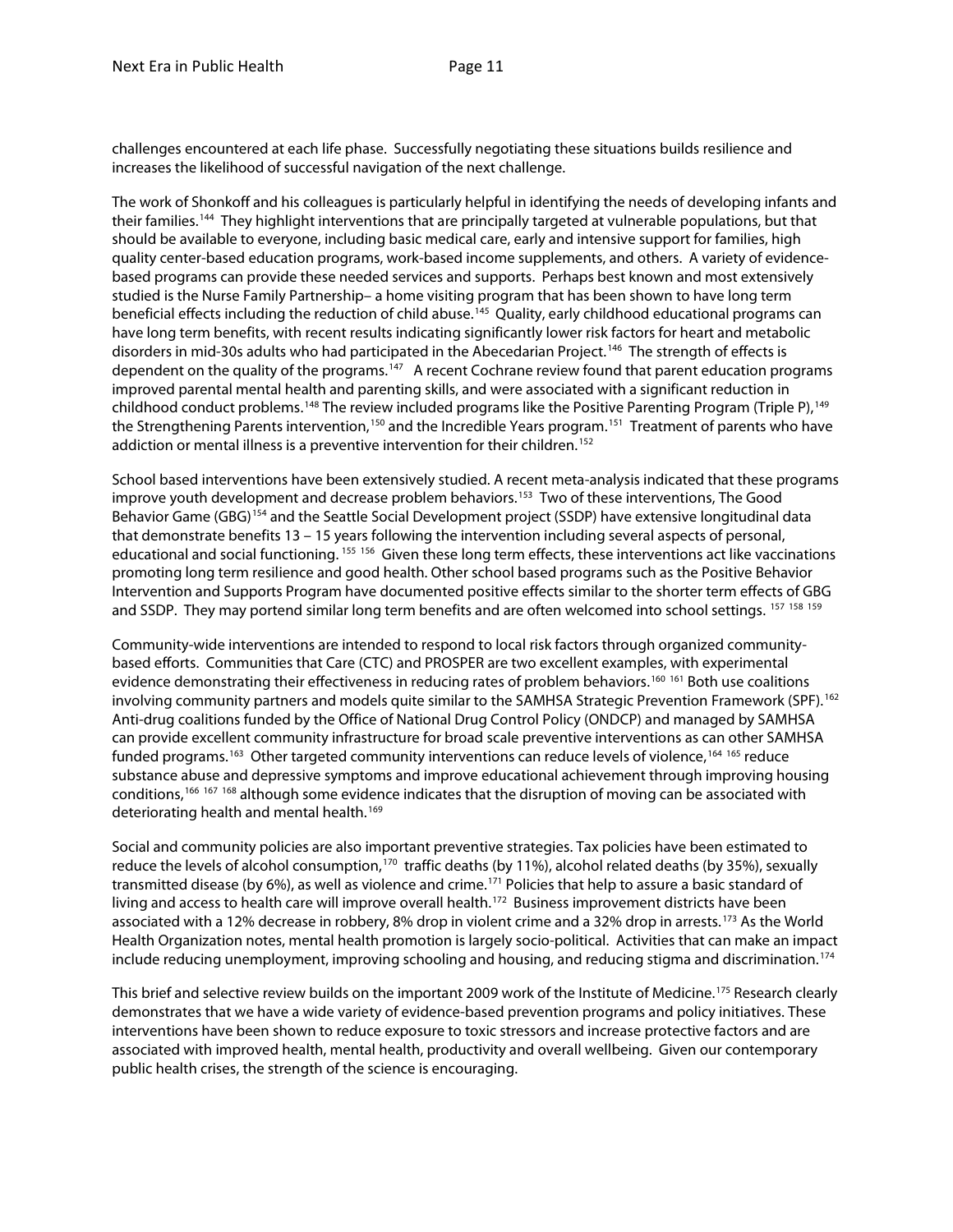<span id="page-12-12"></span><span id="page-12-11"></span><span id="page-12-10"></span><span id="page-12-9"></span><span id="page-12-8"></span>Additionally, work completed by the Washington State Institute of Public Policy (WSIPP) indicates that these preventive interventions are often excellent investments. WSIPP was established by the Washington state legislature to assist them in evaluating the overall costs and benefits of various social interventions. They have rigorously evaluated the literature on multiple interventions and, as illustrated in Table 1 below, estimate very favorable benefit/cost ratios for investment when considering the overall impact of interventions on a range of social outcomes.

<span id="page-12-13"></span>

| <b>Intervention</b>                             | <b>Total Benefit</b> | <b>Taxpayer</b><br><b>Benefit</b> | Cost    | <b>Net Value</b> | <b>Benefit to Cost</b><br>Ratio |
|-------------------------------------------------|----------------------|-----------------------------------|---------|------------------|---------------------------------|
| Seattle Social<br>Development                   | \$15,238             | \$4,591                           | \$3,081 | \$12,157         | \$4.94                          |
| <b>Good Behavior</b><br>Game                    | \$8,890              | \$2,655                           | \$158   | \$8,732          | \$56.34                         |
| <b>Strengthening</b><br><b>Families (10-14)</b> | \$4,259              | \$1,061                           | \$1,098 | \$3,160          | \$3.89                          |
| <b>Communities</b><br>that Care                 | \$2,079              | \$626                             | \$574   | \$1,505          | \$3.70                          |

<span id="page-12-20"></span><span id="page-12-19"></span><span id="page-12-18"></span><span id="page-12-17"></span><span id="page-12-16"></span><span id="page-12-15"></span><span id="page-12-14"></span>**Table 1. Illustrative Benefit/Cost Ratios for Preventive Interventions[176](#page-13-0)**

## **Treatment and Supportive Interventions**

<span id="page-12-21"></span><span id="page-12-0"></span>SAMHSA's National Registry of Evidence-based Programs and Practices (NREPP) lists 339 evidence-based programs for treating mental health and substance abuse conditions in adults and children. Searches of NREPP using the keywords PTSD, PTSS, Complex Trauma or trauma/injuries yield a total of 31 evidence-based, traumarelated programs, less than 10% of the total number of interventions available.

<span id="page-12-24"></span><span id="page-12-23"></span><span id="page-12-22"></span><span id="page-12-7"></span><span id="page-12-6"></span><span id="page-12-5"></span><span id="page-12-4"></span><span id="page-12-3"></span><span id="page-12-2"></span><span id="page-12-1"></span>Clinicians and researchers have long recognized that people with behavioral health disorders often come from traumatic backgrounds and have multiple problems.[177](#page-13-1) Several reviews find that individuals with co-occurring substance abuse and trauma disorders show more severe symptoms and may be more likely to relapse than persons without trauma.<sup>[178](#page-13-2)</sup> <sup>[179](#page-13-3)</sup> NREPP lists a number of interventions addressing individuals with complex histories. Well-known models included in NREPP include Trauma Recovery and Empowerment Model (TREM), Target, Trauma Incident Reduction, Seeking Safety, the Boston Consortium Model, and Risking Connection. These approaches often involve teaching participants about the relationship between their experiences of trauma and their current problems. They also teach strategies for coping with symptoms and provide concrete assistance with housing, vocational and social goals. A five-year outcome study in ten sites showed that approaches that integrate trauma, mental health and substance abuse services are more effective than programs that treat them separately, and that educational and group components are also important.[180](#page-13-4) One recent review of treatments for co-occurring substance abuse disorders and PTSD shows positive outcomes on multiple domains. In this review, Seeking Safety was the only treatment model to outperform a control on both PTSD and SUD.<sup>[181](#page-13-5)</sup>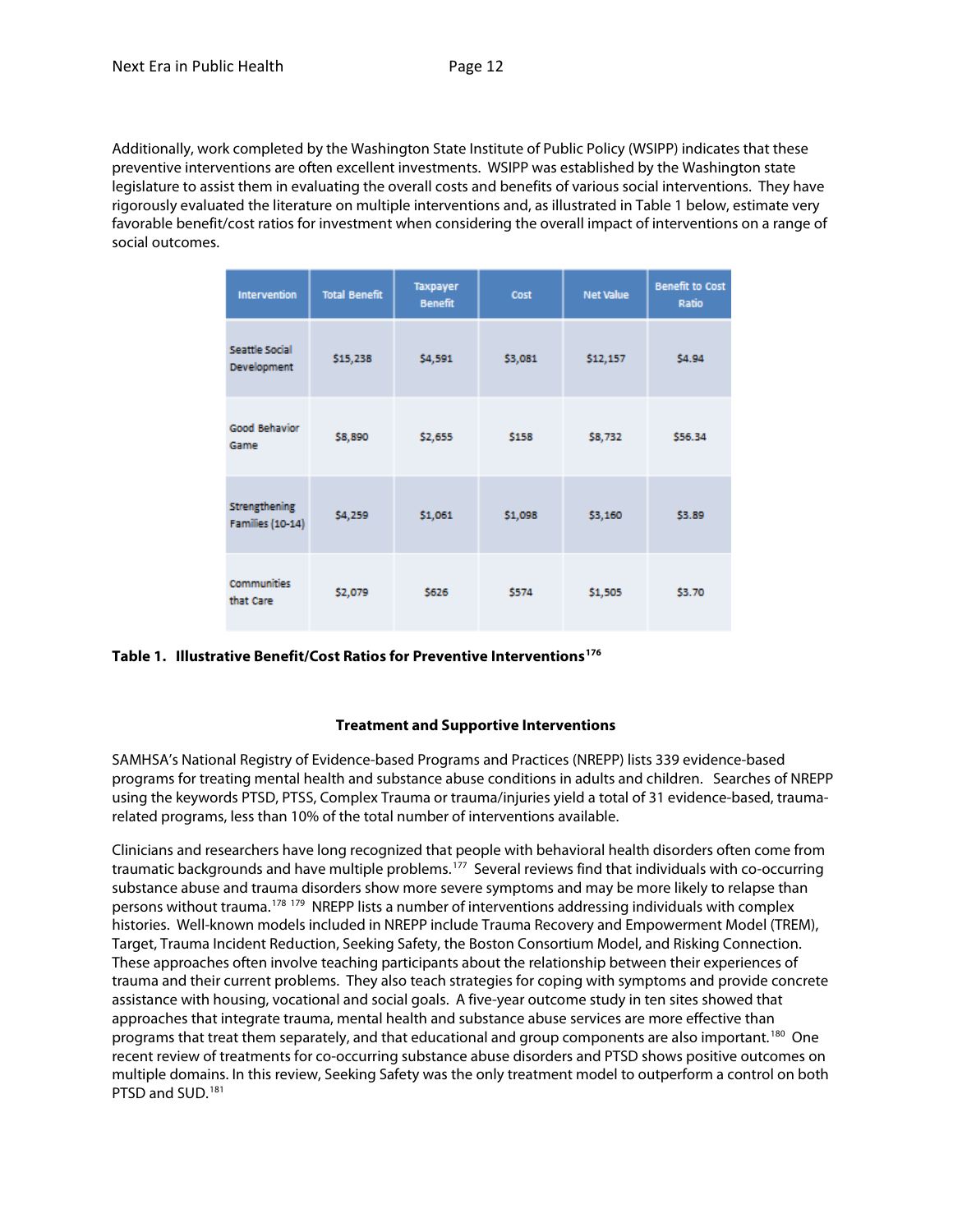PTSD therapies, in general, are effective in symptom reduction. A meta-analysis found that on average, the approaches tested produced improvements. However, the majority of patients continued to have residual symptoms.<sup>182</sup> Another review concluded that evidence is strongest for Eye Movement Desensitization and Reprocessing (EMDR) and variations of Trauma Focused Cognitive Behavior Therapy (TFCBT). Non-traumafocused psychological therapies did not reduce symptoms as significantly.[183](#page-14-1) The use of medication for PTSD treatment has also been explored. One review found that significantly more patients responded to medication (59.1%) than to placebo (38.5%). However, no comparisons were made with other forms of treatment.<sup>[184](#page-14-2)</sup> Clinical guidelines often suggest using a combination of medication and therapy, but there are too few studies to draw conclusions.<sup>[185](#page-14-3)</sup> Research on the treatment of acute traumatic stress symptoms suggests that TFCBT may be helpful, but the findings are inconclusive.<sup>[186](#page-14-4)</sup>

<span id="page-13-4"></span><span id="page-13-3"></span><span id="page-13-2"></span><span id="page-13-1"></span><span id="page-13-0"></span>Peer support (including both grassroots mutual aid and peer staff models) is another modality that shows promise for trauma-related conditions. A recent Cochrane review found that mental health peer services are as effective as professionally run services.<sup>[187](#page-14-5)</sup> Other reviews reach similar and sometimes more positive conclusions, with peer models at times outperforming traditional services on measures of engaging hard-to-reach clients, reducing hospitalizations, and decreasing substance abuse.<sup>188</sup> Peer support also has a long history in substance abuse treatment. A recent pilot outcome study of a peer-led Seeking Safety program found significant positive outcomes in trauma-related problems, functioning, self-compassion, and coping skills.[189](#page-14-7) While the direct application of trauma theory to peer support is relatively new,<sup>[190](#page-14-8)</sup> the public health benefits could be substantial. Peer efforts are also consistent with national efforts to implement recovery-oriented systems of care and cost-effective methods of support.<sup>[191](#page-14-9)</sup>

<span id="page-13-5"></span>The NREPP database also lists a number of evidence-based trauma treatments for children and adolescents. There is no clear evidence that children with particular types of trauma are more or less likely to respond to different therapies.<sup>[192](#page-14-10)</sup> A number of studies suggest that Trauma Focused Cognitive Behavioral Therapy (TFCBT) is the best-supported treatment for reducing symptoms of PTSD in children and adolescents, although the evidence concerning behavior problems and depression is less clear.<sup>[193](#page-14-11)</sup> Modifications of TFCBT can enhance access and engagement in services and reduce drop-out rates.<sup>[194](#page-14-12)</sup> Therapeutic interventions developed specifically for children with complex trauma, such as the Attachment, Regulation and Competency (ARC) model, have also demonstrated positive outcomes. [195](#page-14-13)

One of the most intriguing new developments in treating the consequences of trauma is the application of developmental neurobiology to the therapy process.<sup>[196](#page-14-14)</sup> The Neurosequential Model of Therapeutics (NMT) developed by Bruce Perry identifies key systems and areas of the brain which have been impacted by adverse experiences. It is designed to help the clinician select and sequence appropriate activities based on the specific needs of the client<sup>[197](#page-14-15)</sup> corresponding to different areas of the brain that have been affected. Initial applications of the model are promising.<sup>198</sup> To date this approach has been used only with children and adolescents, but it has clear implications for intervening with both children and adults.

*Summary.* A public health approach to the epidemics of today requires the integration of prevention and treatment approaches. Effective treatments will not only assist individuals who have already developed problems, but may help to interrupt the chains of risk discussed earlier. Even more importantly, effective treatment has the potential to intervene in intergenerational cycles of violence and trauma by reducing risk factors for the next generation. This brief summary of treatment interventions indicates that there is a growing science base related to trauma treatment. This literature continues to mature as the field realizes the importance of trauma and toxic stress in the development of behavioral health conditions. Our hope is that by summarizing this literature and presenting a life course developmental epidemiology we will stimulate the development of strategies at the federal, state and local level to implement effective solutions as they are discovered and validated.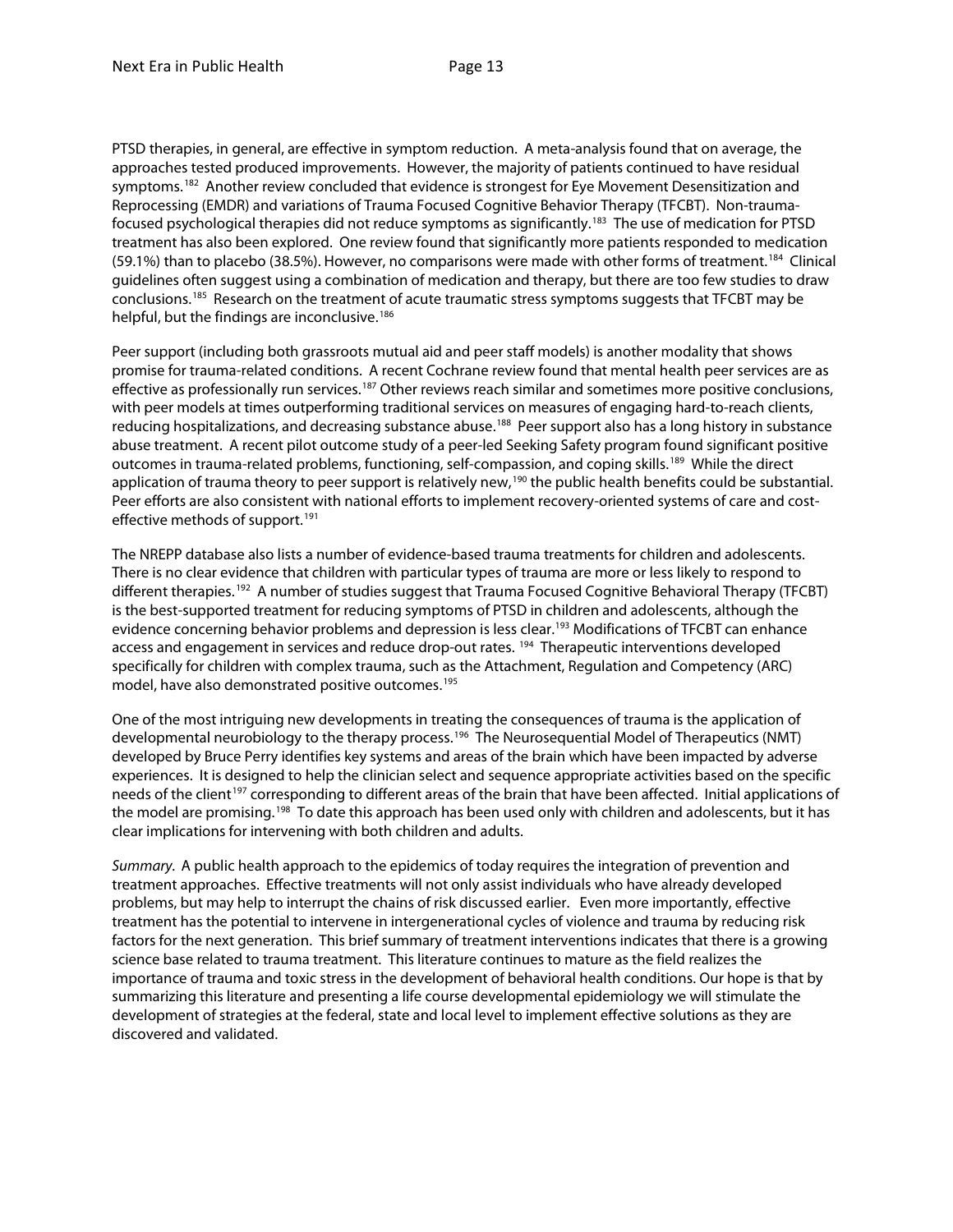# **A Public Health Framework**

<span id="page-14-13"></span>This paper suggests that investing in a comprehensive public health response to toxic stress and trauma could have a profound impact on the public's health, much as the "germ theory revolution" did in the 19<sup>th</sup> early 20<sup>th</sup> centuries. The World Health Organization defines public health as: "All organized measures to prevent disease, promote health, and prolong life among the population as a whole."<sup>[199](#page-15-0)</sup> While descriptions of the scope of public health activities vary, critical elements include:

- <span id="page-14-14"></span>• A population focus;
- Assessment and monitoring of communities and populations at risk;
- Public policies to address local and national health problems;
- A focus on health promotion and prevention as well as treatment; and
- Research on public health problems and solutions.<sup>[200](#page-15-1)</sup><sup>[201](#page-15-2)</sup>

<span id="page-14-16"></span><span id="page-14-15"></span>Treating toxic stress and trauma as a public health issue will involve all of these functions.

The scope of our current health and social problems can at times seem overwhelming. However, the arguments advanced in this paper provide an organizing framework for action. When the role of toxic stress is considered, seemingly disparate problems are seen to be related, and it becomes possible to align resources toward common goals. The research reviewed in this paper argues that we should be organizing our public health efforts to ensure:

- 1. A safe, nurturing early childhood environment for all;
- 2. Maximum possible freedom over the lifespan from all forms of violence, including economic inequality and discrimination;
- 3. Opportunities to learn skills and access supports to increase resilience; and
- 4. Effective treatment and supports to reduce the impact of exposure to toxic stress and trauma.

<span id="page-14-2"></span><span id="page-14-1"></span><span id="page-14-0"></span>Research shows that we already have many effective tools for promotion, prevention and treatment. Our task now is to deploy these tools strategically and monitor their overall effects on population health and well-being.

<span id="page-14-6"></span><span id="page-14-5"></span><span id="page-14-4"></span><span id="page-14-3"></span>The first "public health revolution" involved actions at all levels of society. The germ theory helped to convince the general public that epidemics previously seen as inevitable could be avoided.<sup>[202](#page-15-3)</sup> Individual personal hygiene practices changed as people realized they could help control the spread of germs through daily bathing, not spitting in the streets, and using antiseptic cleansers.<sup>[203](#page-15-4)</sup> Community coalitions of business, civic leaders, and philanthropists mobilized to organize prevention efforts. Municipal authorities initiated massive sanitary campaigns and monitored food and water supplies. Researchers developed and tested new intervention strategies, entrepreneurs marketed new products, and professional associations adopted new practices. State and federal governments established standards for clean water and created the Public Health Service.<sup>204</sup> A comprehensive public health response to toxic stress and trauma will likewise involve all levels and sectors of society. In this section, we will outline some key steps to be taken, and cite examples of innovations that are already moving us in this direction.

## <span id="page-14-9"></span><span id="page-14-8"></span><span id="page-14-7"></span>**Individual/Family**

<span id="page-14-10"></span>Individual beliefs and actions are at the core of public health improvements. In the 19<sup>th</sup> and 20<sup>th</sup> centuries, a new consciousness about the role of unsanitary conditions in the development of disease created political demand for new community infrastructure. It also led to profound changes in individual behavior.<sup>205</sup> In this section, we outline public health interventions designed to have an impact on the knowledge and behaviors of individuals and families.

<span id="page-14-12"></span><span id="page-14-11"></span>*Public education and social marketing*. Educating the public about the impact of toxic stress and trauma could have a similar impact to that of education regarding the germ theory of illness. Public awareness campaigns, tools, and resources on trauma and toxic stress have proliferated in the past decade. SAMHSA's national centers on child traumatic stress, disasters, and trauma-informed care play a major role in highlighting the problem and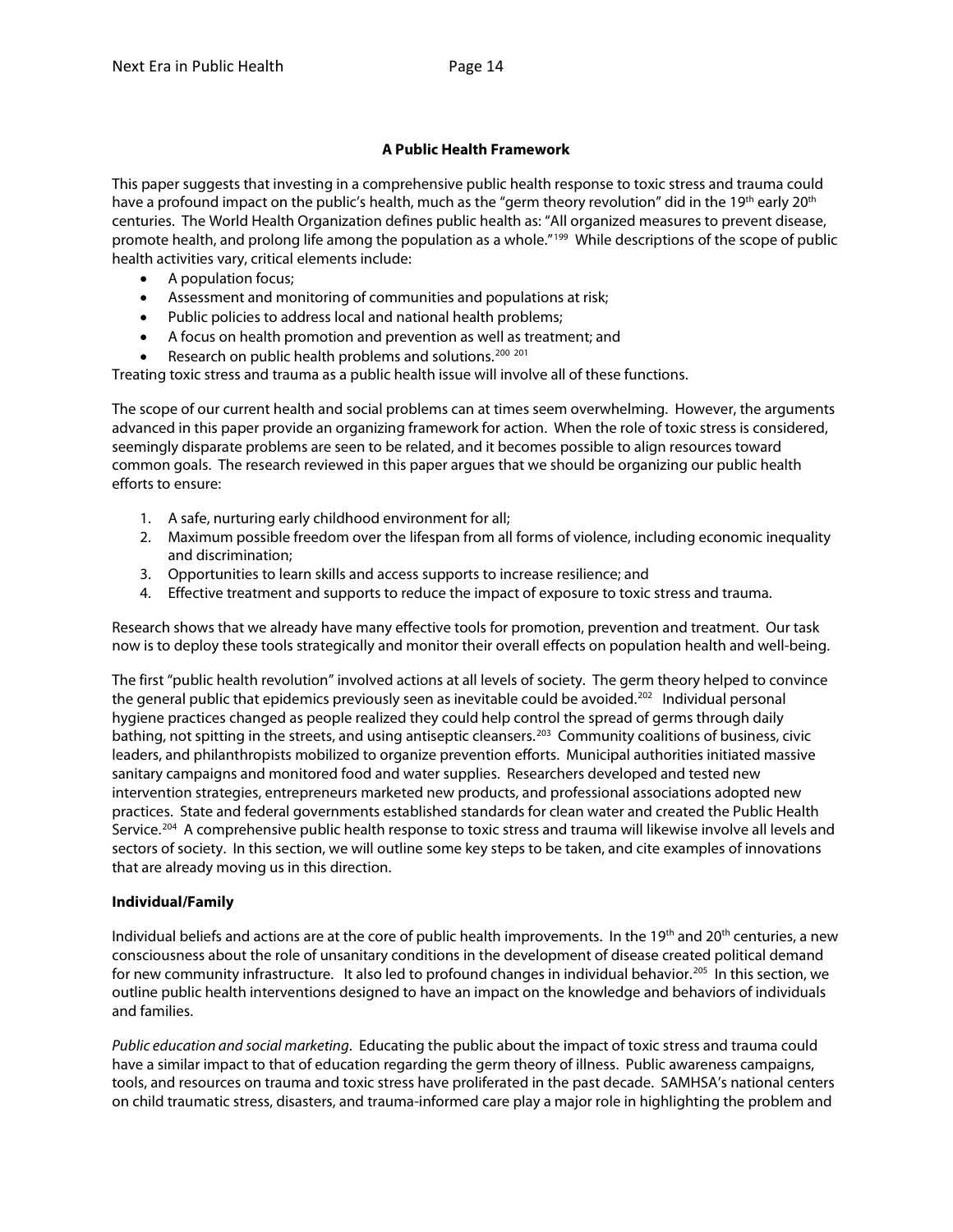potential solutions. The Departments of Defense and Veterans Affairs have developed educational resources about military trauma and its impact on families. In 2011, the U.S. Senate declared June 27<sup>th</sup> as "National PTSD Awareness Day." Web-based resources such as the ACEsConnection and ACEsTooHigh news site and social networking platform are an ongoing source of information for an increasing number of users. In the past three years, major mainstream media outlets such as NPR, the New York Times and New Yorker have featured opinion pieces and in-depth analyses of the issue. While we know of no research on the social impact of this information explosion, it seems clear that an increasing number of individuals are being exposed to basic information about the impact of toxic stress and trauma.

Given the importance of early childhood, educating new parents should be a priority. Several evidence-based parent education programs have already been noted. Social marketing campaigns can also be effective.<sup>206</sup> For example, providing information to parents about the dangers of shaking or bouncing a baby has been shown to reduce the incidence of head trauma ("shaken baby syndrome").<sup>207</sup> The Triple P program, which includes a public education campaign on effective parenting, has been shown to reduce the level of child abuse in counties where the intervention was implemented as contrasted with those without Triple P.<sup>[208](#page-16-2)</sup> Programs that provide targeted information in relevant settings, such as OB/GYN clinics, maternity wards, neonatal intensive care nurseries, and pediatricians' offices, are likely to have a high payoff.

<span id="page-15-3"></span><span id="page-15-2"></span><span id="page-15-1"></span><span id="page-15-0"></span>*Reducing exposure to toxic stress and trauma*. While public education is a fundamental part of public health, structured interventions can reduce risk factors directly. Any intervention, program or social policy that lowers the level of toxic stress experienced by an individual – particularly a child - can help to prevent the cascade of risk described earlier. In the previous section, programs and policies were cited that reduce family-based stressors, such as poor parenting, mental illness and substance abuse; and community risk factors like access to substances, street violence and unsafe housing. A variety of violence prevention programs also exist targeting specific forms of violence, including bullying, cyber-bullying, child sexual abuse, campus date rape, stranger rape, intimate partner violence, human trafficking, violence against the LGBT community and other minorities, and gang violence. Some of these programs teach strategies for avoiding victimization. Others work with potential perpetrators to reduce the risk of offending, and/or seek to change the behavior of significant others and bystanders. Some have been carefully evaluated, others have not. Better understanding their deployment, penetration and effectiveness will be key to assessing this component of the public health strategy.

<span id="page-15-6"></span><span id="page-15-5"></span><span id="page-15-4"></span>Many of these prevention efforts are initiated and sustained in part by advocacy groups with a deep concern about a specific issue. While each problem is significant, the research on adverse experiences demonstrates that impact is cumulative across different forms of adversity. This argues for an integrated prevention strategy that seeks to reduce overall exposure to toxic stress and trauma – including all forms of violence – in any given setting. Programs that work with families, schools, or communities to identify major sources of toxic stress and respond to priority concerns move in this direction. While problem-specific tools and strategies can and will still be used, a less categorical implementation and monitoring structure is more consistent with a population-based focus. Current

investments in child welfare, juvenile justice, education, behavioral, mental and general health are all relevant here. Focusing and understanding these investments and their effects at the individual level is essential.

*Increasing resilience*. A third critical public health function at the individual level is building resilience by increasing skills and supports. Since some exposure to toxic stress and trauma is inevitable, people need to be as prepared as possible to cope with it. Several evidence-based programs were reviewed earlier that teach children the cognitive and emotional skills they need to overcome adversity, and that provide support to families under stress. Wider implementation of these programs would clearly be beneficial. The U.S. military has also developed resilience training to help mitigate the effects of trauma and adversity experienced during deployments. <sup>[209](#page-16-3) [210](#page-16-4)</sup> People in other dangerous or high-stress jobs (e.g., first responders) could potentially benefit from similar programs. Mindfulness meditation, breathing practices and other "life skills" are being introduced in schools to help children calm themselves after stressful events.  $211$  Clearly, this is an area that should be further developed.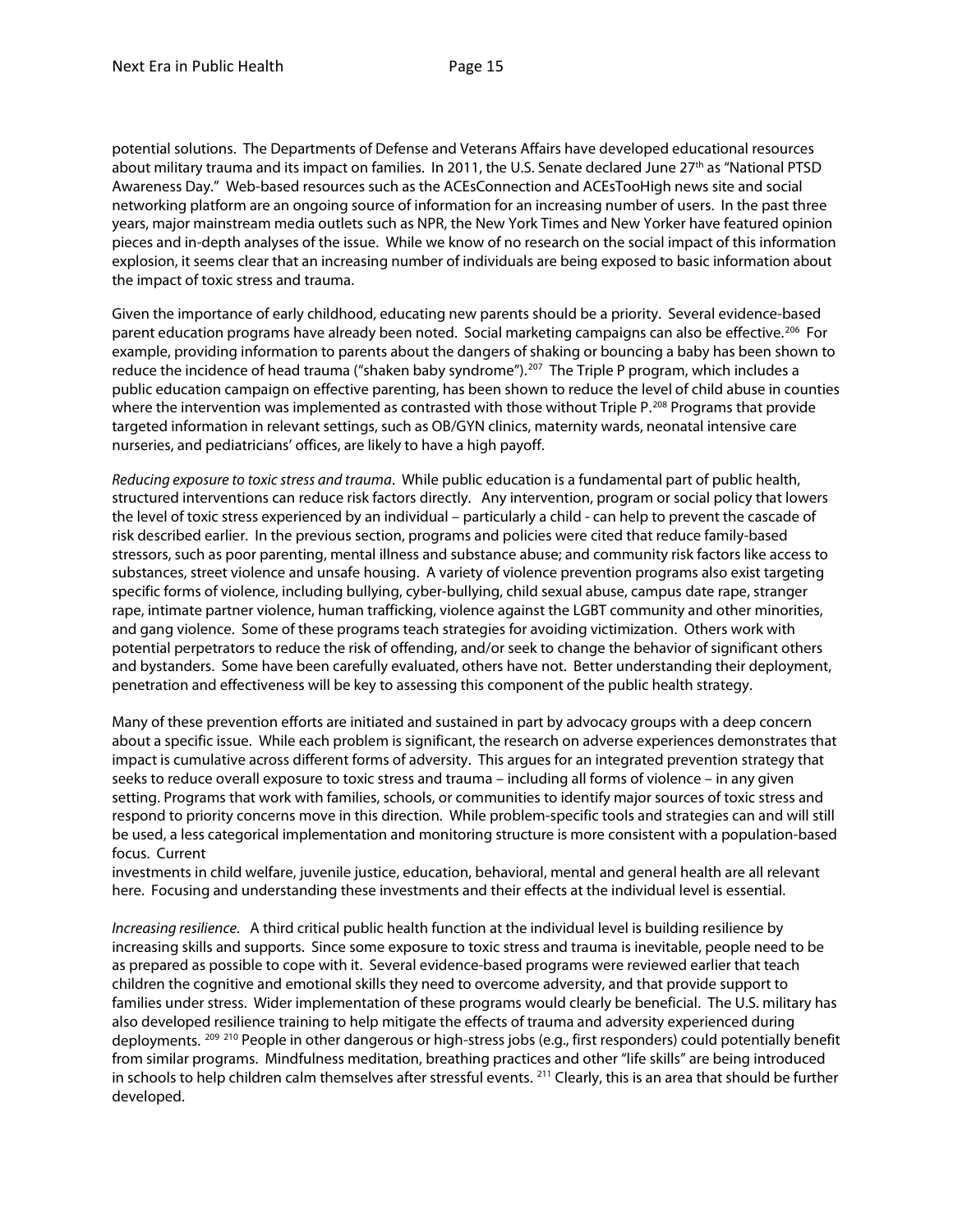Many of the resilience-building programs mentioned above are used for entire populations, in anticipation of potentially stressful events. Another strategy is to provide special supports to children who have experienced a potentially traumatic event, with the intention of preventing or reducing the impact. For example, we know that infants born pre-term have a significantly higher risk than full-term babies of developing behavioral health disorders, obesity and cardiovascular disease, and attempting suicide in adulthood. Clearly, trauma-informed parent education and resiliency-building programs should be routinely made available in neonatal intensive care units.<sup>[212](#page-17-0)</sup>

The national domestic violence (DV) network provides a good example of how a program for adults can be used to identify high risk children. While originally designed for adult women, the DV network quickly recognized the impact of DV on children and the frequency of concurrent child abuse. In the past two decades, effective linkages have been developed with child-serving agencies, and it has become routine for DV programs to provide support (and if needed, mental health counseling) to affected children.<sup>[213](#page-17-1)</sup> Similar responses could be developed for children who experience other risk factors – for example, the suicide of a friend or family member, loss of a parent,<sup>[214](#page-17-2)</sup> a family member being incarcerated or hospitalized for mental health or substance abuse, or witnessing street crime. Developing this kind of response capacity would require an enhanced level of coordination between criminal justice, treatment and prevention activities and between adult and child-serving agencies.

New technology may also be used for resilience-building. Technological innovations to increase people's ability to monitor and manage their own stress have already started to emerge. For example, an app was recently developed that monitors stress levels of parents with high-demand children, and then provides real-time parenting advice in stressful situations.[215](#page-17-3) Another example is the use of text messages to monitor and respond to symptoms of PTSD following a traumatic injury, a more efficient form of "watchful waiting" than repeated visits to the clinic.<sup>[216](#page-17-4)</sup> An app under development helps children who have survived a major disaster handle their anxiety with a cell phone-based game.<sup>217</sup> Clearly, the popularity of Facebook and other social media underscores the possibility of enhancing social support through online connections. While the development of applications for resilience-building and prevention is a very new field, the potential is high for reaching large groups of people with low-cost interventions.

<span id="page-16-4"></span><span id="page-16-3"></span><span id="page-16-2"></span><span id="page-16-1"></span><span id="page-16-0"></span>*Effective treatment*. As reviewed in an earlier section, effective treatments exist for trauma-related problems in both adults and children. Additional therapeutic interventions are likely to be developed and tested as our understanding of the impact of toxic stress and trauma unfolds. Until recently, clinical interventions and research studies have largely been based on specific categories of psychiatric disorder rather than underlying causal factors. The assumption has been that people with a common psychiatric diagnosis will, in general, benefit from the same forms of treatment. But we now know that behavioral health disorders can have different and/or multiple causes. It is quite possible that people whose disorders have different causal pathways may respond differently to the same treatment. In addition, without intervention, the cognitive and emotional consequences of toxic stress and trauma in childhood may persist into adulthood, and may contribute to difficulties experienced by adults with mental health disorders. There is emerging evidence that sensory stimulation and other cognitive interventions can be helpful for people diagnosed with severe mental illnesses.[218](#page-17-6) These issues are only recently being explored, but the evidence suggests that they represent an important new direction in treatment.

<span id="page-16-5"></span>Taking a public health approach to treatment would also have significant implications for service delivery and financing. A population focus requires outreach to high-priority groups and automatic access to services, rather than our current system which largely waits for an individual to present for treatment and depends on insurance coverage for payment. Furthermore, since the impact of trauma is cumulative, individuals who have experienced multiple adversities would be identified for special consideration. The framework of geographical "catchment areas" in the Community Mental Health Centers Act of 1963 is an example of a mechanism designed to ensure that responsibility is taken for the entire population.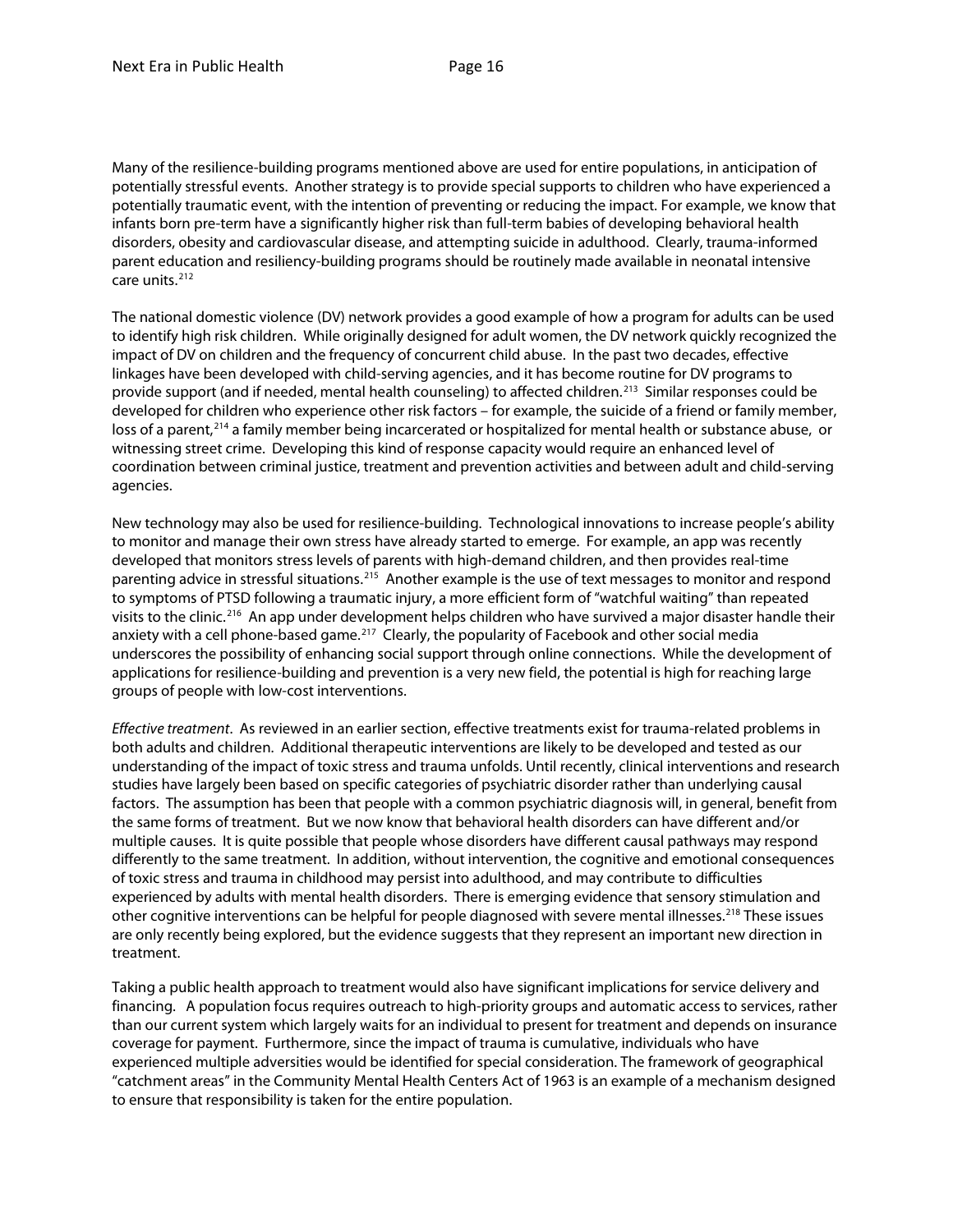<span id="page-17-6"></span><span id="page-17-5"></span><span id="page-17-4"></span>In a public health approach, treatment and support are considered in the larger context of an individual's life. People diagnosed with serious behavioral health problems are often at elevated risk for traumatic experiences. For example, women diagnosed with serious mental illness are up to five times more likely than the general population to be victims of sexual assault and two to three times more likely to suffer domestic violence.<sup>[219](#page-18-0)</sup> Both treatment and rehabilitation can serve as mechanisms to reduce risk factors for the person who has experienced trauma and for the next generation.<sup>220</sup> Delivering services with both goals in mind will require better coordination among what are currently very discrete responses.

## **Community**

In the public hygiene movement, communities played a very significant role. The physical infrastructure improvements that we associate with the germ theory – including plumbing, sewers and waste treatment plants, and draining swamps – are by definition local projects. As knowledge about infectious diseases grew, voluntary associations and citizen coalitions sprang up across the country to improve water and sewage systems, clean streets, provide pure milk for infants, and establish public health clinics. None of these changes came easily. While progressive businessmen argued for the long-term benefit of a healthy workforce, they often faced opposition from others who felt that publicity about public health problems would drive investors and tourists away. <sup>[221](#page-18-2)</sup> Opposition also came from people who saw public health measures as a threat to individual rights, and in the beginning, even from physicians who felt that the approach weakened their personal relationship with patients.[222](#page-18-3) Nonetheless, in the early years it was community associations that led the reform movement.

But what exactly defines a community today? We live in a vastly more interconnected and globalized world than the early public health reformers, with a growing number of "communities of interest." However, many citizens still identify strongly with their geographical community or neighborhood. That is still the place where individuals and institutions meet, where it is easiest to get different stakeholders around the table, and where people naturally see the interconnectedness of problems. Many of the goals of a public health approach can best be implemented at this level.

One definition of community is "Everything that happens outside of systems and institutions."<sup>[223](#page-18-4)</sup> This definition emphasizes the role of individual citizens and informal associations in social change. Involving citizens, who are almost always unpaid volunteers, is critical in building a social movement. A growing number of communities across the country are, in fact, taking this approach to addressing the consequence of toxic stress and trauma.<sup>224</sup> Community-based services also have an important – although different - role to play. They can play a leadership role in developing more responsive services, building community coalitions, sharing information and resources, and creating new forms of social action networks.<sup>225</sup>

<span id="page-17-0"></span>The theory of toxic stress and trauma outlined in this paper is a powerful framework for bringing different constituencies together. It is clear that trying to eliminate one risk factor or address one consequence will ultimately be less productive than more systemic approaches. In the public hygiene movement, many of the most effective interventions – like clean water, safe food and effective sewage systems – prevented dozens of different diseases. Similarly, efforts to make our communities safer, more inclusive, less toxic and less violent will help us to reduce a number of problems that appear to be distinct, but aren't. In this section, we will briefly describe some of the most important public health functions that operate at a community level.

<span id="page-17-3"></span><span id="page-17-2"></span><span id="page-17-1"></span>*Community coalitions*. Coalitions, stakeholder groups, and collaborative efforts are commonly used in preparing for and responding to disasters and in addressing long-standing issues such as racism. They can also play an important role in a public health approach to toxic stress, helping communities to become safer, healthier and more productive. Many community coalitions and "place-based initiatives"<sup>[226](#page-18-7) [227](#page-18-8)</sup> use common strategies, including mapping community assets, assessing community needs and priorities, engaging local opinion leaders, and monitoring results. One of the best known place-based initiatives is the Harlem Children's Zone.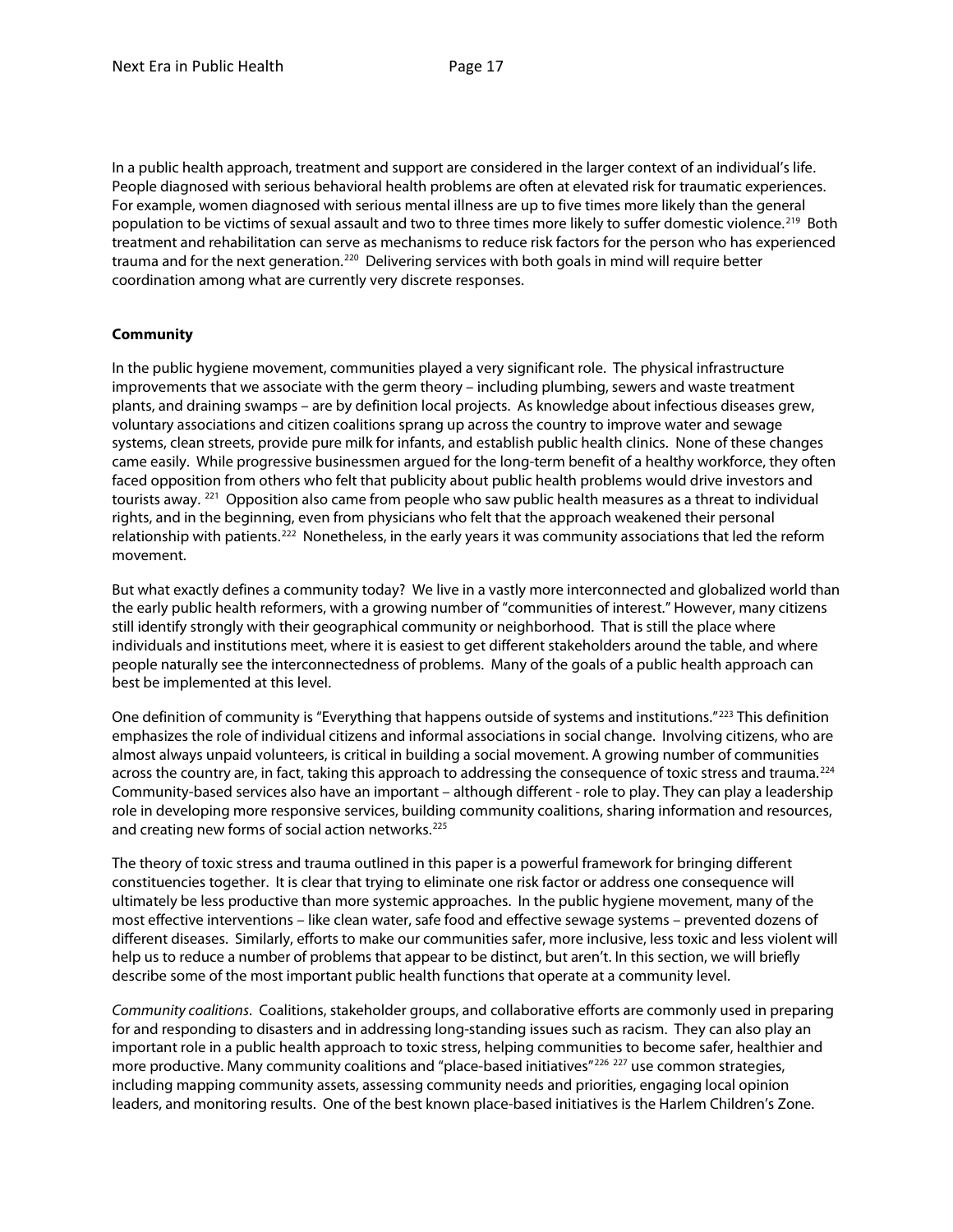While there has been considerable controversy about the outcomes and cost of the Zone, most evaluations conclude that it has been successful in improving outcomes for poor and minority students in Harlem. However, questions remain about its replicability in other communities.<sup>[228](#page-19-0)</sup> Tools and resources exist to help communities get started on their own efforts. For example, SAMHSA has developed a five-step strategic prevention framework designed to help states and local communities develop effective and sustainable prevention programs.[229](#page-19-1) Other groups have identified ways in which organizational behavior needs to change in order to work effectively in a collaborative.<sup>[230](#page-19-2)</sup> However, categorical, program-based funding can hamper these efforts. Funding strategies that put resource allocation decisions in the hands of local groups, with assistance in developing interventions and evaluation, can be helpful.<sup>[231](#page-19-3)</sup>

<span id="page-18-4"></span><span id="page-18-3"></span><span id="page-18-2"></span><span id="page-18-1"></span><span id="page-18-0"></span>Community anti-drug coalitions provide an excellent infrastructure for coordinating overall prevention efforts. By design they involve a broad based group of community interests (e.g., health, law enforcement, education, etc. <sup>[232](#page-19-4)</sup>) and a systematic approach for assessing community needs. The Berks County Community Prevention coalition in Reading, Pennsylvania exemplifies a coalition that, following its initial support from the federal antidrug abuse grant, has been successful in broadening its portfolio of prevention programs beyond the required environmental interventions. They now embrace a broad range of prevention activities and a broad array of funders, including both core environmental interventions and other youth programs in juvenile delinquency prevention, early childhood development, and mentoring. Washington State is also seeking to maximize the effects of its anti-drug coalition network by promoting a broad range of evidence-based practices and environmental strategies.<sup>[233](#page-19-5)</sup>

<span id="page-18-8"></span><span id="page-18-7"></span><span id="page-18-6"></span><span id="page-18-5"></span>*Creating trauma-informed services and communities.* In the past decade, a movement to create "trauma-informed" services, settings and communities has taken hold across the country. While the approach grew out of the work of researchers and practitioners.<sup>[234](#page-19-6) [235](#page-19-7)</sup> 2<sup>36</sup> SAMHSA has played a leading role in developing common definitions and principles and in supporting application of the approach. According to SAMHSA, a setting is traumainformed if it *realizes* the widespread impact of trauma, *recognizes* the signs and symptoms, *responds* by changing policy and practice, and *resists* doing further damage by understanding the root causes of behavior.[237](#page-19-9)  This approach directly aligns with the theory and research reviewed in this paper. It suggests that understanding the consequences of toxic stress and trauma can improve the functioning of *all* organizations and systems, not just behavioral health. The approach is now commonplace in behavioral health.<sup>[238](#page-19-10)</sup> It is also being applied in a wide range of settings, including neonatal intensive care units,<sup>[239](#page-19-11)</sup> prisoner re-entry programs,<sup>[240](#page-19-12)</sup> and even community athletics.<sup>[241](#page-19-13)</sup> Although careful implementation research is needed, early efforts are promising. With trauma-informed approaches, schools are seeing reduction in disciplinary problems, <sup>[242](#page-19-14)</sup> Head Start programs are getting better results with inner city children,<sup>[243](#page-19-15)</sup> and psychiatric hospitals are using less seclusion and restraint.<sup>244</sup> Applying trauma-informed approaches to entire communities – whether based on geography or some other commonality – takes the change process one step further. Every community is unique, with its own history, strengths and weaknesses, racial and ethnic mix, and economic conditions. Trauma-informed approaches provide a template for acknowledging and addressing historical trauma<sup>[245](#page-19-17)</sup> and for addressing unique local circumstances.<sup>[246](#page-19-18)</sup>

*Local monitoring and response capacity*. One of the most basic functions of a public health system is monitoring the spread of disease-causing circumstances (in this case, toxic stress and violence) and responding quickly to prevent contagion. The Interrupters program described earlier (called Cease Fire in Chicago) is a direct application of this principle. Designed by an epidemiologist with a background in infectious diseases, the program interrupts the likely spread of urban violence at its source, works to prevent the future spread of violence, and shifts norms in the community to reduce the likelihood of additional outbreaks.<sup>[247](#page-19-19)</sup> The approach has been demonstrated to be effective, and has now been adopted by numerous cities in the U.S. and abroad.

Similar applications are being developed in communities concerned about all forms of violence. Early warning and monitoring systems for ethnic violence are currently being developed in several African countries. <sup>[248](#page-19-20) [249](#page-19-21)</sup> In Canada, police departments have achieved significant reductions in violent crime, domestic violence and youth victimization using a system of "community mobilization." <sup>[250](#page-19-22)</sup> In this approach, information from local social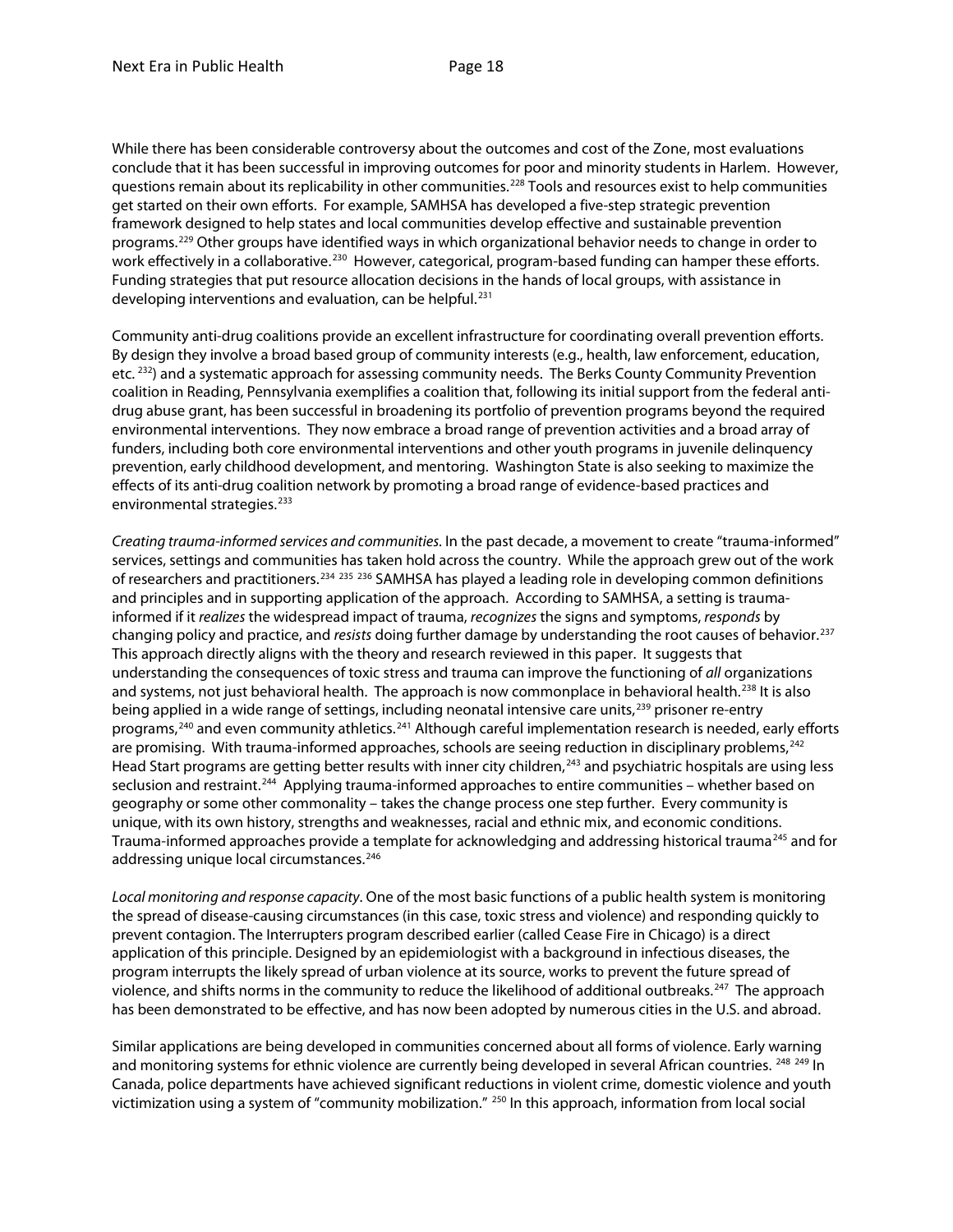<span id="page-19-15"></span><span id="page-19-14"></span>services (including mental health, child services, education, probation, etc.) is used to identify at-risk youth and to mobilize needed action within 24 hours. The key to the system's success is not service availability – that remains unchanged – but transparency and cooperation. Special attention is paid to protecting privacy and keeping at-risk individuals from harm. The Yale-New Haven Child Development-Community Policing Program is a similar model, where mental health, law enforcement, juvenile justice, education, judicial and social service professionals collaborate with the specific goal of healing the wounds that traumatic exposure to violence inflicts on children and families.[251](#page-20-0) New geomapping technologies make it possible for local communities to examine their own public health "hotspots" and to mobilize appropriate action.<sup>[252](#page-20-1)</sup>

<span id="page-19-19"></span><span id="page-19-18"></span><span id="page-19-17"></span><span id="page-19-16"></span>*Environmental modifications*. Communities are also the places where building and development decisions get made. Just like investment in clean water and plumbing was essential in eliminating epidemics of infectious disease, investment in safer, more supportive environments may be key to addressing toxic stress and trauma. Environmental considerations are highlighted in SAMHSA's approach to trauma-informed care,<sup>[253](#page-20-2)</sup> and changes to the physical environment of service settings can make a difference to both clients and staff.<sup>[254](#page-20-3)</sup> Recently, behavioral health programs have started using "trauma-informed architecture" to create settings where children and families feel more welcomed and empowered.<sup>255</sup> Urban development strategies have been shown to help create safer communities and to encourage social interactions, including the use of lighting, video cameras, walkable streets and pedestrian malls, and the reduction of environmental toxins.

### <span id="page-19-22"></span><span id="page-19-21"></span><span id="page-19-20"></span>**Societal**

<span id="page-19-0"></span>While many of the infrastructure developments associated with the public hygiene movement occurred at the local level, other changes were statewide or national in scope. The federal government proclaimed the seriousness of the problem;<sup>[256](#page-20-5)</sup> developed uniform data collection systems to help track infectious diseases and to measure their economic impact;<sup>257</sup> passed legislation to enact quarantines, created the National Board of Health, and established standards for clean water and safe food; and eventually, established the Public Health Service.<sup>258</sup> State governments were also involved, shifting resources and administering the new public health system. National media played a critical role in heightening public concern about the issues, as Americans closely followed stories about the international spread of cholera and newspapers editorialized about "cholera panics" taking hold in major seaports.<sup>259</sup> National professional groups helped to shift the institutionalized knowledge base by changing professional standards of practice. Similar tasks face us today.

<span id="page-19-5"></span><span id="page-19-4"></span><span id="page-19-3"></span><span id="page-19-2"></span><span id="page-19-1"></span>*Setting and monitoring public health goals*. One of the most important tasks for government is setting collective goals for society and monitoring progress. What to measure, and how, are of course very complex issues. Many current databases exist that relate directly to the consequences of toxic stress and trauma. However, since the problems have previously been considered as separate issues, the databases exist in different systems. In order to use information across systems, there will need to be standard (or at least compatible) definitions and measures, standardized data collection and reporting systems, and elimination of barriers to cross-sector data sharing.

<span id="page-19-10"></span><span id="page-19-9"></span><span id="page-19-8"></span><span id="page-19-7"></span><span id="page-19-6"></span>One approach consistent with the theory presented in this paper would be to use a composite measure of toxic stress. Recently, the ACE study has been replicated in the U.K, <sup>[260](#page-20-9)</sup> and an international charity is now advocating for the government to set a national public health goal of a 70% reduction in child maltreatment and adverse childhood experiences by 2030.<sup>261</sup> The Centers for Disease Control (CDC) and the World Health Organization are working together to revise ACE categories and to develop an international surveillance capacity for ACE scores, which would make it possible for countries not only to monitor changes in that important measure of toxic stress, but also to compare their progress.<sup>[262](#page-20-11)</sup> As mentioned earlier, the CDC has also developed an optional ACE score component for the annual BRFSS conducted by all states.

<span id="page-19-13"></span><span id="page-19-12"></span><span id="page-19-11"></span>*Creating a collaborative public health framework for service delivery*. Public behavioral health and human services are largely administered and funded by state governments. States therefore have significant leverage to shift existing services and resources into a collaborative public health framework. Several states have already made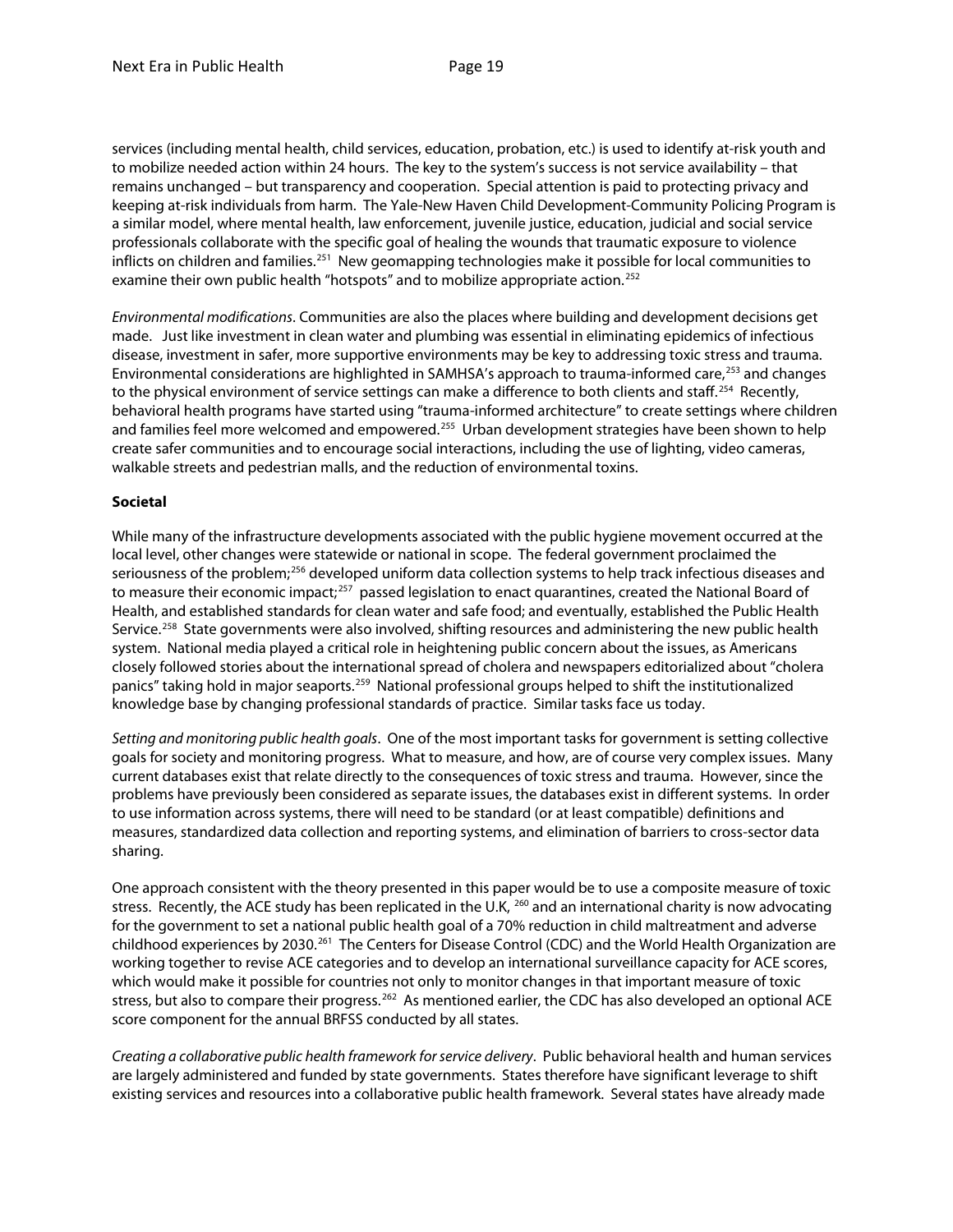significant strides in this direction. In some regions of the country, states have also started collaborating to address issues that cross state borders. For example, the New England states have begun a groundbreaking interstate effort to address the current epidemic of heroin use, using a public health approach.  $^{263}$  $^{263}$  $^{263}$ 

*Legislative strategies.* Federal legislation is often an effective way to change social norms and behaviors. As mentioned earlier, the Violence Against Women Act, first passed in 1996, provided the first systematic mechanism for enforcing laws against domestic violence, and has contributed to shifts in norms and behavior. Similarly, the Clean Air and Clean Water acts have resulted in substantial improvements for environmental quality and the public's health. The American with Disabilities Act and the Rehabilitation Acts began to change social norms and expectations regarding the inclusion of individuals with disabilities and a re-engineering of both the physical environment such that barriers to participation (such as curb cuts) were eliminated. Interestingly, these improvements helped everyone who uses wheels to move either themselves or their luggage. Similar arguments could be made regarding the Individual with Disabilities Education Act and several other federal leadership initiatives that have had profound impacts on the inclusion of individuals with special needs and circumstances.

<span id="page-20-2"></span><span id="page-20-1"></span><span id="page-20-0"></span>The Affordable Care Act (ACA) has many provisions that are directly relevant to the expansion of preventive services. First, by moving toward universal coverage and eliminating the pre-existing condition exclusions for insurance, insurers have new incentives to keep populations healthy. Second, organizations envisioned in the ACA such as Accountable Care Organizations, have responsibility for the health of specific populations and ultimately will be evaluated on measures of population health. At risk financing strategies within this population framework also increase the incentive to help assure population health. Lane County in Oregon, for example, recently used financing available through a Medicaid waiver to implement the Good Behavior Game (GBG). The GBG is a classroom intervention used in early elementary years in which students participate in games that shape prosocial behaviors. The game has been evaluated experimentally, is listed on the National Registry of Effective Program and Practices and has been shown to improve classroom management and student achievement in the short to intermediate term. Additionally, it has long term outcomes by decreasing substance use and increasing graduation rates and college attendance<sup>264</sup>.

<span id="page-20-7"></span><span id="page-20-6"></span><span id="page-20-5"></span><span id="page-20-4"></span><span id="page-20-3"></span>ACA also includes specific appropriations for the Prevention and Public Health Fund that seeks to implement preventive interventions through the CDC, HRSA and SAMHSA. The Act also encourages workplace wellness programs and sets new community benefit obligations that require non-profit hospitals to invest in the health of their community. These funds seem ideal for universal prevention interventions. The ACA therefore explicitly recognizes the importance of population health and prevention and enacts several provisions that will strengthen these efforts.<sup>[265](#page-21-2)</sup> [266](#page-21-3)

<span id="page-20-11"></span><span id="page-20-10"></span><span id="page-20-9"></span><span id="page-20-8"></span>*Shifting institutionalized knowledge base*. Professional groups and associations, think tanks and research institutes, advocacy organizations, and institutions of higher education all have important roles to play in developing and maintaining society's institutionalized knowledge base. There is evidence that advocacy organizations are beginning to promote new approaches based on the science reviewed in this paper. For example, the Australian Association of Adults Surviving Child Abuse has recently disseminated extensive practice guidelines for treatment of complex trauma.[267](#page-21-4) Similarly, the National Child Traumatic Stress Network and the Center for Pediatric Traumatic Stress at the Children's Hospital of Philadelphia have developed guidelines and best practices for trauma-informed pediatric care.<sup>[268](#page-21-5)</sup> Healthcare professionals are also beginning to adopt new positions and to advance new standards of care as their understanding of toxic stress and trauma grows. The American Academy of Neurology has recently developed a position statement on abuse and violence.<sup>[269](#page-21-6)</sup> Numerous trauma training curricula have been developed, including a program for psychiatry residents,<sup>[270](#page-21-7)</sup> and a few short years after publication of a "call to action" to include trauma in the graduate curriculum for professionals,<sup>[271](#page-21-8)</sup> a group of national experts has developed a consensus document outlining competencies in the areas of trauma knowledge, assessment, interventions, professionalism and relational/systems.[272](#page-21-9) The Harvard Center for the Developing Child has also consolidated information regarding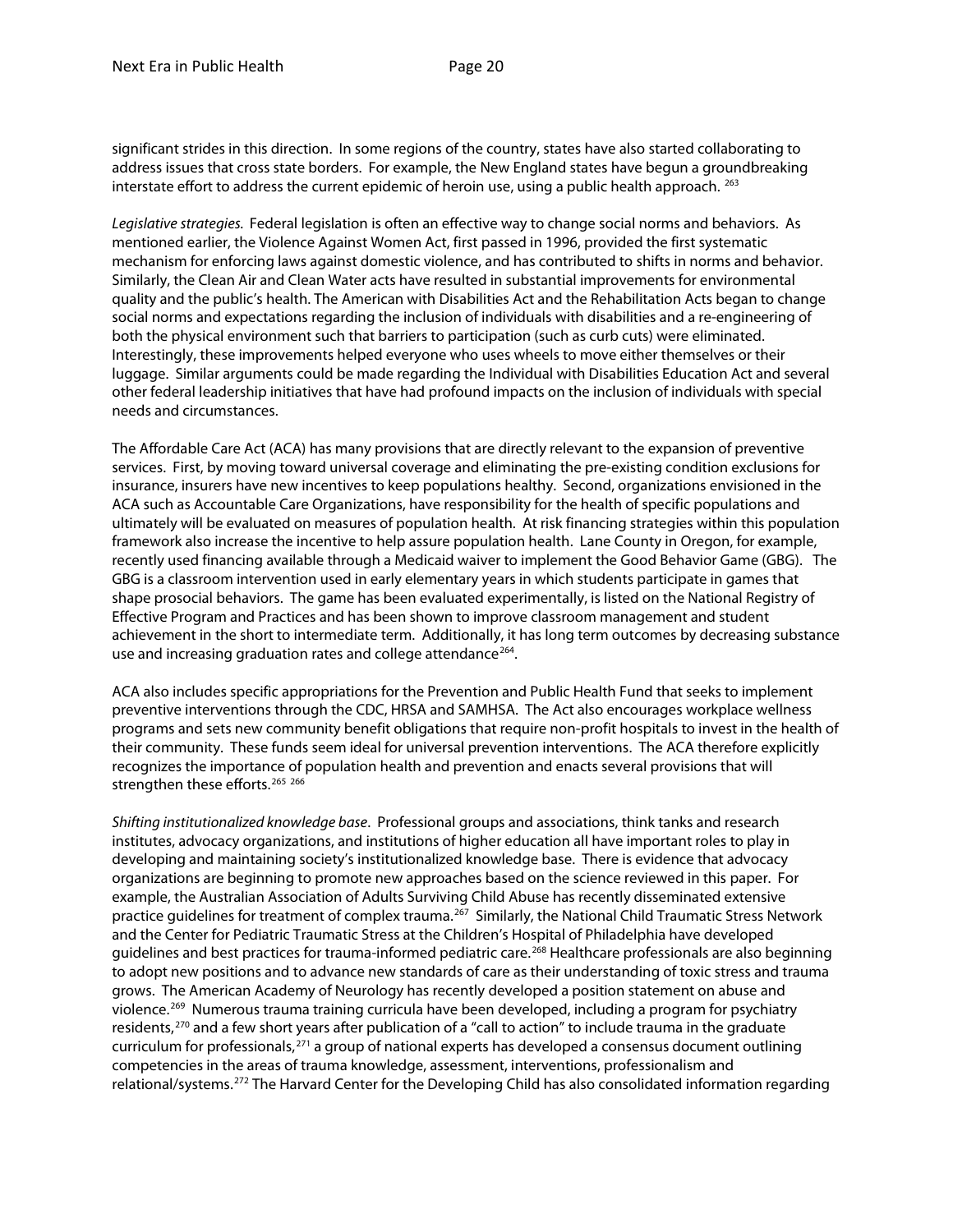the impacts of early exposure to adversity on health and well-being and provided valuable communication tools to help express the urgency of the problems that we confront.<sup>[273](#page-22-0)</sup>

<span id="page-21-6"></span><span id="page-21-5"></span><span id="page-21-4"></span>National advocacy organizations play a vital role in generating the political will to build the public health infrastructure needed to realize the promise of our science. The Mother's March of Dimes provides an historical example of the power of advocacy to engender a sense of urgency. We need to create that urgency and the possibility of successfully addressing these problems much as they did in conquering polio.[274](#page-22-1) Mental Health America (MHA) was originally formed as the National Committee on Mental Hygiene in 1909. As the name suggests, the organization was intended to accomplish for mental health what the public hygiene movement had realized in public health. MHA therefore has always had an emphasis on population health and the prevention of mental illnesses. Along with its 230 affiliates, MHA is an example of an organization that could continue the efforts to spread this message and advocate for needed change.

<span id="page-21-9"></span><span id="page-21-8"></span><span id="page-21-7"></span>Philanthropic foundations have also played a key role in helping to emphasize and underwrite prevention and population health efforts at both the local and national level. Given the current constraints on federal funding, foundations will continue to play an essential role in supporting these activities both by seeding projects and by helping to underwrite infrastructure development. Hospital conversion foundations may be a particularly important part of the equation. We are reminded of the important work that Andrew Carnegie did in building public libraries in the U.S. that have become an essential piece of community infrastructure. Perhaps major foundations concerned with health and wellbeing could endeavor to seed this public health infrastructure consistent with today's greatest challenges to our human capital.

Private investment has recently emerged as a financing source to address social problems. Social Impact Bonds (SIBs) are pay-for-success contracts that allow private investors to provide capital for the implementation and scaling of programs that are known to be effective and save the government money in the long-term. After rigorous evaluation, private investors are only repaid if the program yields outcomes and an economic impact designated at the start of the contract. The greater the benefit to the government, the greater the return on investment, up to an agreed upon cap. SIBs are a new financing mechanism to address social and health problems, but are gaining in popularity and may be a major funder for public health infrastructure in the future.[275](#page-22-2) [276](#page-22-3)

#### **Action Plan**

Just as the germ theory sparked a fundamental social transformation, emerging insights about the impact of toxic stress and trauma on human development are changing how we think about social problems and how we craft solutions. No one can anticipate exactly how a shift of this significance will unfold. However, this action plan identifies some areas for strategic action.

## **Cultural Transformation**

<span id="page-21-0"></span>The changes will require collective, sustained efforts over time. What is most required at this point is the political will to move forward and a systematic concentration on implementation to assure that we deliver on the promise of the science. An important first step is to create a common vision among a broad alliance of individuals and groups. The vision for change must include the understanding that our health and well-being depends on the health and well-being of our neighbors. It must also create a sense of urgency to act, instill optimism, and inspire an outpouring of American ingenuity. It is important to remember that the problems we face as a society are not inevitable or intractable. In areas where we have developed and implemented social policies, such as efforts to end violence against women and child abuse, we have seen significant improvements.<sup>[277](#page-22-4)</sup> <sup>[278](#page-22-5)</sup> <sup>[279](#page-22-6)</sup>

<span id="page-21-3"></span><span id="page-21-2"></span><span id="page-21-1"></span>*Developing common language and understanding*. Given the diversity of interest groups touched by toxic stress and trauma, it is critical to develop a common understanding of the problem. While different sectors will always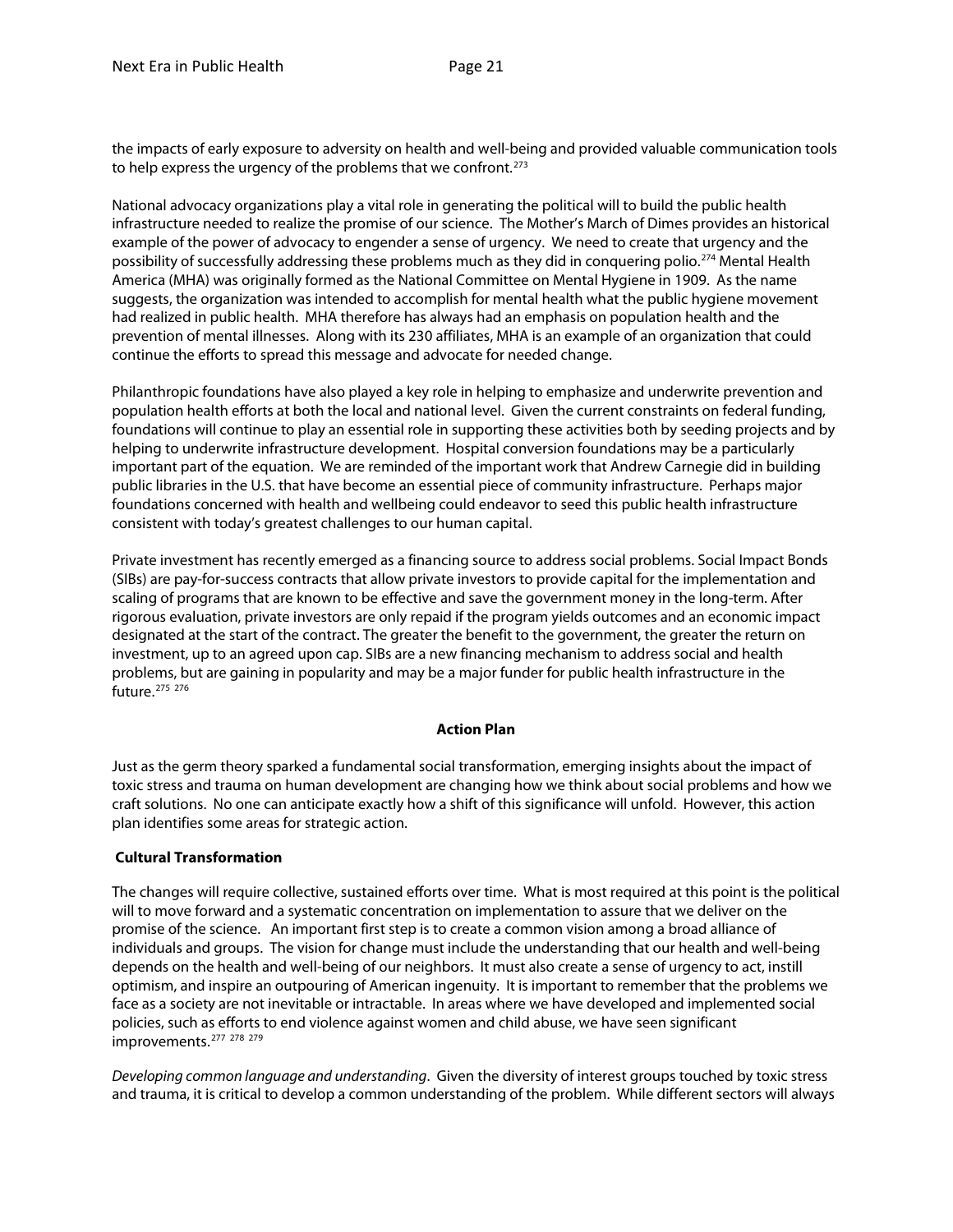need specialized language, a common vocabulary used across sectors and accessible to the general public would be extremely helpful. The theory presented in this paper has the potential to unify a wide variety of groups, but we have to have a language that doesn't "belong to" one particular field. Relatedly, it is important to identify areas of confusion resulting from the use of common terms that denote different meanings. It is also important to understand how the language that is used reflects deep seated professional or personal perspectives on the causes of our current health crises and the methods that may be used to address them. Bridging these perspectives may be more challenging than we initially suspect. Insights from other reform movements (e.g., introducing the concept of recovery from severe mental illness to mental health professionals) should be helpful. Widespread dissemination of the basic ideas presented in this paper is also essential in order to develop national momentum for change.

<span id="page-22-0"></span>*Setting a national public health agenda and goals*. Once people understand the nature and urgency of a problem, it requires national leadership to set unifying goals, inspire widespread action, and maintain focus over time. Better incorporating this approach into Healthy People, where some of these issues already have prominence, would help to ensure inclusion in overall public health planning.<sup>280</sup> Reducing levels of toxic stress and trauma and improving our overall public well-being need to become major social priorities. We also need to be able to monitor progress over time. Developing and/or adopting one or more "public well-being" or "human capital" indices could help in tracking the effectiveness of various initiatives as well as maintaining public interest. Improving coordination among several existing data sets maintained by differing components of government as well as building merged data sets with common definitions and specifications of variables will greatly assist in these operations. Washington State's integrated data sets may provide a template that others could use to develop merged data. Several groups have the technology to assist with the process of melding existing data sets to produce overall indices of health and wellbeing. Optimally, the public would start to follow these aggregate measures of well-being just as many watch the Dow Jones industrial average.

<span id="page-22-4"></span><span id="page-22-3"></span><span id="page-22-2"></span><span id="page-22-1"></span>*Developing broad-based coalitions*. Given the breadth of these concerns, broad-based coalitions will be required at all levels to move the agenda forward. Health and human services, parent and youth groups, business and industry, all levels of government, professional organizations, advocacy groups, education, law enforcement and the justice system, labor unions, faith-based organizations, the military, philanthropy, civic organizations and others all have an important interest in these issues. Many efforts already exist to address specific issues addressed in this paper, including national coalitions to end interpersonal violence across the lifespan, to eliminate child abuse, to improve mental health and wellness, to reduce and prevent substance abuse, to reform education, to end homelessness, to eliminate suicide, and many others. Strategies should be developed to reach out to these groups, organizations and coalitions to better understand their interests and current investments and to align efforts based on common root causes. Methods for effectively convening and supporting coalitions also need to be developed and current investments expanded. Much work on coalition-building has already been done and can form a basis for further expansion.<sup>[281](#page-23-1)</sup>

<span id="page-22-6"></span><span id="page-22-5"></span>*Implementing a national reform strategy*. The federal government is a critically important player in this movement. At the national level, the government invests in human well-being across most of its subcomponents. Legislation could be crafted to establish national health and well-being as a priority and to articulate a national agenda for reform, including scaling up of prevention, support and treatment efforts. Such legislation could provide the framework for better coordinating federal efforts. The Departments of Education, Justice, Labor, Health and Human Services, Veterans Affairs, Defense, Housing and Urban Development, Commerce, and Agriculture as well as distinct divisions within these departments all have initiatives and data sets that are germane to these efforts. A national initiative could provide resources for strategic leadership, better support state and local infrastructure efforts, and begin to articulate national standards for assessing the well-being and trauma/toxic stress status of states, counties and municipalities. There are many different ways such an effort could be organized. The 2009 IOM report on the prevention of mental, emotional and behavioral problems in youth proposed a national prevention office located in the Executive Office of the President.<sup>282</sup> The President's Emergency Plan for AIDS Relief (PEPFAR) provided a framework for coordinating the efforts of seven federal agencies (State, USAID, DOD, DOC, DOL, HHS and Peace Corps). PEPFAR had an international focus,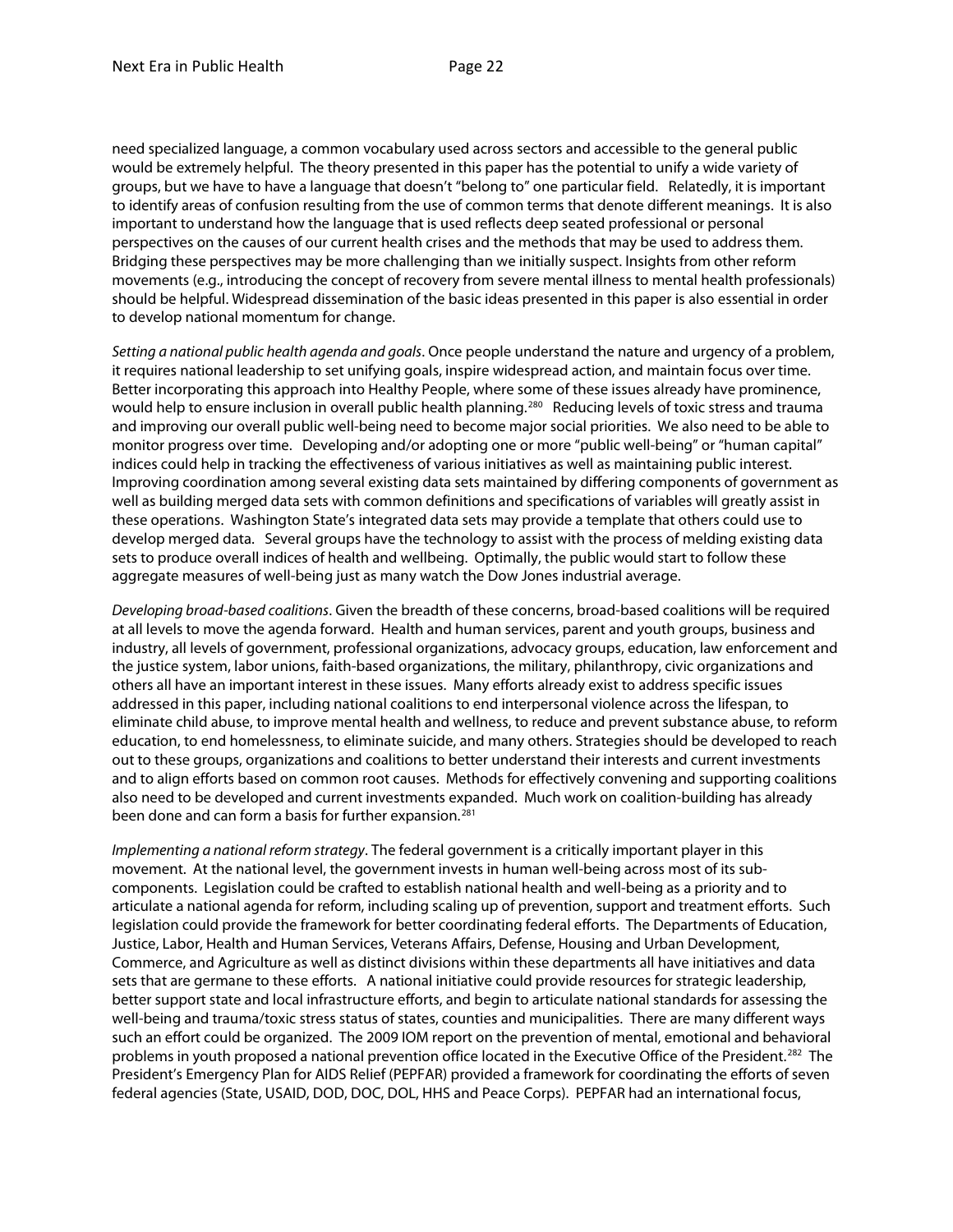<span id="page-23-2"></span><span id="page-23-1"></span><span id="page-23-0"></span>helping countries to create an "AIDS-free generation." However, a similar effort could be designed to help states and localities contain and respond to the current epidemic of toxic stress and trauma.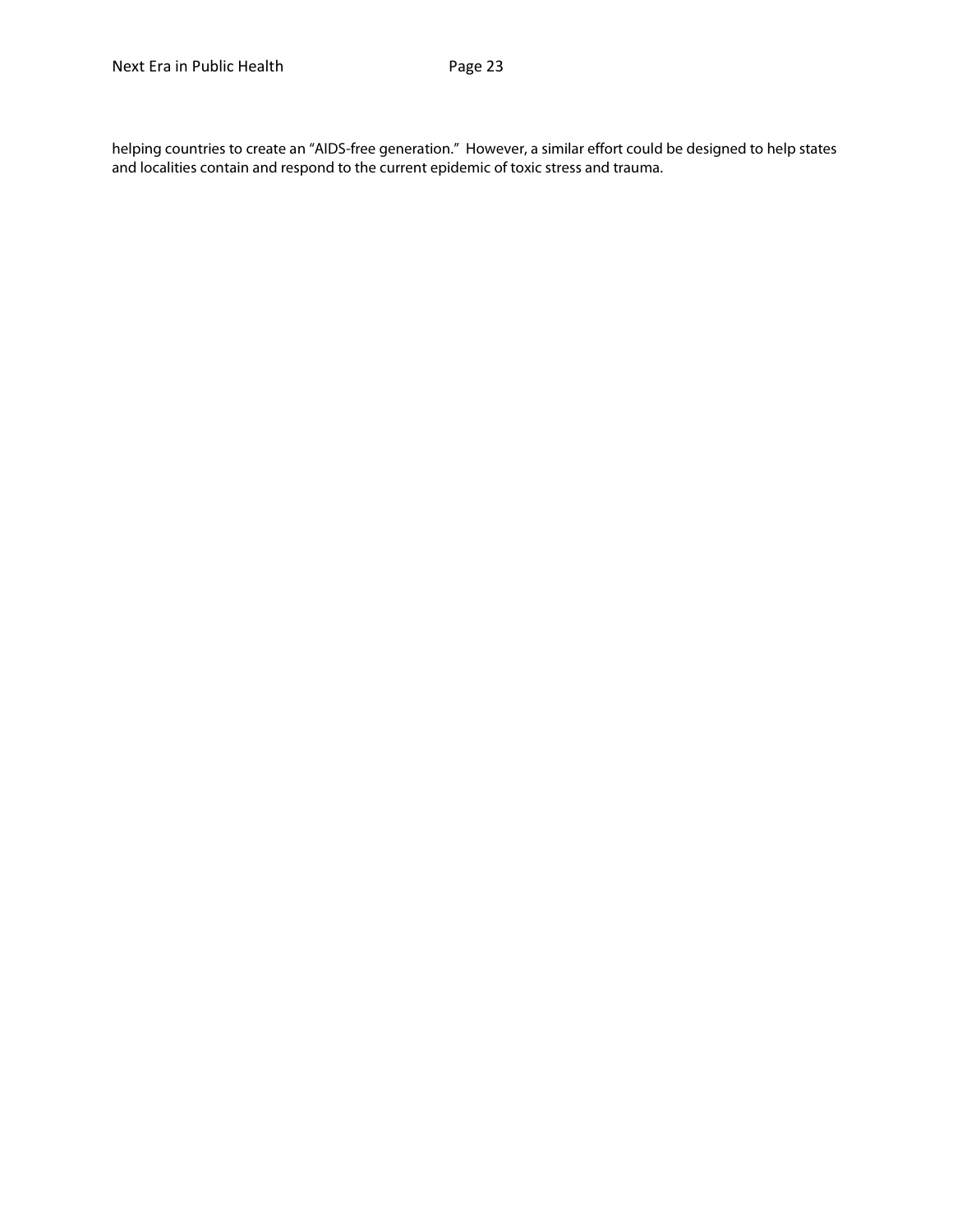## **Continued Support for Innovation**

We have strong scientific evidence to support action, and effective techniques for treatment and prevention already exist. Nonetheless, further advances in both science and technology can be anticipated as we move forward. Along with a focus on implementing what we already know, continued support for innovation is essential.

*Higher education*. Higher education has a particularly important role to play. It is here that the next generation of practitioners, policy makers and informed public citizens are being trained. It is also here where much of our knowledge regarding the impacts of toxic stress and strategies for preventing and ameliorating these effects is being developed. Grant programs for curriculum development, workforce preparation, research on the effective translation of basic research findings into implementation strategies as well basic research programs are effective vehicles to engage higher education. Special attention should be paid to existing gaps, new partnerships, and emerging areas for research and development. For example, behavioral health does not currently have a strong engineering component that could help us develop solutions to the complex problems of integrating and understanding this broad array of investments as well as more systematically implement program interventions. Similarly, we have barely begun to explore the potential use of technology to support prevention and well-being. Exploring new areas like this could have a significant payoff.

*Innovation in the field*. Many of the ideas presented in this paper are already generating innovative applications in the field. With SAMHSA's leadership, "trauma-informed approaches" are being adopted in a wide variety of settings, including behavioral health, primary health, education, social services, justice, and the workforce. Similar efforts going by different labels are arising in other fields, including law enforcement, architecture, nutrition, and urban planning. Municipalities and states are also beginning to adopt trauma-informed approaches as a way to address multiple social problems simultaneously. By expanding awareness of the impact of trauma and toxic stress, these approaches help identify people in need, create a platform for joining prevention and intervention efforts, and improve services. SAMHSA could play a leadership role by identifying early adopters and creating mechanisms for them to share their experiences. Expanded support for innovation and for evaluation of the effectiveness of trauma-informed approaches is also essential.

*Public-private research and development partnerships.* Currently, research and development efforts are spread between government, academia, nonprofit think tanks and research institutes as well as private enterprise. The science reviewed in this paper has important implications for future research and for the development of new treatment and prevention technologies. As our focus on the underlying causes of behavioral health and social problems increases, new questions for both basic and applied research will emerge. Targeting even a fraction of our formidable research and development capacities towards a common set of public health problems would likely yield significant solutions.

## **SAMHSA's Leadership Role**

Our new understanding regarding the critical nature of behavioral health to overall health and well-being presents a unique leadership opportunity for SAMHSA. Important internal work is already underway through the two strategic initiatives: 'Prevention of Substance Abuse and Mental Illness' and 'Trauma and Justice'. Further internal discussion in these areas as well as work with key stakeholder groups and other federal partners could help develop a common vision and agenda for the next era in public health.

*Building strategic partnerships.* With or without legislation, SAMHSA can build strategic partnerships with other federal agencies to move this agenda forward. Clearly, the Centers for Disease Control (CDC), the Administration for Children and Families (ACF) and the Health Resources and Services Administration (HRSA) will play key leadership roles. CDC oversees the country's public health efforts, and ACF houses many of the most important prevention programs, including child abuse prevention and programs established by the Violence Against Women Act. HRSA has direct links with primary care clinics and helps to support home visitation programs. With the Federal Partners Committee on Women and Trauma, SAMHSA has already demonstrated success in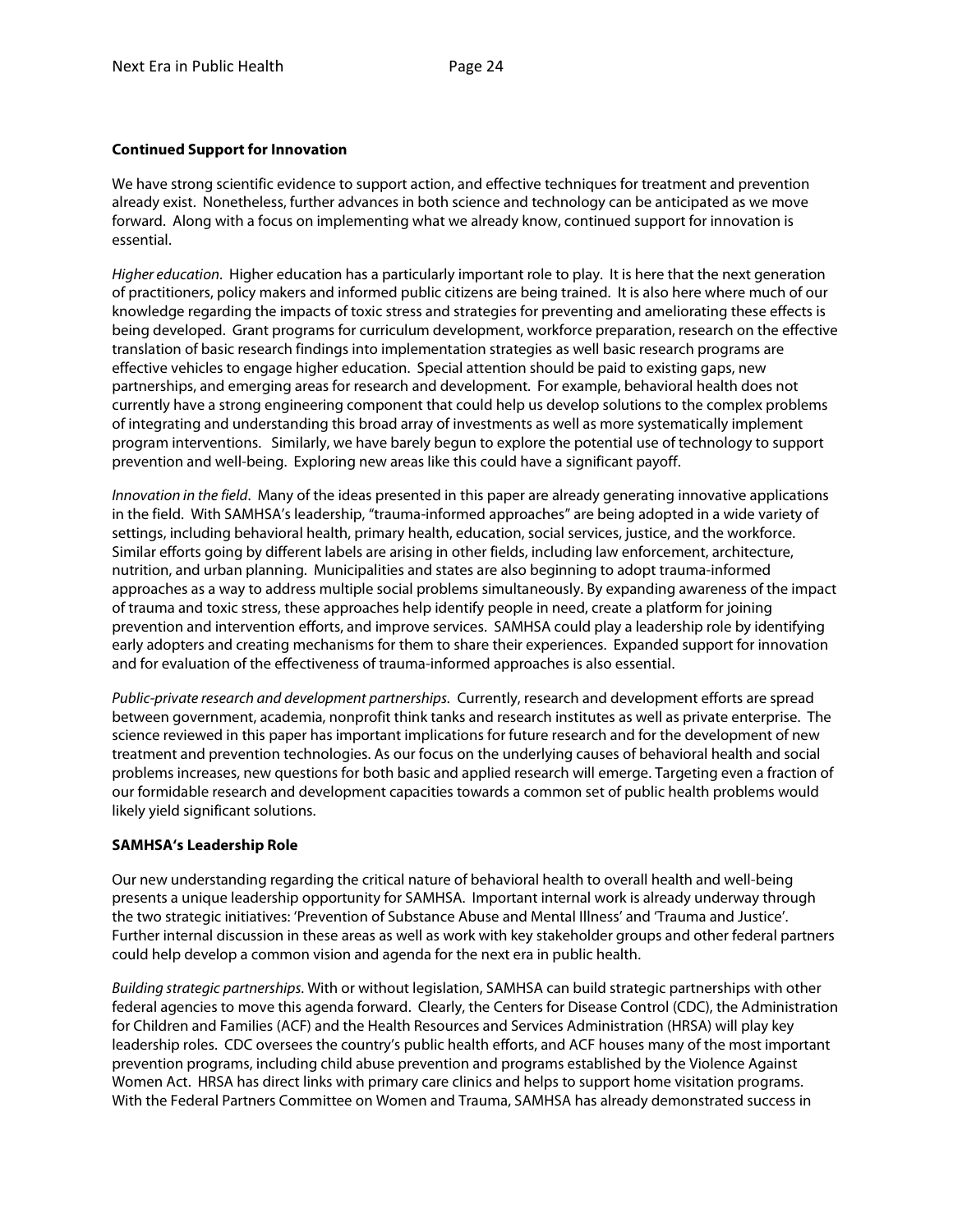bringing agencies together to address these issues. The Federal Partners Committee is now in its fifth year, with a membership of almost 100 representatives from 33 divisions of 11 Federal Agencies. Convening and supporting the development of leadership in other agencies is a key role for SAMHSA.

*Integration of treatment and prevention*. In behavioral health, these two constituencies have often operated in separate spheres, and have at times viewed one another as competitors. In a public health approach, it is essential that prevention, care and treatment are integrated with the common goal of containing and eliminating identified problems. Our understanding of the causes and interrelationship that underlie our current problems makes it possible to envision such collaboration. SAMHSA could play a leadership role by bringing the constituencies together, identifying and addressing barriers to integration, and creating structural incentives for collaboration.

SAMHSA's traditional commitment to people diagnosed with severe mental illnesses and addictions will be a significant strength in this effort. Often, people with the most disabling conditions are unintentionally excluded from broad-based social coalitions due to stigma and misunderstanding. The issues reviewed in this paper affect every citizen, and SAMHSA is in a unique position to ensure that everyone has a place at the table, regardless of disability or circumstance. SAMHSA is also in a unique position to lead a continued effort to develop and test new promotion, prevention, engagement, treatment and rehabilitation approaches based on our emerging understanding of mental illness and addictions.

*Creating a focus on systemic change.* SAMHSA could also formally underwrite efforts to better understand change processes and to disseminate current knowledge. Much has been learned from the experience of other major system change strategies in both the public and private sector. SAMHSA has been a national leader in the implementation of the Recovery model in behavioral health, and has developed knowledge, experience and strategic partnerships that will be directly applicable. Making information about successful change strategies widely available through toolkits, resource lists of evidence-based change strategies, and on-line networking would likely increase the speed and effectiveness of innovation. SAMHSA's strong relationship with state behavioral health authorities will be an asset in supporting state involvement in the change process.

Financing strategies can also be developed to support transformation. In addition to traditional grant making activities (including training grants, block grants, research grants, etc.), SAMHSA could lead in the development of innovative financing approaches. Formal and informal studies are being conducted in the field right now, using information about the relationship of seemingly discrete problems to reallocate resources to a better balance of prevention, care/support and treatment.

## **Conclusion**

As a nation, we are confronted by serious challenges to our health, wellbeing and competitiveness. These challenges are not broadly understood nor are the implications of these challenges for *all* Americans' health and wellbeing appreciated. Individuals were once resigned to early mortality and morbidity from infectious illnesses. After understanding the germ theory and building public health infrastructure, expectations changed and resignation transformed into action. We now must address the contemporary resignation to the inevitability of toxic stress and trauma and their impacts on health, wellbeing and productivity. In part, this would represent a change in social norms about maltreatment, violence, deprivation and poverty. These are not small changes, but recall the magnitude of the challenges in developing municipal water and sewer systems. With the emerging theory and the urgency of our human capital needs, we now have the opportunity to usher in the next major era in public health. The science is adequate for action. The need is compelling. The role of behavioral health is central. While more science will be developed and our insights enhanced, our knowledge is clearly adequate for action. It is in our enlightened self-interest to act now.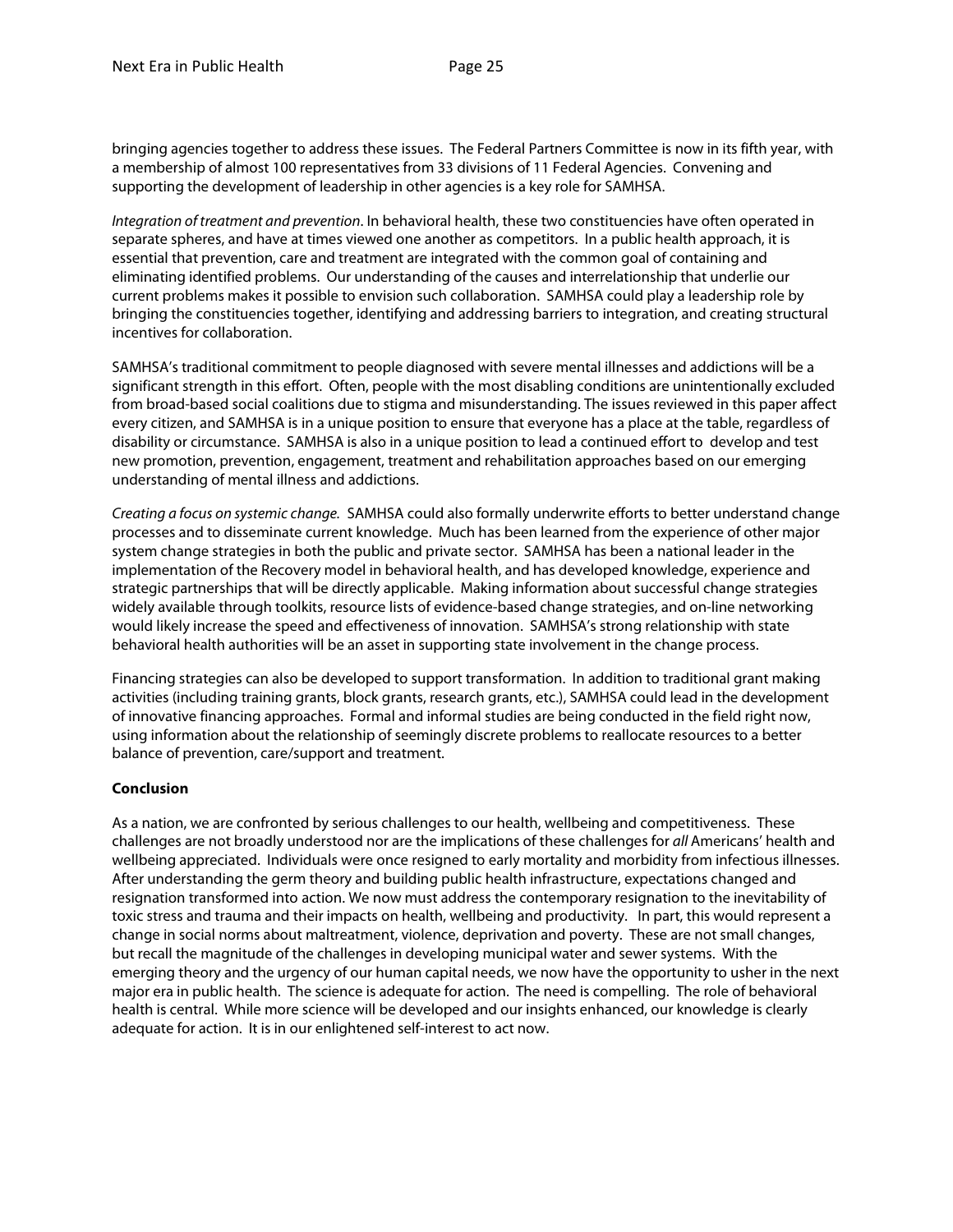l

#### **References Cited**

 $1$  Bloom, S.L. (1995) The Germ Theory of Trauma: The Impossibility of Ethical Neutrality. IN B.H. Stamm, Ed., *Secondary Traumatic Stress: Self Care Issues for Clinicians, Researchers, and Educators* (pp 257-276). Baltimore: Sidran Foundation.  $2$  WHO. (2014). World health statistics 2014. Geneva: WHO Press. Retrieved from http://apps.who.int/iris/bitstream/10665/112738/1/9789240692671\_eng.pdf?ua=1 <sup>3</sup> NRC and IOM. (2013). http://sites.nationalacademies.org/DBASSE/CPOP/DBASSE\_080393#deaths-fromnoncommunicable-diseases<br><sup>4</sup> CDC. (2013.). Health, United States, 2013. http://www.cdc.gov/nchs/data/hus/2013/045.pdf <sup>5</sup> National Center for Health Statistics. (2014). Diagnosed diabetes. *Early release of selected estimates based on data from the National Health Interview Survey, 2013.* U.S. Department of Health and Human Services, Centers for Disease Control and Prevention, National Center for Health Statistics. Retrieved from http://www.cdc.gov/nchs/data/nhis/earlyrelease/earlyrelease201406\_14.pdf <sup>6</sup> Davis, K., Stremikis, K., Squires, D., & Schoen, C. (2014). *Mirror, mirror on the wall, 2014 update: How the U.S. health care system compares internationally.* The Commonwealth Fund. Retrieved from http://www.commonwealthfund.org/publications/fund-reports/2014/jun/mirror-mirror <sup>7</sup> World Mental Health Survey Initiative. (2010). *World mental health survey*. Geneva: World Health Organization. Retrieved from http://www.hcp.med.harvard.edu/wmh/  $8$  Kessler, R. C., Angermeyer, M., Anthony, J. C., de Graaf, R., Demyttenaere, K., Gasquet, I., ... Üstün, T. B. (2007). Lifetime prevalence and age-of-onset distributions of mental disorders in the World Health Organization's World Mental Health Survey Initative. *World Psychiatry, 6*(3), 6168-6176.<br><sup>9</sup> Vega, W., Kolody, B., Aguilar-Gaxiola, S., et al. (1998). Lifetime prevalence of DSM-III-R psychiatric disorders<br>among urban and rural Mexican Americ <sup>10</sup> Vega, W., Sribney, W., Aguilar-Gaxiola, S. & Kolody, B. (2004) 12 month prevalence of DSM-III-R psychiatric disorders among Mexican Americans: Nativity, social assimilation and age determinants. *Journal of Nervous and Mental Disorders,192* (8), 532-541.<br><sup>11</sup> NRC and IOM. (2013). *<u>U.S. Health in International Perspectives: Shorter Lives, Poorer Health</u>, Retrieved from* http://sites.nationalacademies.org/DBASSE/CPOP/DBASSE\_080393#violence  $12$  Richardson, E.G., and Hemenway, D. (2011). Homicide, suicide, and unintentional firearm fatality: Comparing the United States with other high-income countries, 2003. *Journal of Trauma and Acute Care Surgery, 70*(1), 238-243.<br><sup>13</sup> International Centre for Prison Studies. (2014). World Prison Brief. Retrieved from http://www.prisonstudies.org/highest-to-lowest/prison-population-total<br><sup>14</sup> U.S. Department of Health and Human Services, Administration for Children and Families, Administration on Children, Youth and Families, Children's Bureau. (2013). *Child maltreatment 2012*. Retrieved from http://www.acf.hhs.gov/programs/cb/research-data-technology/statistics-research/child-maltreatment http://www.oecd.org/els/family/PF\_1\_9\_Aspects\_of\_child\_protection\_Dec2013.pdf <sup>16</sup> NRC and IOM. (2013). *U.S. Health in International Perspectives: Shorter Lives, Poorer Health*, Retrieved from http://sites.nationalacademies.org <sup>17</sup> OECD. (2014). *OECD family database: CO2.2: Child poverty*. Paris: OECD. Retrieved from http://www.oecd.org/els/soc/CO2\_2\_ChildPoverty\_Jan2014.pdf <sup>18</sup> DeNavas-Walt, C., Proctor, B. D., & Smith, J. C. (2013). *Income, poverty, and health insurance coverage in the United States: 2012* (Census Publication No. P60-245). Washington, DC: U.S. Census Bureau. Retrieved from http://www.census.gov/prod/2013pubs/p60-245.pdf<br><sup>19</sup> DeNavas-Walt, C., Proctor, B. D., & Smith, J. C. (2013). *Income, poverty, and health insurance coverage in the United States: 2012* (Census Publication No. P60-245). Washington, DC: U.S. Census Bureau. Retrieved from http://www.census.gov/prod/2013pubs/p60-245.pdf<br><sup>20</sup> Bishaw, A. (2013). *Poverty: 2000 to 2012* (Census Publication No. ACSBR/12-01). Washington, DC: U.S. Census Bureau. Retrieved from http://www.census.gov/prod/2013pubs/acsbr12-01.pdf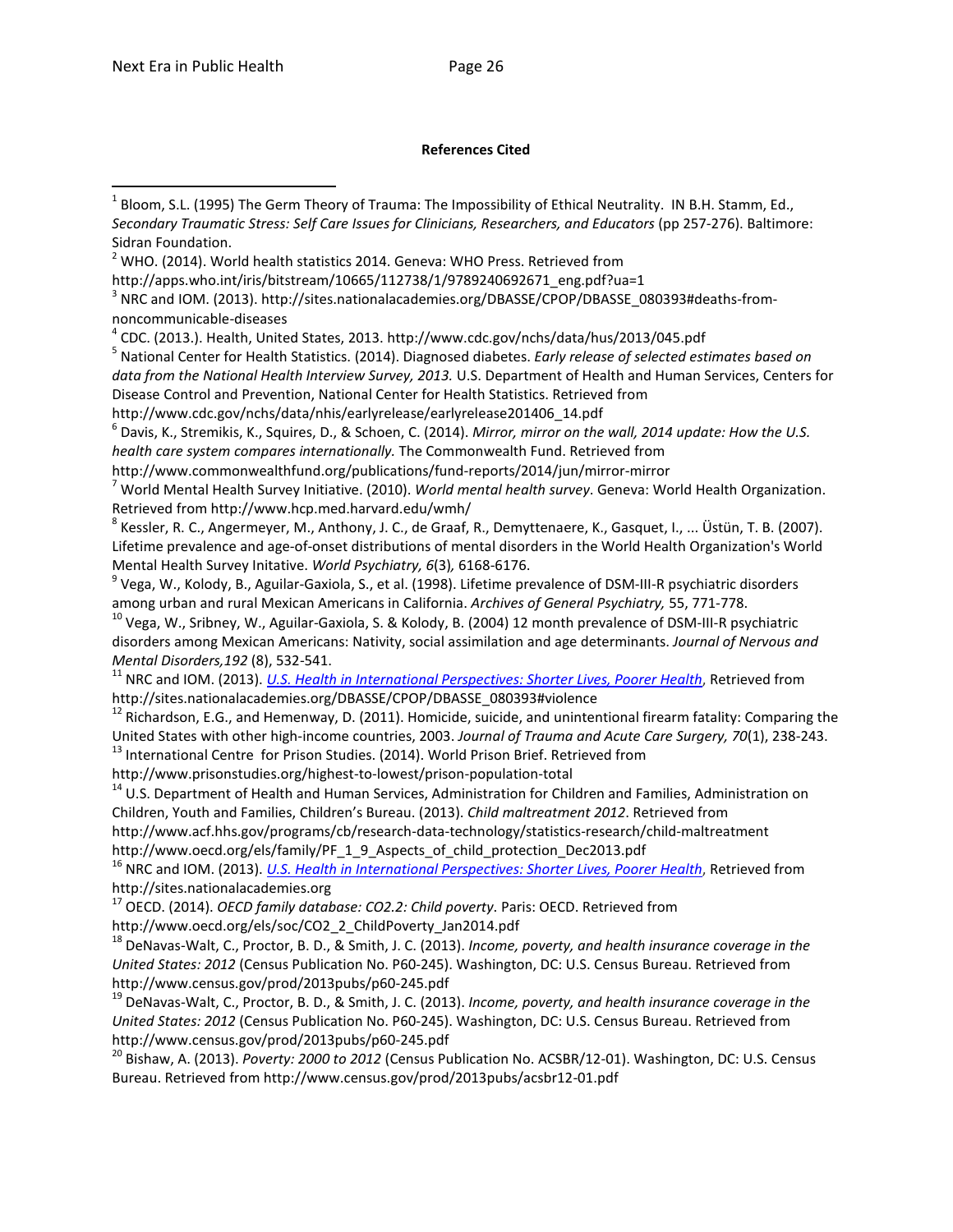<sup>21</sup> Gould, E., & Wething, H. (2012). U.S. poverty rates higher, safety net weaker than in peer countries. Economic<br>Policy Institute. Retrieved from http://www.epi.org/publication/ib339-us-poverty-higher-safety-net-weaker

<sup>22</sup> Kelly, D., Xie, H., Nord, C.W., Jenkins, F., Chan, J. Y., & Katsberg, D. (2013). Performance of U.S. 15-year-old students in mathematics, science, and reading literacy in an international context: First look at PISA 2012 (NCES 2014-024). US Department of Education. Washington, DC: National Center for Education Statistics. Retrieved from http://nces.ed.gov/pubs2014/2014024rev.pdf

<sup>23</sup> NRC and IOM. (2013). Social Factors. Chapter 6. http://www.nap.edu/download.php?record\_id=13497# 24 Social Progress Index 2014 Country Scorecards. (2014). Social Progress Imperative. Retrieved from http://www.socialprogressimperative.org/system/resources/W1siZiIsIjIwMTRcLzA0XC8yMVwvMjJcLzE2XC8yNVwv OTg1XC9Tb2NpYWxfUHJvZ3Jlc3NfSW5kZXhfMjAxNF9TY29yZWNhcmRzLnBkZiJdXQ/Social%20Progress%20Index%2 02014\_Scorecards.pdf

<sup>25</sup> Social Sustainability Index. (2012). SSI Results 2012, Ranking all countries. Retrieved from<br>http://www.ssfindex.com/results-2012/ranking-all-countries/

<sup>26</sup> Bloom, S.L., & Reichert, M. (1998). *Bearing witness. Violence and collective responsibility*. NY: Haworth Press.<br><sup>27</sup> Danese, A., & McEwen, B. (2012)Adverse childhood experiences, allostasis, allostatic load and age

<sup>28</sup> Wegman, H., & Stetler, C. (2009) A meta-analytic review of the effects of childhood abuse on medical outcomes in adulthood. *Psychosomatic Medicine, 7*1, 805-812.<br><sup>29</sup> Center on the Developing Child. (2014). Key Concepts: Toxic Stress. Harvard University. Retrieved from

http://developingchild.harvard.edu/key\_concepts/toxic\_stress\_response/

<sup>30</sup> Chrousos, G. P., Detera-Wadleigh, S. D., & Karl, M. (1993). Syndromes of glucocorticoid resistance. *Annals of*<br>Internal Medicine, 119 (11), 1113-1124. Retrieved from http://annals.org/article.aspx?articleid=706919.

<sup>31</sup> Shonkoff, J. (2012). Leveraging the biology of adversity to address the roots of disparities in health and

development. Proceedings of the National Academy of Sciences, www.pnas.org/cgi/doi/10.1073/pnas1121259109.<br><sup>32</sup> Hertzman, C. (2013). Biological embedding, life course development and the emergence of a new science. In J.<br>F

<sup>33</sup> Danese, A., & McEwen, B. (2012). Adverse childhood experiences, allostasis, allostatic load and age related

disease. *Physiology & Behavior,* 106, 29-39.<br><sup>34</sup> Lupien, S., McEwen, B., Gunnar, M., & Heim, C. (2009). Effects of stress throughout the lifespan on the brain, behavior and cognition. *Nature Reviews, 10*, 434-445.

<sup>35</sup> Szyf, M. (2013). DNA methylation, behavior and early life adversity. *Journal of Genetic and Genomics, 40,* 331-338.

 $36$  Picard, M., Juster, R. & McEwen, B. (2014). Mitochondrial allostatic load puts the 'gluc' back in glucocorticoids.<br>Nature Reviews, 10, 303-310.

<sup>37</sup> Duncan, L., Pollastri, A., & Smoller, J. (2014). Why many geneticists and psychological scientists have discrepant views about gene-environment interactions (GXE) research, *American Psychologist*, *69*(3), 249-268.<br><sup>38</sup> Brody, G., Yu, T., Chen, Y., et al. (2013). Supportive family environments, genes that confer sensitivity, and

allostatic load among rural African American emerging adults: A prospective analysis. *Journal of Family Psychology,* 

27(1), 22-29.<br><sup>39</sup> Duncan, L., Pollastri, A., & Smoller, J. (2014). Why many geneticists and psychological scientists have discrepant<br>views about gene-environment interactions (GXE) research. American Psychologist, 69(3),

<sup>40</sup> Kessler R. C., Sonnega A., Bromet E., Hughes M., & Nelson C. B. (1995). Posttraumatic stress disorder in the National Comorbidity Survey. *Archives of General Psychiatry, 52*(12), 1048-1060.<br><sup>41</sup> Kilpatrick D. G., Resnick, H. S., Milanak, M. E., Miller, M. W., Keyes, K. M. and Friedman, M. J.(2013). National

estimates of exposure to traumatic events and PTSD prevalence use *DSM-IV* and *DSM-5* criteria. *Journal of* 

*Traumatic Stress, 26, 537-547.*<br><sup>42</sup> Braverman, P., Egerter, S., & Williams, D.R. (2011). The social determinants of health: Coming of age. *Annual Review of Public Health*, *32*(3), 1-3,18.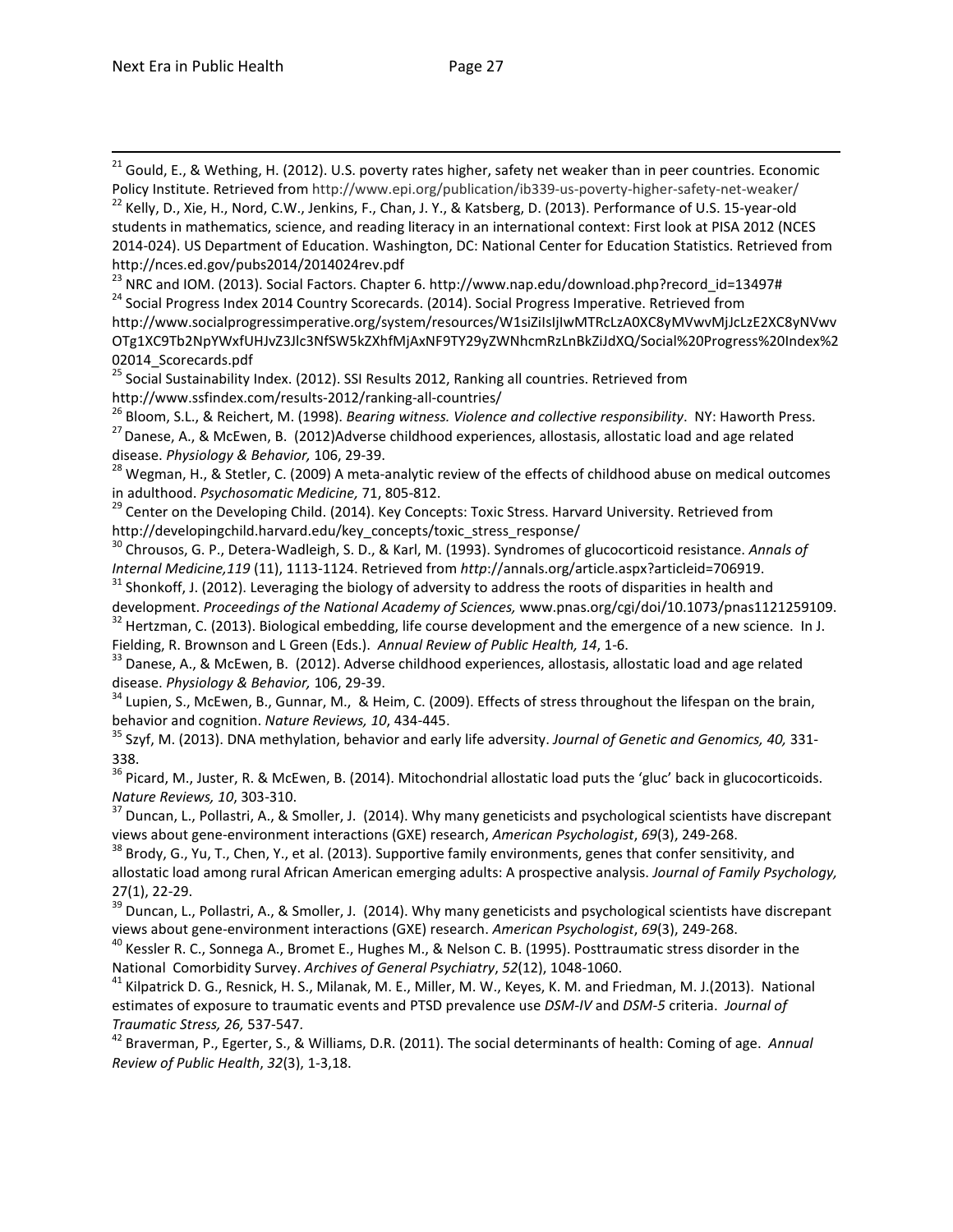<sup>43</sup> Felitti, V. J., & Anda, R.F. (2010). The relationship of adverse childhood experiences to adult medical disease, psychiatric disorders, and sexual behavior: Implications for healthcare. In R. Lanius and E. Vermetten(Eds.), *The*  hidden epidemic: The impact of early life trauma on health and disease. Cambridge University Press.<br><sup>44</sup> Kuh, D., Ben-Shlomo, Y., Lynch,. J., Hallqvist, J., & Power, C. (2003). Life course epidemiology. Journal of

*Epidemiology and Community Health, 57, 778–783.*<br><sup>45</sup> Wexler-Rainish, B., & Upchurch, D. (2013). Sociodemographic correlates of allostatic load among a national

sample of adolescents: Findings from the National Health and Nutrition Examination Survey, 1999-2008. *Journal of* 

*Adolescent Health*, 53, 506-511.<br><sup>46</sup> Shonkoff, J. (2012). Leveraging the biology of adversity to address the roots of disparities in health and development. *Proceedings of the National Academy of Sciences. Retrieved* 

*fromhttp://www.pnas.org/content/109/Supplement\_2/17302.full?sid=c0379635-bdd4-4817-b052-2f8a9ad488a6.* <sup>47</sup> Hackman, D., & Farah, M. (2009). Socioeconomic status and the developing brain. *Trends in Cognitive Science,*

13(2), 65-73. <sup>48</sup> Farah, M. (2010). Mind, brain and education in socioeconomic context. In M Ferrari & L Vuletic (Eds.). *The Developmental Relations between Mind, Brain and Education.* Springer.

<sup>49</sup> Graham-Bermann, S., Castor, L., Miller, L., & Howell, K. (2012). The impact of intimate partner violence and additional traumatic events on trauma symptoms and PTSD in preschool-aged children. *Journal of Traumatic Stress, 25(4), 393-400.*<br><sup>50</sup> Romano, E. Babchishin, L, Marquis, R., & Frechette, S. (2014). Childhood maltreatment and educational

outcomes. *Trauma, Violence and Abuse,* 1-20.<br><sup>51</sup>Nomura, Y., Hurd, Y., & Pilowsky, D. (2012). Life-time risk for substance use among offspring of abusive family<br>environment from the community. Substance Use and Misuse, 47

<sup>52</sup> Dube, S., Miller, J., et al. (2006). Adverse childhood experiences and the association with ever using alcohol and initiating alcohol use during adolescence. *Journal of Adolescent Health, 38, 444e1-444e10*.<br><sup>53</sup> Arsenault, L., Cannon, M., et al. (2011). Childhood trauma and children's emerging psychotic symptoms: A

genetically sensitive longitudinal cohort study. *American Journal of Psychiatry*, *168*(1), 65-72.<br><sup>54</sup> Varese, F., Smeets, F., et al. (2012). Childhood adversities increase the risk of psychosis: A meta-analysis of

patient-control, prospective and cross-sectional cohort studies. Schizophrenia Bulletin, 38(4), 661-671.<br><sup>55</sup> Farah, M., Shera, D., et al. (2006). Childhood poverty: Specific associations with neurocognitive development.

*Brain Research, 1110, 166-174.*<br><sup>56</sup> Vallancourt, T., Brittan, H., McDougall, P., & Duku, E. (2013..) Longitudinal links between childhood peer

victimization, internalizing and externalizing problems, and academic functioning: Developmental cascades.<br>Journal of Abnormal Child Psychology, 41, 1203-1215.<br><sup>57</sup> Garner A. (2013)

<sup>58</sup> Evans, G., Brooks-Gunn, J., & Klebanov, P. (2011). Stressing out the poor: chronic physiological stress and the income achievement gap. *Pathways, Winter, 16-21*.<br><sup>59</sup> Suglia, S., Duarte, C., Chambers, E., & Boynton-Jarrett, R. (2012). Cumulative social risk and obesity in early

childhood. *Pediatrics, 129*, e1173-e1179.<br><sup>60</sup> Slopen, N., Koenen, K., & Kubzansky, L. (2014). Cumulative adversity in childhood and emergent risk factors for

long term health. *The Journal of Pediatrics, 164*(3), 631-638.<br><sup>61</sup> Slopen, N., Koenen, K., & Kubzansky, L. (2012). Childhood adversity and immune and inflammatory biomarkers

associated with cardiovascular risk in youth: A systematic review. *Brain, Behavior and Immunity, 26, 239-250*.<br><sup>62</sup> Suglia, S., Duarte, C., Chambers, E., & Boynton-Jarrett, R. (2012). Cumulative social risk and obesity in

childhood. *Pediatrics, 129*, e1173-e1179.<br><sup>63</sup> Felitti, V.J., & Anda, R.F. (2010). The relationship of adverse childhood experiences to adult health, well-being,

social function, and health care. In R. Lanius, E. Vermetten, C. Pain (Eds.) *The Effects of Early Life Trauma on Health*  and Disease: the Hidden Epidemic, Cambridge University Press, 77-87.<br><sup>64</sup> Whitfield, C.L., Dube, S.R., Felitti, V.J., & Anda, R.F. (2005). Adverse childhood experiences and hallucinations.

*Child Abuse and Neglect, 29*, 797-810.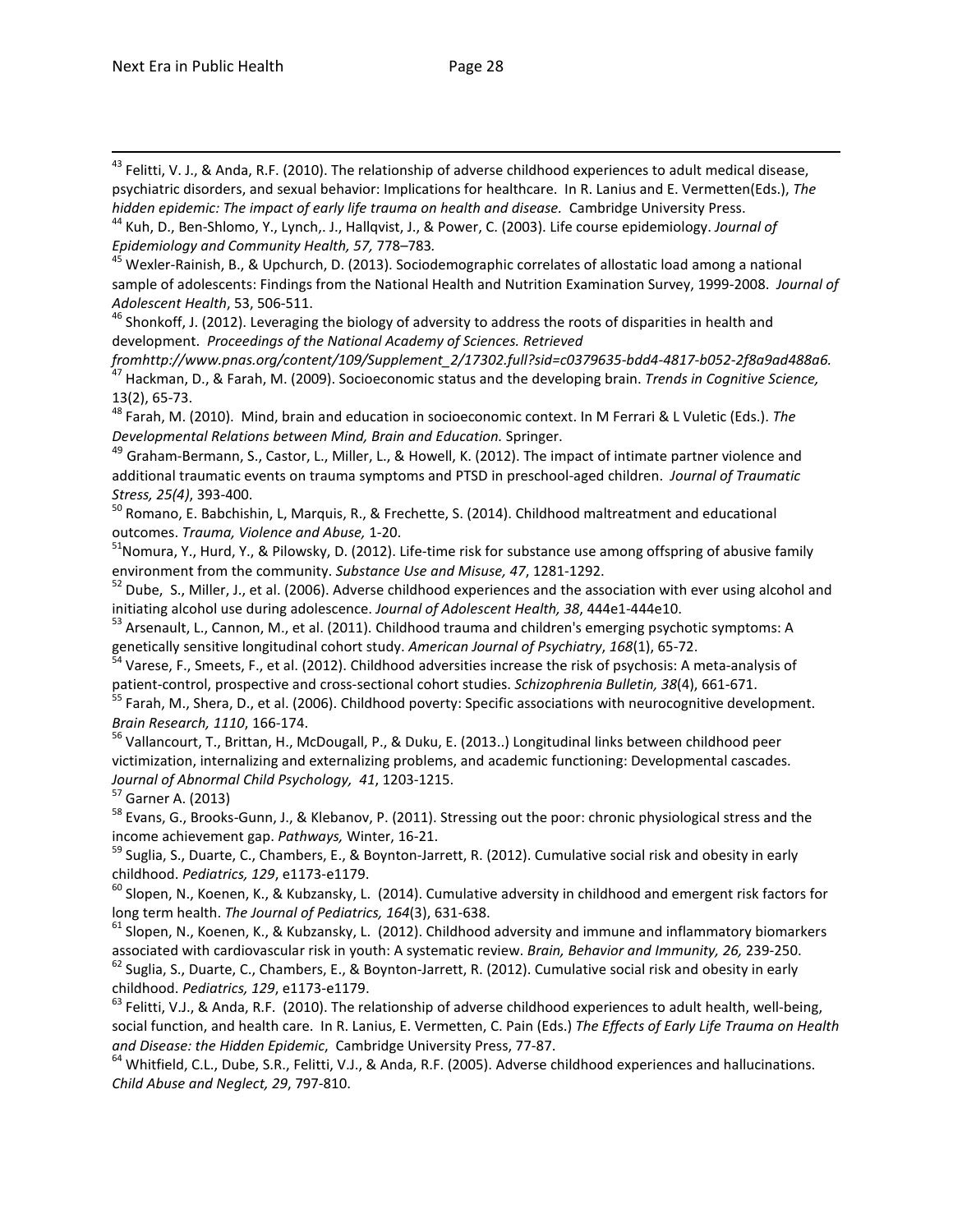<sup>65</sup> Shevlin, M., Murphy, J., Read, J., Adamson, G., & Houston, H. (2011). Childhood adversity and hallucinations: A community-based study using the National Comorbidity Survey replication. *Social Psychiatry Psychiatric Epidemiology, 46*(12), 1203-1210.<br><sup>66</sup> Read, J., & Argyle, N. (1999). Hallucination, delusions and thought disorder among adult psychiatric inpatients

with a history of child abuse. *Psychiatric Services, 50*(11), 1467.<br><sup>67</sup> Read, J., Agar, K., Argyle, N., & Aderhold, V. (2003). Sexual and physical abuse during childhood and adulthood as

predictors of hallucinations, delusions and thought disorder. *Psychology and Psychotherapy: Research and* 

*Practice. 76, 1-22.*<br><sup>68</sup> Read, J., Fosse, R., Moskowitz, A., & Perry, B. (2014). The traumagenic neurodevelopmenal model of psychosis.<br>*Neuropsychiatry, 4*(1), 65-79.

<sup>69</sup> Binder, E.B., Bradley, R.G., Wei, M.P., Epstein, M.P., et al. (2008). Association of FKBP5 polymorphisms and childhood abuse with risk of posttraumatic stress disorder symptoms in adults. *Journal of the American Medical* 

Association, 299(11), 1291-1305.<br><sup>70</sup> Read, J., Fink, P.J., Rudegeair, T., Felitti, V.J., & Whitfield, C.L. (2008). Child maltreatment and psychosis: A return to a genuinely integrated bio-psycho-social model. Clinical Schizophrenia and Related Psychoses, 235-254.<br><sup>71</sup>Dube, S., Miller, J., Brown, D., et al. (2006). Adverse Childhood experiences and the association with ever usin

alcohol and initiating alcohol use during adolescence. Journal of Adolescent Health; 38(4): 444 e 1-10.<br><sup>72</sup> Dube, S., Anda, R., Felitti, V., & Croft, J. (2002). Adverse childhood experiences and personal alcohol abuse as

adult. *Addictive Behavior,; 27*(5): 713-725.<br><sup>73</sup> Felitti, V., Anda, R., Nordenberg, D., et al. (1998). Relationship of childhood abuse and household dysfunction to

many of the leading causes of death in adults: The Adverse Childhood Experiences Study. *American Journal of Preventive Medicine,14*(4), 245-258.<br><sup>74</sup> Brady, K.T., & Back, S.E. Childhood stress, posttraumatic stress disorder, and alcohol dependence. Alcohol

*Research, Current Reviews, 34*(4).<br><sup>75</sup> Anda, R. F, Croft J. B., Felitti, V. J., Nordenberg, D., Giles, W. H., Williamson, D. F., & Giovino G. A. (1999). Adverse childhood experiences and smoking during adolescence and adulthood. *Journal of the American Medical*  Association, 282,1652–1658.<br><sup>76</sup> Spratt, E. G., Back, S. E., Yeatts, S. D., Simpson, A. N., et al. (2009). Relationship between child abuse and adult

smoking. *International Journal of Psychiatry and Medicine, 39*(4), 417-426.<br><sup>77</sup> Feldner, M. T., Babson, K. A., & Zvolensky, M. J. (2007). Smoking, traumatic event exposure, and posttraumatic<br>stress: A critical review of

<sup>78</sup> Dube, S. R., Felitti,V. J., Dong, M., Chapman, D. P., Giles, W. H., & Anda, R. F. (2003). Childhood abuse, neglect and household dysfunction and the risk of illicit drug use: The Adverse Childhood Experience Study. *Pediatrics,*  111(3), 564–572.<br><sup>79</sup> Nomura, Y., Hurd, Y. L., & Pilowsky, D. J. (2012). Life-time risk for substance abuse among offspring of abusive

family environment from the community. Substance Use & Misuse, 47, 1281-1292.<br><sup>80</sup> Feldner, M. T., Babson, K. A., & Zvolensky, M.J. (2007). Smoking, traumatic event exposure, and posttraumatic<br>stress: A critical review of

<sup>81</sup> Felitti, V. J., & Anda, R .F. (2010). The relationship of adverse childhood experiences to adult health, well-being, social function, and health care. In R. Lanius , E. Vermetten , C. Pain (Eds.) *The Effects of Early Life Trauma on* 

<sup>82</sup> Wegman, H. L., & Stetman, C. (2009). A meta-analytic review of the effects of childhood abuse on medical outcomes in adulthood. *Psychosomatic Medicine, 71, 805–812*.<br><sup>83</sup> Karr-Morse, R., & Wiley, M. S. (2012). *Scared Sick. The Role of Childhood Trauma in Adult Disease*. NY: Basic

Books.

84 Dube, S. R., Anda, R. F., Felitti, V. J., Chapman, D. P., Williamson, D. F., & Giles, W. H. (2001). Childhood abuse, household dysfunction, and the risk of attempted suicide throughout the lifespan: Findings from the adverse childhood experiences study. *JAMA, 286* (24), 3089-3096.<br><sup>85</sup> Brezo, J., Paris, J., Vitaro, F., Hébert, M., Tremblay, R.E., & Turecki, G. (2008). Predicting suicide attempts in

young adults with histories of childhood abuse. *British Journal of Psychiatry, 193*(2), 134-139.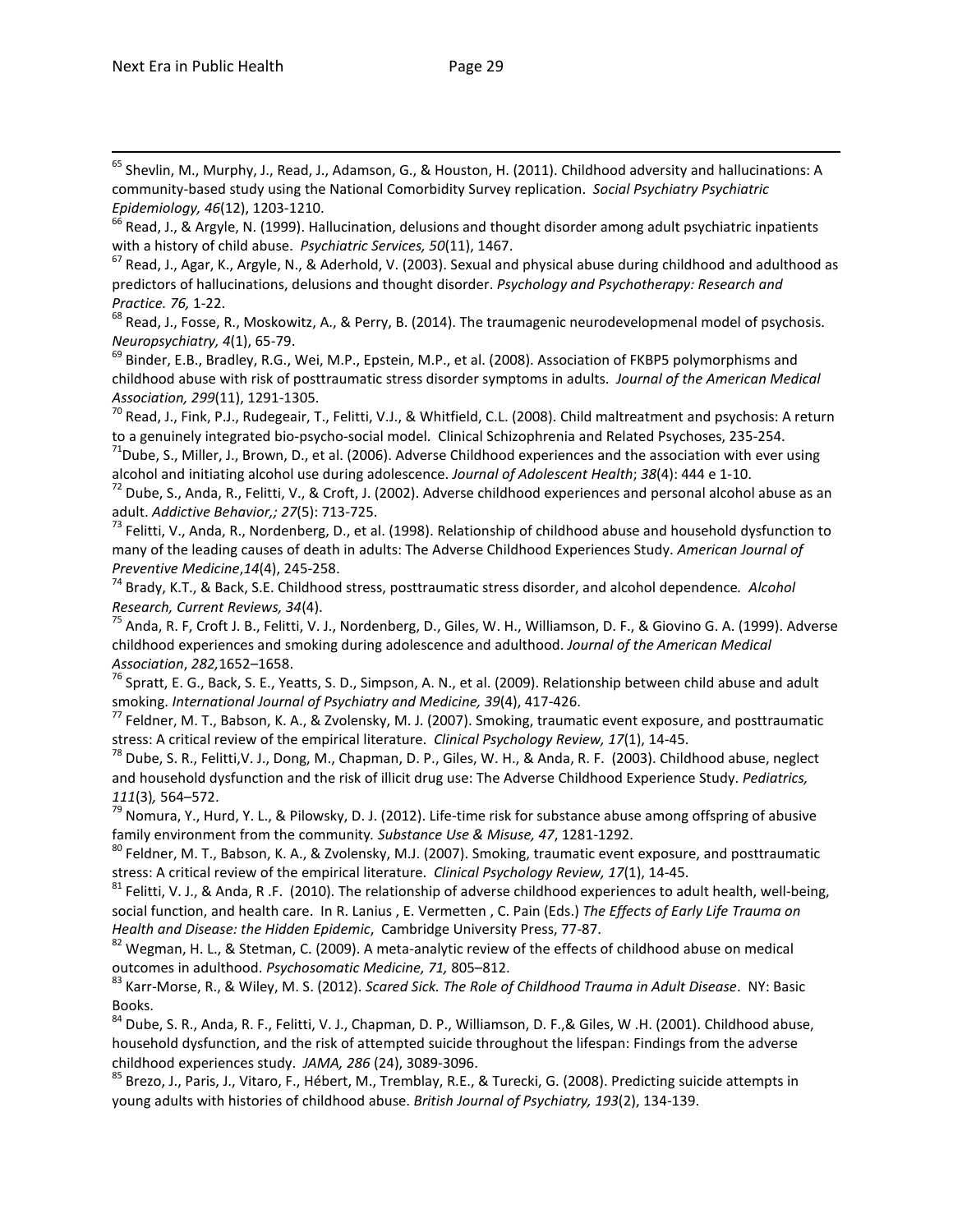86 Blasco-Fontecilla, H., Jaussent, I., Garcia, E.B., Beziat, S., Malafosse, A., & Courtet, P. (2013). Additive effects between prematurity and postnatal risk factors of suicidal behavior*. Journal of Psychiatric Research, 47*(7), 937- 943.

87 Raialin, M., Hirvikoski, T., & Jokinen, J. (2013). Family history of suicide and exposure to interpersonal violence in childhood predict suicide in male suicide attempters. Journal of Affective Disorders, 148(1), 92-97.<br><sup>88</sup> Lopez-Castoman, J., Jauseent, I., Beziat, S., Genty, C., Olie, E., de Leon-Martinez, V., Baca-Garcia, E., Malafosse,

, Courtet, P., &Guillaume, S. (2012). Suicidal phenotypes associated with family history of suicidal behavior and

early traumatic experiences. *Journal of Affective Disorders, 142*(1-3), 193-199.<br><sup>89</sup> Knox, K.L. (2008). Epidemiology of the relationship between traumatic experience and suicidal behaviors. *PTSD*<br>*Research Quarterly, 19* 

<sup>90</sup> Perales, R., Gallawy, M.S., Forys-Donahue, K.I., Spiess, A., &Millikan, A.M. (2012). Prevalence of childhood

trauma among U.S. Army soldiers with suicidal behavior. *Military. Medicine, 177*(9), 1034-1040.<br><sup>91</sup>Youssef, N.A., Green, K.T., Dedert, E.A., Hertzberg, J.S., Calhoun, P.S., &Dennis, M.F. (2013). Exploration of the influence of childhood trauma, combat exposure, and the resilience construct on depression and suicidal ideation among U.S. Iraq/Afghanistan era military personnel and veterans. Archives of Suicide Research, 17(2), 106-122.<br><sup>92</sup> National Action Alliance for Suicide Prevention: Research Prioritization Task Force. (2014). A prioritized agenda for suicide prevention: An action plan to save lives. Rockville, MD: National Institute of Mental Health and the Research Prioritization Task Force.

<sup>93</sup> Knox, K.L. (2008). Epidemiology of the relationship between traumatic experience and suicidal behaviors. *PTSD Research Quarterly, 19* (4), 1-7.<br><sup>94</sup> Whitfield, C.L., Anda, R.F., Dube, S.R., & Felitti, V.J. (2003). Violent childhood experiences and the risk of intimate

partner violence in adults: Assessment in a large health maintenance organization. *Journal of Interpersonal* 

*Violence, 18, 166-185.*<br><sup>95</sup> Warshaw, C., Brashlet, P., & Gill, J. (2009). Mental health consequences of intimate partner violence. In C. Mithcell and D. Anglin (Eds.), *Intimate Partner Violence: A Health Based Perspective*. NY: Oxford University Press.<br><sup>96</sup> Cabrera, O.A., Hoge, C.W., Bliese, P.D., Castro, C.A., & Messer, S.C. (2007). Childhood adversity an

predictors of depression and posttraumatic stress in deployed troops *American Journal of Preventive Medicine,* 

33(2), 77-82.<br><sup>97</sup> LeardMann, C.A., Smith, B., & Ryan, M.A.K. (2010). Do adverse childhood experiences increase the risk of<br>postdeployment posttraumatic stress disorder in U.S. Marines? *BMC Public Health, 10* (437), 1-8.

<sup>98</sup> Whitfield, C.L., Anda, R.F., Dube, S.R., & Felitti, V.J. (2003). Violent childhood experiences and the risk of intimate partner violence in adults: Assessment in a large health maintenance organization. *Journal of Interpersonal* 

*Violence, 18, 166-185.*<br><sup>99</sup> Warshaw, C., Brashlet, P., & Gill, J. (2009). Mental health consequences of intimate partner violence. In C.

Mithcell & D. Anglin (Eds.), *Intimate Partner Violence: A Health Based Perspective*. NY: Oxford University Press.<br><sup>100</sup> National Sexual Violence Resource Center. (2012). Sexual Revictimization. Research Brief.<br><sup>101</sup> Class

 $^{102}$  National Sexual Violence Resource Center. (2012). Sexual Revictimization.<br> $^{103}$  Dawgert, S. (2009). Substance Abuse and Sexual Violence. Building Prevention and Intervention Responses. Pennsylvania Coalition Against Rape.

<sup>104</sup> Warshaw, C., Brashlet, P., & Gill, J. (2009.) Mental health consequences of intimate partner violence. In C. Mithcell & D. Anglin (Eds.), *Intimate Partner Violence: A Health Based Perspective*. NY: Oxford University Press.<br><sup>105</sup> Anda, R.F., Felitti, V.J., Bremner, J.D., Walker, J.D., Whitfield, C., Perry, B.D., Dube, S.R., & Gil

The enduring effects of abuse and related adverse experiences in childhood. *European Archives of General Psychiatry Clinical Neuroscience, 256*, 174-186.<br><sup>106</sup> Whitfield, C.L., Anda, R.F., Dube, S.R., & Felitti, V.J. (2003). Violent childhood experiences and the risk of

intimate partner violence in adults: Assessment in a large health maintenance organization. *Journal of Interpersonal Violence, 18*(2), 166-185.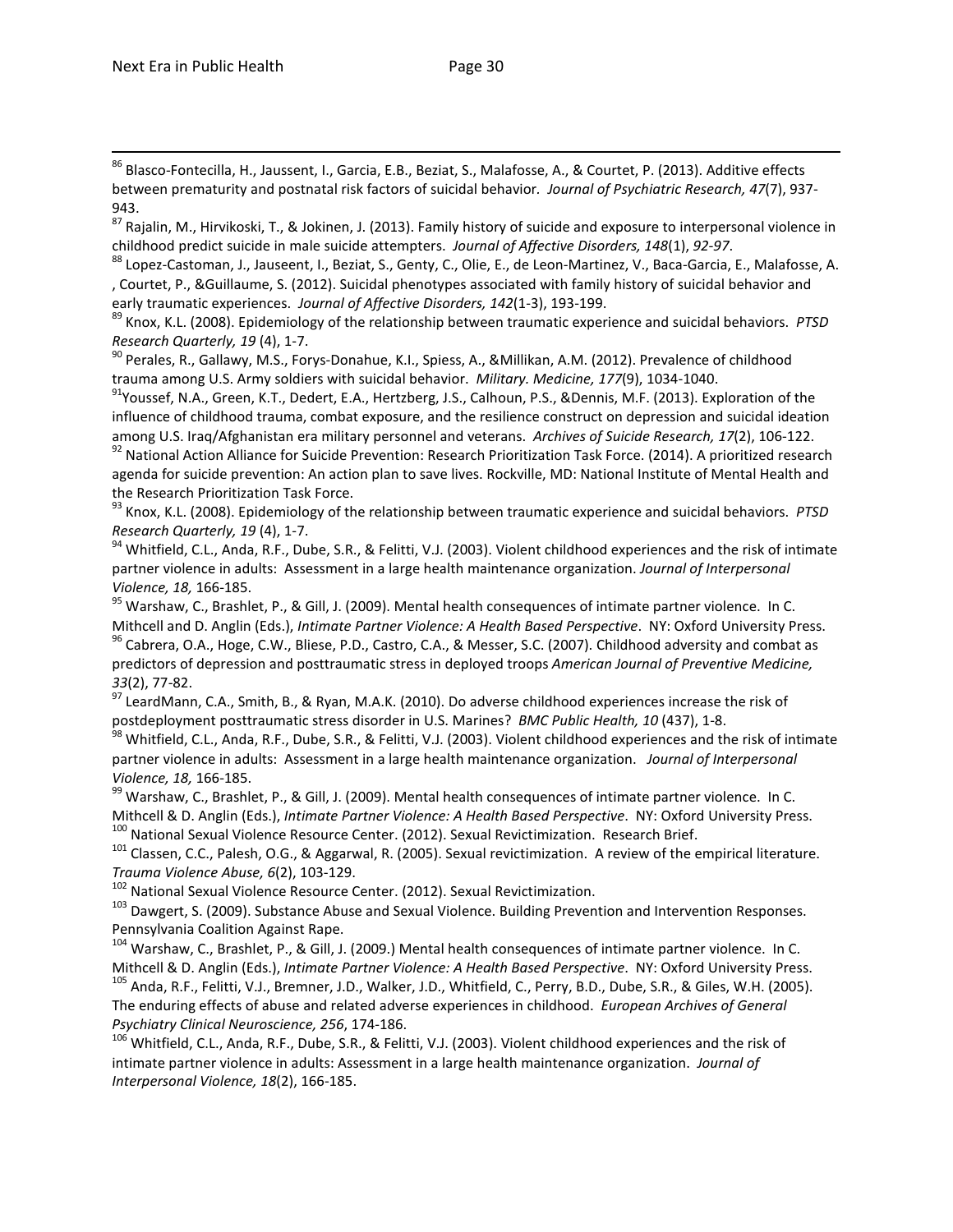<sup>107</sup> Widom, C.S., Czaja, S., & Dutton, M.A. (2014). Child abuse and neglect and intimate partner violence victimization and perpetration: A prospective investigation. *Child Abuse and Neglect, 38*(4), 650-663.

<sup>108</sup> Millet, L,S., Kohl, P.L., Johnson-Reid, M., Drake, B., & Petra, M. (2013) Child maltreatment victimization and subsequent perpetration of young adult intimate partner violence: An exploration of mediation factors. *Child Maltreatment, 18*(2), 71-84.<br><sup>109</sup> Fang, X., &Corso, P.S. (2008). Gender differences in the connections between violence experienced as a child

and perpetration of intimate partner violence in young adulthood. Journal of Family Violence, 23, 303-313.<br><sup>110</sup> Edwards, K.M., Dixon, K.J., Gidycz, C.A., & Desai, A.D. (2014). Family-of-origin violence and college men's

reports of intimate partner violence perpetration in adolescence and young adulthood: The role of maladaptive

interpersonal patterns. *Psychology of Men and Masculinity, 15*(2), 234-240.<br><sup>111</sup> Fang, X., & Corso, P.S. (2008.) Gender differences in the connections between violence experienced as a child<br>and perpetration of intimate

<sup>112</sup> Graves, K.N., Sechrist, S.M., White, J.W., &Paradise, M.J. (2005). Intimate partner violence perpetration by

college women within the context of a history of victimization. *Psychology of Women Quarterly, 29,* 278-289.<br><sup>113</sup> Marshall, A.D., Panuzio, J., & Taft, C.T. (2005). Intimate partner violence among military veterans and ac

<sup>114</sup> Swopes, R.M., Simonet, D.V., Jaffe, A.E., Tett, R.P., &Davis, J.L. (2013). Adverse childhood experiences, posttraumatic stress disorder symptoms, and emotional intelligence in partner aggression. *Violence and Victims,* 

28(3), 513-530.<br><sup>115</sup> Widom, C. S. (1997). Child abuse, neglect, and witnessing violence. In D. M. Stoff, J. Breiling, & J. D. Maser (Eds.),

*Handbook of Antisocial Behavior*. New York: Wiley.<br><sup>116</sup> Heide, K.M., &Solomon, E.P. (2006). Biology, childhood trauma, and murder: Rethinking justice. *International*<br>*Journal of Law and Psychiatry, 29, 220*-233.

<sup>117</sup> Zinzow, H.M., &Thompson, M. (2014). A longitudinal study of risk factors for repeated sexual coercion and<br>assault in U.S. college men. *Archives of Sexual Behavior*, doi: 10.1007/s10509-013-0243-5.

<sup>118</sup> Anda, R.F., Fleisher, V.I., Felitti, V.Jj, Edwards, V.J., Whitfield, C.L., Dube, S.R., & Williamson, D.F. (2004). Childhood abuse, household dysfunction and Indicators of Impaired worker performance in adulthood. *The* 

*Permanente Journal, 8,* 30-38.<br><sup>119</sup> Sansone, R. A., Dakroub, H., Pole, M., & Butler, M. (2005). Childhood trauma and employment disability. *International Journal of Psychiatry in Medicine, 35, 395–404.* 120 *Tam, T. W., Zlournal berspective: Adverse childhood events, 1*<sup>20</sup> Tam, T. W., Zlotnick, C., & Robertson, M. J. (2003). Longitudinal perspective: Adver

substance use, and labor force participation among homeless adults. *The American Journal of Drug and Alcohol Abuse, 29, 829–846.*<br><sup>121</sup> Liu, Y., Croft, J.B., Chapman, D.P., Perry, G.S., Greenlund, K.J., Zhao, G., &Edwards, V.J. (2013). Relationship

between adverse childhood experiences and unemployment among adults from five US states. *Social Psychiatry* 

and Psychiatric Epidemiology, 48 (3), 357-369.<br><sup>122</sup> Herman, D.B., Susser, E.S., Struening, E.L., &Link, B.L. (1997). Adverse childhood experiences: Are they risk<br>factors for adult homelessness? American Journal of Public

<sup>123</sup> Patterson, M.I., Moniruzzaman, A., & Somers, J.M. (2014). Setting the stage for chronic health problems: Cumulative childhood adversity among homeless adults with mental illness in Vancouver, British Columbia. *BMC Public Health, 14* (350), 1-10.<br><sup>124</sup> Kilpatrick, D. G., Resnick, H. S., Milanak, M. E., Miller, M. W., Keyes, K. M., & Friedman, M. J. (2013). National

estimates of exposure to traumatic events and PTSD prevalence using DSM-IV and DSM-5 criteria. *Journal of Traumatic Stress, 26, 537-547.*<br><sup>125</sup> Collishaw, S., Pickles, A., Messer, J., Rutter, M. Shearer, C., & Maughan, B. (2007). Resilience to adult

psychopathology following childhood maltreatment: Evidence from a community sample. *Child Abuse & Neglect,*  31, 211-229.<br><sup>126</sup> Rutter, M. (2007). Resilience, competence, and coping. *Child Abuse & Neglect, 31,* 205-209.<br><sup>127</sup> Joseph. S.. & Linley. P.A. (2008). *Trauma, recovery and growth*. Hoboken, N.J.: John Wiley and Sons, In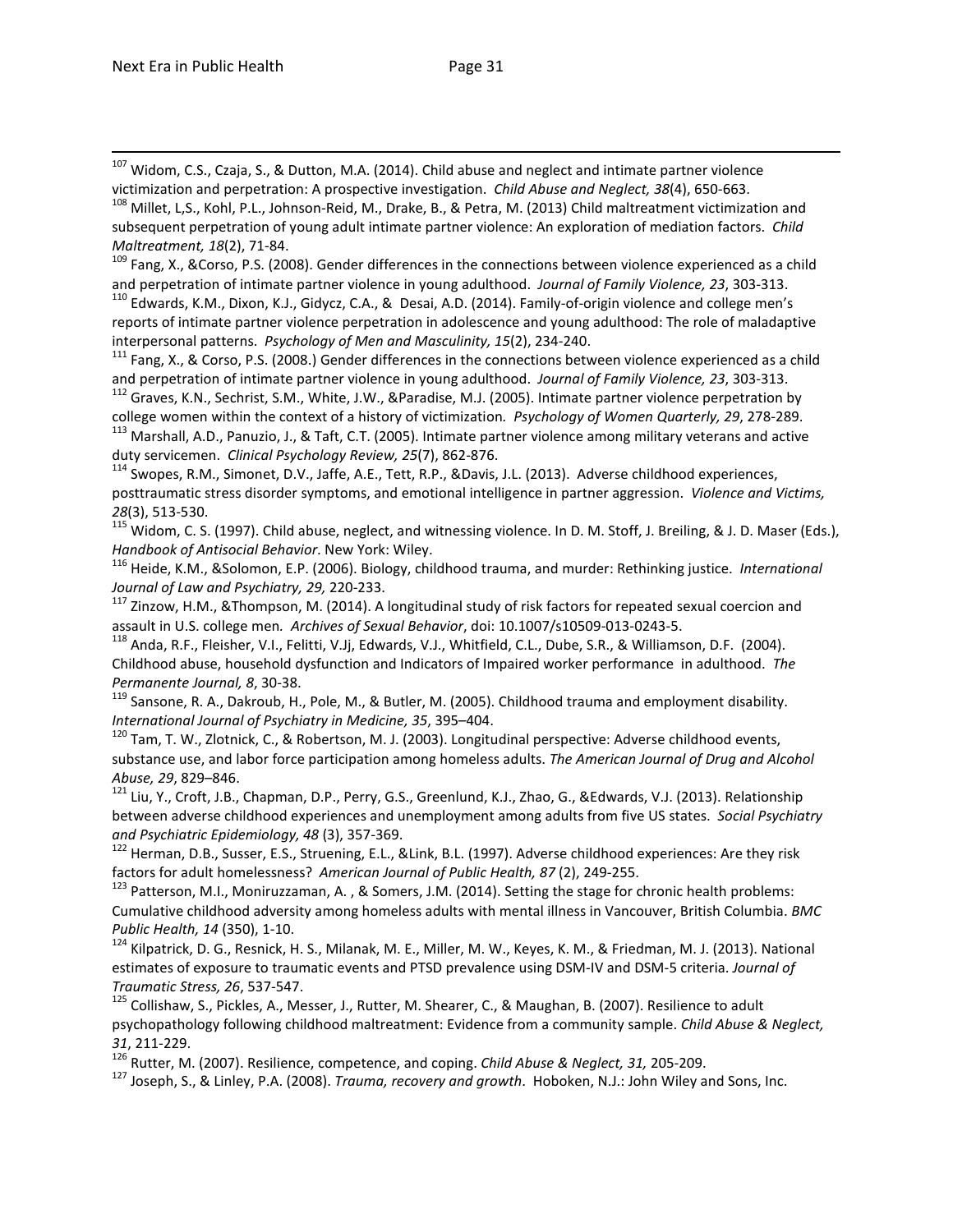128 Zolkoski, S. M., & Bullock, L. M. (2012). Resilience in children and youth: A review. *Children and Youth Services*  Review, 34, 2295-2303.<br><sup>129</sup> Bonnanao, G.A. (2004). Loss, trauma and human resilience. *American Psychologist, 59*(1), 20-28.<br><sup>130</sup> Masten, A. S. (2001). Ordinary magic: Resilience processes in development. American Psycho

238.

<sup>131</sup> Substance Abuse and Mental Health Services Administration. (2007). *Promotion and prevention in mental health: Strengthening parenting and enhancing child resilience (DHHS Publication No. CMHS-SVP-0175).* Rockville, MD: SAMHSA.

<sup>132</sup> DuMont, K. A., Widom, C. S., & Czaja, S. J. (2007). Predictors of resilience in abused and neglected children

grown-up: The role of individual and neighborhood characteristics. Child Abuse & Neglect, 31, 255-274.<br><sup>133</sup> Heckman, J. J. (2006). Skill formation and the economics of investing in disadvantaged children. Science, 312,<br>19

<sup>134</sup> Masten, A. S. (2011). Resilience in children threatened by extreme adversity: Framework for research, practice, and translational synergy. *Development and Psychopathology, 23*, 493-506.<br><sup>135</sup> Patterson, G., Forgatch, M., DeGarmo, & D. (2010). Cascading effects following intervention. *Development and* 

*Psychopathology, 22, 949-970.*<br><sup>136</sup> Davis, M. C., Luecken, L., & Boker, S. M. (2009). Resilience in common life: Introduction to the special issue.

*Journal of Personality, 77*(6), 1637-1644.<br><sup>137</sup> Luthar, S. S., & Cicchetti, D. (2000). The construct of resilience: Implications for interventions and social policies.

*Development and Psychopathology, 12, 857-885.*<br><sup>138</sup> Sapienza, J. K., & Masten, A. S. (2011). Understanding and promoting resilience in children and youth. *Current* 

*Opinion in Psychiatry, 24, 267-273.*

<sup>140</sup> Benzies, K., & Mychasiuk, R. (2009). Fostering family resiliency: A review of the key protective factors. *Child &* 

*Family Social Work, 14, 1, 103-114.*<br><sup>141</sup> Olsson, C. A., Bond, L., Burns, J. M., Vella-Brodrick, D. A., & Sawyer, S. M. (2003). Adolescent resilience: A<br>concept analysis. *Journal of Adolescence, 26, 1-11*.

<sup>142</sup> Zolkoski, S. M., & Bullock, L. M. (2012). Resilience in children and youth: A review. *Children and Youth Services Review, 34, 2295-2303.*<br><sup>143</sup> Norris, F. H., Stevens, S. P. Pfefferbaum, B., Wyche, K. F., & Pfefferbaum, R. L. (2008). Community resilience as

metaphor: Theory, set of capacities, and strategy for disaster readiness. American Journal of Community

Psychology, 41, 127-150.<br><sup>144</sup> Center for the Developing Child (2007) *A Science Based Framework for Early childhood Policy Using Evidence to*<br>Improve Outcomes in Learning, Behavior and Health for Vulnerable Children. www.

<sup>145</sup> Olds, D.L., Kitzman, H., Hanks, C., Cole, R., Anson, E., Sidora-Arcoleo, K., ... Bondy, J. (2007). Effects of nurse home visiting on maternal and child functioning: Age 9 follow-up of a randomized trial. *Pediatrics, 120*(4), e832-

e845. doi: 10.1542/peds.2006-2111<br><sup>146</sup> Campbell, F., Conti, G., Heckman, J., et al. (2014). Early childhood investments substantially boost adult health.

*Science, 343, 1478-1485.*<br><sup>147</sup> Phillips, D. & Lowenstein, A. (2011). Early care, education and child development. *Annual Review of Psychology,*<br>62, 483-500.

<sup>148</sup> Furlong,, M., McGilloway, S., Bywater, T., et al. (2013). Behavioral and cognitive behavioral group-based parenting programs for early onset conduct problems in children aged 3-12 years. *Evidence Based Child Health: A Cochrane Review Journal, 8*(2), 318-692.<br><sup>149</sup> Sanders, M.R. (2008). Triple P- Positive parenting program as a public health approach to strengthening

parenting. Journal of Family Psychology, 22(2), 506-517.<br><sup>150</sup> See http://www.strengtheningfamiliesprogram.org/about.html for a list of publications regarding the program.<br><sup>151</sup> Gardner, F., Burton, J., & Klimes, I. (2006)

voluntary sector for reducing child conduct problems: Outcomes and mechanisms of change. .*Journal of Child Psychological Psychiatry,47*(11), 1123-1132.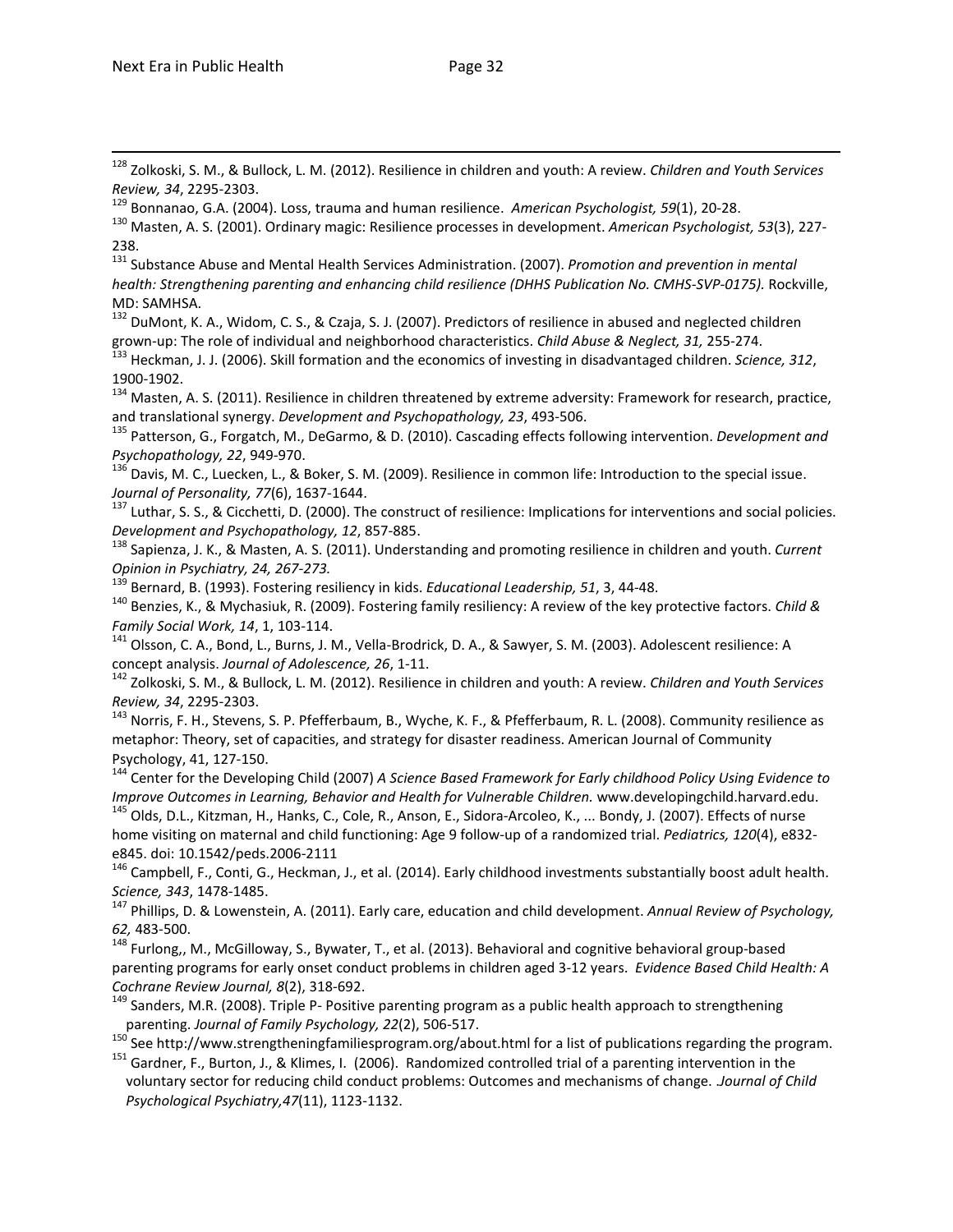152 National Research Council and Institute of Medicine. (2009). *Depression in Parents, Parenting and Children: Opportunities to Improve Identification, Treatment and Prevention.* Committee of Depression, Parenting Practices and Healthy Development of Children. Board of Children, Youth and Families. Division of Behavioral and Social Sciences and Education, Washington, DC: The National Academies Press.

<sup>153</sup> Mendelson, R., Pas, E., Leis, J., et al. (2012). The logic and practice of prevention of mental disorders. In W.A. Eaton (ed), *Public Mental Health.* Oxford: Oxford University Press.<br><sup>154</sup> Embry, D. (2011). Prevention in mental health: A lifetime perspective. *Psychiatric Clinics of North America,* 

34(1), 1-34.<br><sup>155</sup> See http://www.air.org/expertise/index/index.cfm?fa=viewContent&content\_id=964</u> for an integrative

summary of research results<br><sup>156</sup> Hawkins, J.D., Kosterman, R., Catalano, R.F., et al. (2008). Effects of social development intervention in childhood 15 years later. *Archives of Pediatric and Adolescent Medicine,162*(12),1133-1141.<br><sup>157</sup> Bradshaw, C.P., Mitchell, M.M., & Leaf, P.J. (2010). Examining the effects of School-Wide Positive Behavioral

Interventions and Supports on student outcomes: Results from a randomized controlled effectiveness trial in

elementary schools. *Journal of Positive Behavior Interventions, 12,* 133-148.<br><sup>158</sup> Waasdorp, T., Bradshaw, C. & Leaf, P. (2012). The impact of school wide positive behavioral interventions and supports on bullying and peer rejection: A randomized controlled effectiveness trial. *Journal of the American* 

*Medical Association,166*(2), 149-156.<br><sup>159</sup> Blasé, K., Fixsen, D., et al. (2010). *Real Scale Up: Improving Access to Evidence-Based Programs.* Frank Porter Graham Center, University of North Carolina Chapel Hill, Chapel Hill, NC. Retrieved from

http://www.blueprintsconference.com/2010/presentations/t1c\_kb.pdf<br><sup>160</sup> Hawkins, J.D, Oesterle, S., et al. (2009). Results of a type 2 translational research trial to prevent adolescent<br>drug use and delinquency. Archives o

<sup>161</sup> Spoth, R., Redmond, C., et al. (2007). Substance-use outcomes at 18 months post baseline: The PROSPER community-university partnership trial. American Journal of Preventive Medicine, 32(5), 395-402.<br><sup>162</sup> SAMHSA. (2014). Strategic Prevention Framework. Retrieved from http://beta.samhsa.gov/spf<br><sup>163</sup> See for example State b

Partnership for Success grants.

<sup>164</sup> Skogan, W.G., Hartnett, S.M., Bump, N., & Dubois, J. (2008). Evaluation of CeaseFire-Chicago. Retrieved from www.northwestern.edu/ipr/publications/ceasefire.html

<sup>165</sup> Webster, D.W., Vernick, J.S., & Mendel, J. (2009). Interim evaluation of Baltimore's Safe Streets program. Retrieved

from http://www.baltimorehealth.org/info/2009\_01\_13.SafeStreetsEval.pdf<br><sup>166</sup> Cooper, H., Bonney, l., Ross, Z. et al. (2013). The aftermath of public housing relocations: Relationships to<br>substance misuse. *Drug and Alcoho* 

<sup>167</sup> Cooper, H., Hunter-Jones, J., Kelley, M., et al. (2014). The aftermath of public housing relocations: Relationships between changes in local socioeconomic conditions and depressive symptoms in a cohort of adult relocators. *Journal of Urban Health, 92*(2), 223-241.<br><sup>168</sup> Kaufman, J. E., & Rosenbaum, J. (2002). The education and employment of low-income black youth in white

suburbs. *Educational Evaluation & Policy Analysis, 14, 229-240*.<br><sup>169</sup> Keene, D., & Geronimus, A. (2011). "Weathering" Hope VI: The importance of evaluating the population health<br>impact of public housing demolition and di

<sup>170</sup> Wagenaar, S.C., Salois, M.J., & Komro, K.A. (2009). Effects of beverage alcohol price and tax level on drinking: A

meta-analysis of 1003 estimates from 112 studies. *Addiction*, 104(2), 179-190.<br><sup>171</sup> Wagenaar, A.C., Tobler, A.L., & Komro, K.A. (2010). Effects of alcohol tax and price policies on morbidity and<br>mortality: A systematic r

<sup>172</sup> Center on the Developing Child. (2007).<br><sup>173</sup> McDonald, J., Golinelli, D., Stokes, R. & Bluthenthal, R. (2010). The effect of business improvement districts on the incidence of violent crimes. *Injury Prevention, 16,* 327-332.<br><sup>174</sup> World Health Organization. (2000). The world health report 2000 - Health systems: improving performance.

Retrieved from http://www.who.int/whr/2000/en/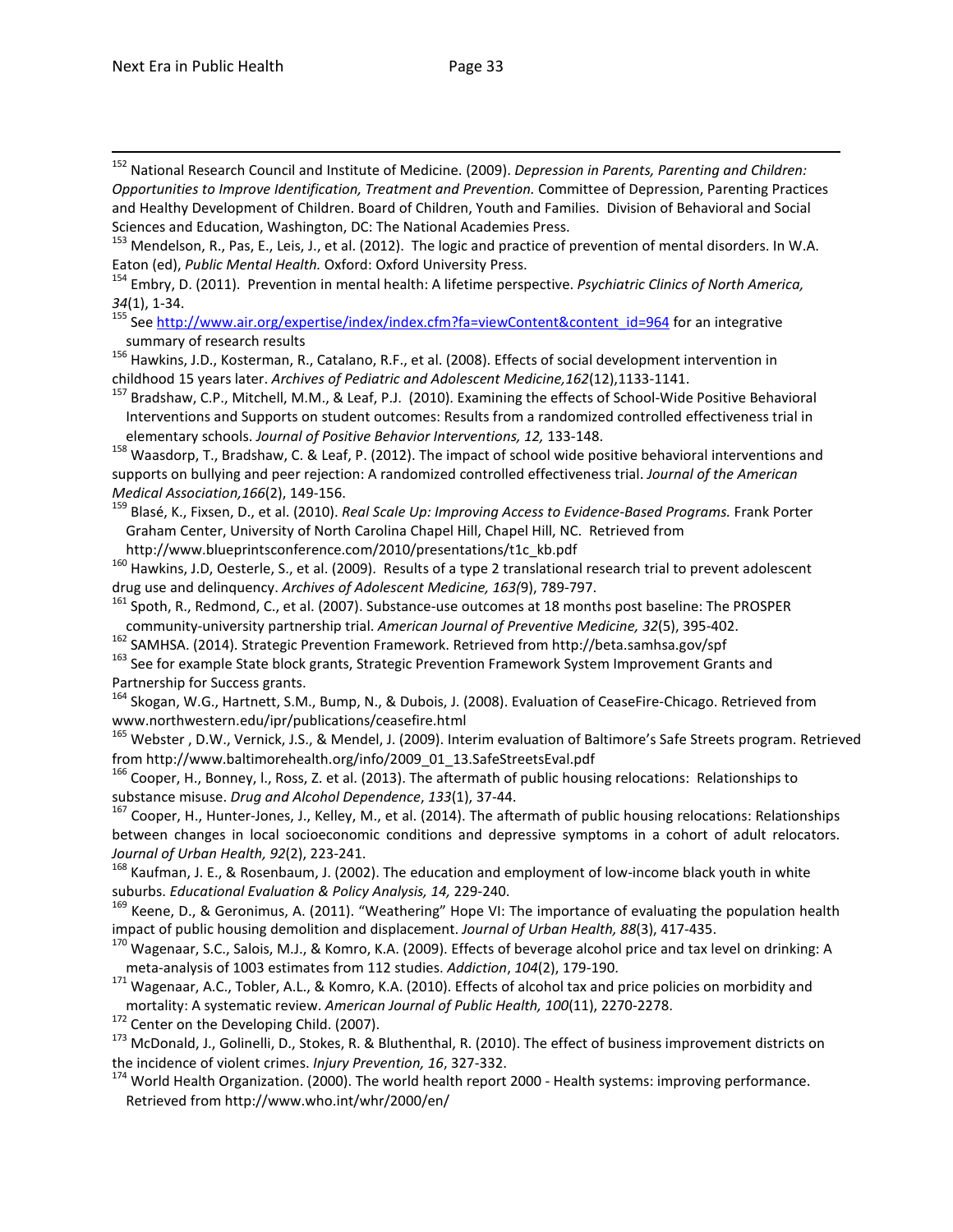175 O'Connell, M. E., Boat, T., & Warner, K. E. (2009*). Preventing mental, emotional, and behavioral disorders among young people: Progress and possibilities.* National Research Council and Institute of Medicine. Committee on the Prevention of Mental Disorders and Substance Abuse Among Children, Youth, and Young Adults: Research Advances and Promising Interventions. Board on Children, Youth, and Families, Division of Behavioral and Social Sciences and Education. Washington, DC: The National Academies Press.<br><sup>176</sup> WSIPP. (2014). Benefit-Cost Results - General Prevention. Retrieved from

http://www.wsipp.wa.gov/BenefitCost?topicId=6

<sup>177</sup> Jennings, A. (2004). The damaging consequences of violence and trauma: Facts, discussion points, and recommendations for the behavioral health system. Retrieved from

http://www.theannainstitute.org/Damaging%20Consequences.pdf

<sup>178</sup> McCarthy, E., & Petrakis, I. (2010). Epidemiology and management of alcohol dependence in individuals with post-traumatic stress disorder. *CNS Drugs, 20*(12), 997-1007.<sup>179</sup> Fareend, A., Eilender, P., Haber, M., Bremner, J., Whitfield, N., & Drexler, K. (2013). Comorbid posttraumatic stress disorder and opiate addiction: A literature review. *Journal of Addictive Diseases, 32*(2), 168-179.<br><sup>180</sup> Substance Abuse and Mental Health Services Administration. (2007). Lessons learned from the women, co-

occurring disorders and violence study: Exploring how to best serve women survivors of violence who have substance abuse and mental health disorders. Retrieved from

https://www.ncjrs.gov/App/Publications/abstract.aspx?ID=241360<br><sup>181</sup> Najavitz, L.M., & Hien, D. (2013). Helping vulnerable populations: A comprehensive review of the treatment<br>outcome literature on substance abuse and PTSD

<sup>182</sup> Bradley, R., Greene, J., Russ, E., Dutra, L., & Westen, D. (2005). A multidimensional meta-analysis of psychotherapy for PTSD. *American Journal of Psychiatry, 162*(2), 214-227.<br><sup>183</sup> Bisson, J.I., Roberts, N.P., Andrew, M, Cooper, R., & Lewis, C. (2013). Psychological therapies for chronic post-

traumatic stress disorder (PTSD) in adults. *Cochrane Database of Systematic Reviews, 12.* 184 Stein, D.J., Ipser, J.C., & Seedat, S. (2006). Pharmacotherapy for post traumatic stress disorder (PTSD). *Cochrane PTSD*). *Database of Systematic Reviews, 1.*

<sup>185</sup> Hetrick, S.E., Purcell, R., Garner, B., & Parslow, R. (2010). Combined pharmacotherapy and psychological therapies for post traumatic stress disorder (PTSD). *Cochrane Database of Systematic Reviews, 7*.

<sup>186</sup> Roberts, N.P., Kitchiner, N.J., Kenardy, J., & Bisson, J.I. (2010). Early psychological interventions to treat acute traumatic stress symptoms. Cochrane Database of Systematic Reviews, Issue 3.

<sup>187</sup> Pitt, V., Lowe, D., Hill, S., Prictor, M., Hetrick, S. E., Ryan, R., & Berends, L. (2013). Consumer-providers of care

for adult clients of statutory mental health services (Review). *The Cochrane Library, Issue 3*. 188 Davidson, L., & Guy, K. (2012). Peer support among persons with severe mental illnesses: A review of evidence and experie

<sup>189</sup> Najavits, L.M., Hamilton, N., Miller, N., et al. (2014). Peer-led Seeking Safety: Results of a pilot outcome study with relevance to public health. *Journal of Psychoactive Drugs, 46*(4), 295-302.<br><sup>190</sup> Blanch, A., Filson, B., Penney, D., & Cave, C. (2012). *Engaging women in trauma-informed peer support: A* 

*guidebook.* SAMHSA's National Center for Trauma-Informed Care. Retrieved from

http://www.nasmhpd.org/publications/engagingWomen.aspx Accessed 1-21-14<br><sup>191</sup> Substance Abuse and Mental Health Services Administration. (2009). *Guiding principles and elements of recovery-oriented systems of care: What do we know from the research?* (SMA 09-4439.) Rockville, MD: Center for Substance Abuse Treatment.

<sup>192</sup> Gillies, D., Taylor, F., Gray, C., O'Brien, L., & D'Abrew, N. (2012). Psychological therapies for the treatment of post-traumatic stress disorder in children and adolescents. Cochrane Database of Systematic Reviews,

<sup>193</sup> De Arellana, M.A., Lyman, D.R., Jobe-Shields, L., George, P., et al. (2014). Trauma-focused cognitive-behavioral<br>therapy for children and adolescents: Assessing the evidence. *Psychiatric Services, 65*(5), 591-602.

<sup>194</sup> Salloum, A., Scheeringa, M.S., Cohen, J.A., & Storch, E.A. (2014). Development of stepped care Trauma-Focused Cognitive-Behavioral Therapy for Young Children. *Cognitive and Behavioral Practice, 21*, 97-108.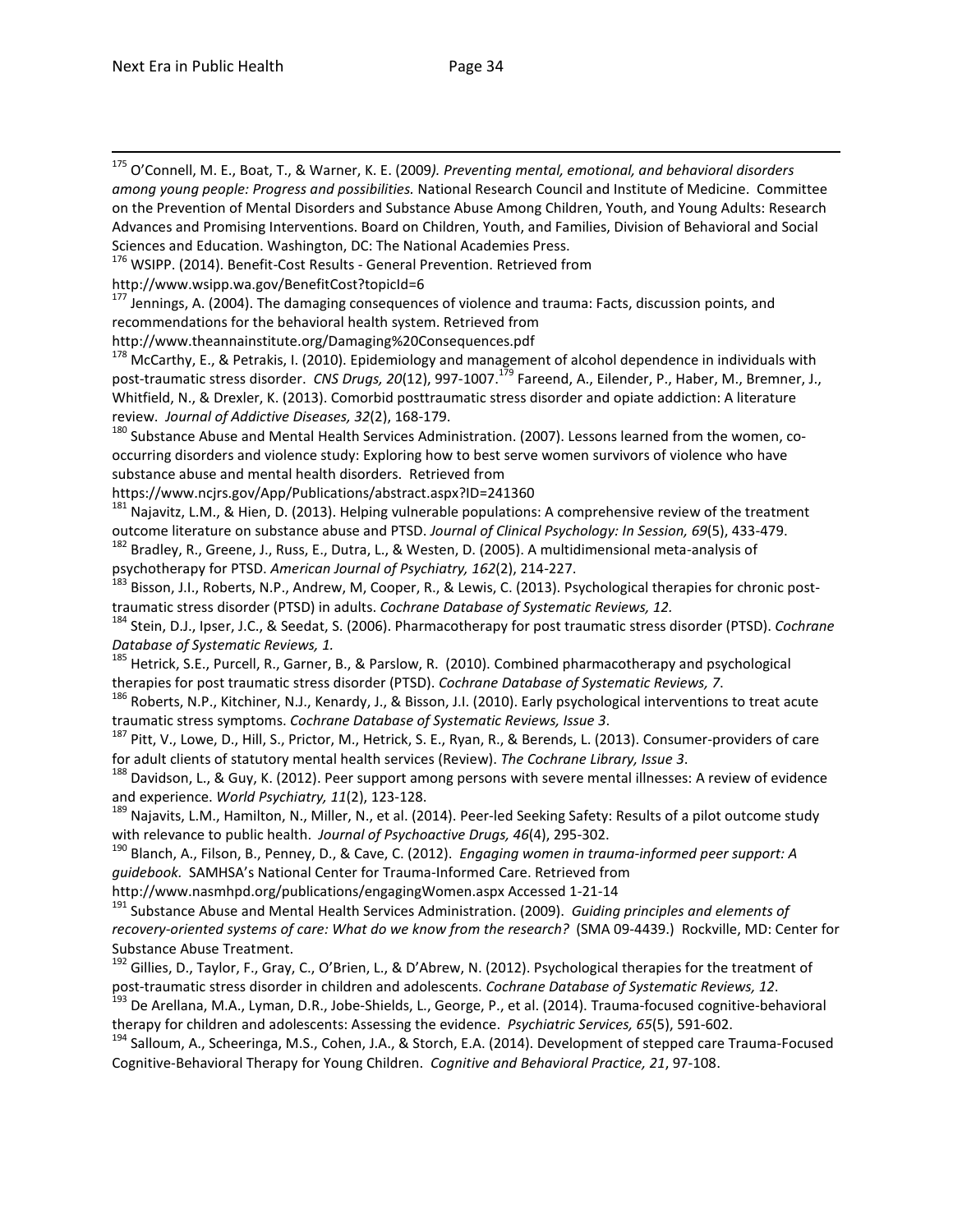<sup>194</sup> Dorsey, S., Pullman, M.D., Berliner, L., Koschman, E., McKay, M., & Deblinger, E. (2014). Engaging foster parents in treatment: A randomized trial of supplementing Trauma-Focused Cognitive Behavioral Therapy with evidence-

based engagement strategies. *Child Abuse and Neglect, pii: S0145-2134(14)00130-6 (Epub)*<br><sup>195</sup> Arvidson, J., Kinniburgh, K., Howard, K. et al (2011) Treatment of complex trauma in young children: Developmental and cultural considerations in application of the ARC intervention model. *Journal of Child and* 

*Adolescent Trauma, 4(1), 34-51.*<br><sup>196</sup> Perry, B.D. (2009). Examining child maltreatment through a neurodevelopmental lens: Clinical application of the<br>neurosequential model of therapeutics. *Journal of Loss and Trauma, 14* 

<sup>197</sup> Perry, B.D. (2013). The neurosequential model of therapeutics. In J.D. Ford & C.A. Cortois, (Eds.) *Treating Complex Traumatic Stress Disorders in Children and Adolescents: Scientific Foundations and Therapeutic Models*. NY,NY: Guilford Press.

<sup>198</sup> Barfield, S., Dobson, C., Gaskill, R., & Perry, B.D. (2012). Neurosequential model of therapeutics in a therapeutic preschool: Implications for work with children with complex neuropsychiatric problems. *International Journal of* 

*Play Therapy, 21* (1), 30-44.<br><sup>199</sup> World Health Organization. (2014). Public Health. Retrieved from<br>http://www.who.int/trade/glossary/story076/en/

<sup>200</sup> CDC Foundation. (2014). What is Public Health? Retrieved from http://www.cdcfoundation.org/content/whatpublic-health<br><sup>201</sup> Miles, J., Espiritu, R.C., Horen, N., Sebian, J., & Waetzig, E. (2010). *A Public Health Approach to Children's Mental* 

*Health: A Conceptual Framework: Expanded Executive Summary.* Washington, D.C.: Georgetown University Center for Child and Human Development, National Technical Assistance Center for Children's Mental Health.

<sup>202</sup> Duffy, J. (1970). Social impact of disease in the later nineteenth century. *Bulletin of the New York Academy of*  Medicine, 47(7), 797 – 810.<br><sup>203</sup> Tomes, N. (1998). *The Gospel of Germs*. Cambridge, MA: Harvard University Press.<br><sup>204</sup> Garrett, L. (2000). *Betrayal of Trust. The Collapse of Global Public Health*. NY: Hyperion.<br><sup>205</sup> B

Baltimore, MD: Johns Hopkins University Press.

<sup>206</sup> Commonwealth of Australia. (2013). Are social marketing campaigns effective in preventing child abuse and neglect? Retrieved from http://www.aifs.gov.au/nch/pubs/issues/issues32/issues32a.html#table2<br><sup>207</sup> Dias, M.F., Smith, K., deGuehery, K., Mazur, P., et al. (2005). Preventing abusive head trauma among infants and

young children: A hospital-based, parent education program. *Pediatrics, 115*, E470.<br><sup>208</sup> Prinz, R.J., Sanders, M.R., Sharipo, C.J., Whitaker, D.J., & Lutzker, J.R. (2009). Population-based prevention of

child maltreatment: The U.S. triple P system population trial. *Prevention Science, 10*(1), 1-12.<br><sup>209</sup> Cornum, R., Mathews, M. D., & Seligman, M. E. P. (2011). Comprehensive soldier fitness: Building resilience in<br>a chall

<sup>210</sup> Meredith, L. S., Sherbourne, C. D., Gaillot, S., Hansell, L., Ritschard, H. V., ... Wrenn, G. (2011). Promoting psychological resilience in the U.S. military. Santa Monica, CA: RAND Corporation.

 $^{211}$  O'Brien, D. (2012). Ryan takes "mindfulness" to inner city schools. Retrieved from

[http://businessjournaldaily.com/education/ryan-takes-%E2%80%98mindfulness%E2%80%99-inner-city-schools-](http://businessjournaldaily.com/education/ryan-takes-%E2%80%98mindfulness%E2%80%99-inner-city-schools-2012-4-13)

[2012-4-13 212](http://businessjournaldaily.com/education/ryan-takes-%E2%80%98mindfulness%E2%80%99-inner-city-schools-2012-4-13) Coughlin, M. (2014). *Transformative nursing in the NICU: Trauma-informed, age-appropriate care.* New York: Springer Publishing Co.

<sup>213</sup> National Center on Domestic Violence, Trauma & Mental Health. (2014). Supporting Children, Parents & Caregivers Impacted by DV. Retrieved from http://www.nationalcenterdvtraumamh.org/trainingta/supportingchildren-parents-caregivers-impacted-by-dv/<br><sup>214</sup> Sandler, I., Wolchik, S., Ayers, T., & Luecken, L. (2013). Family bereavement program (FBP) approach to

promoting resilience following the death of a parent. *Family Science, 4*(1), 1-14.<br><sup>215</sup> University of California -San Diego. (2014). App paired with sensor measures stress, delivers advice to cope in

real time." *ScienceDaily. 4*, June . Retrieved from www.sciencedaily.com/releases/2014/06/140604094104.htm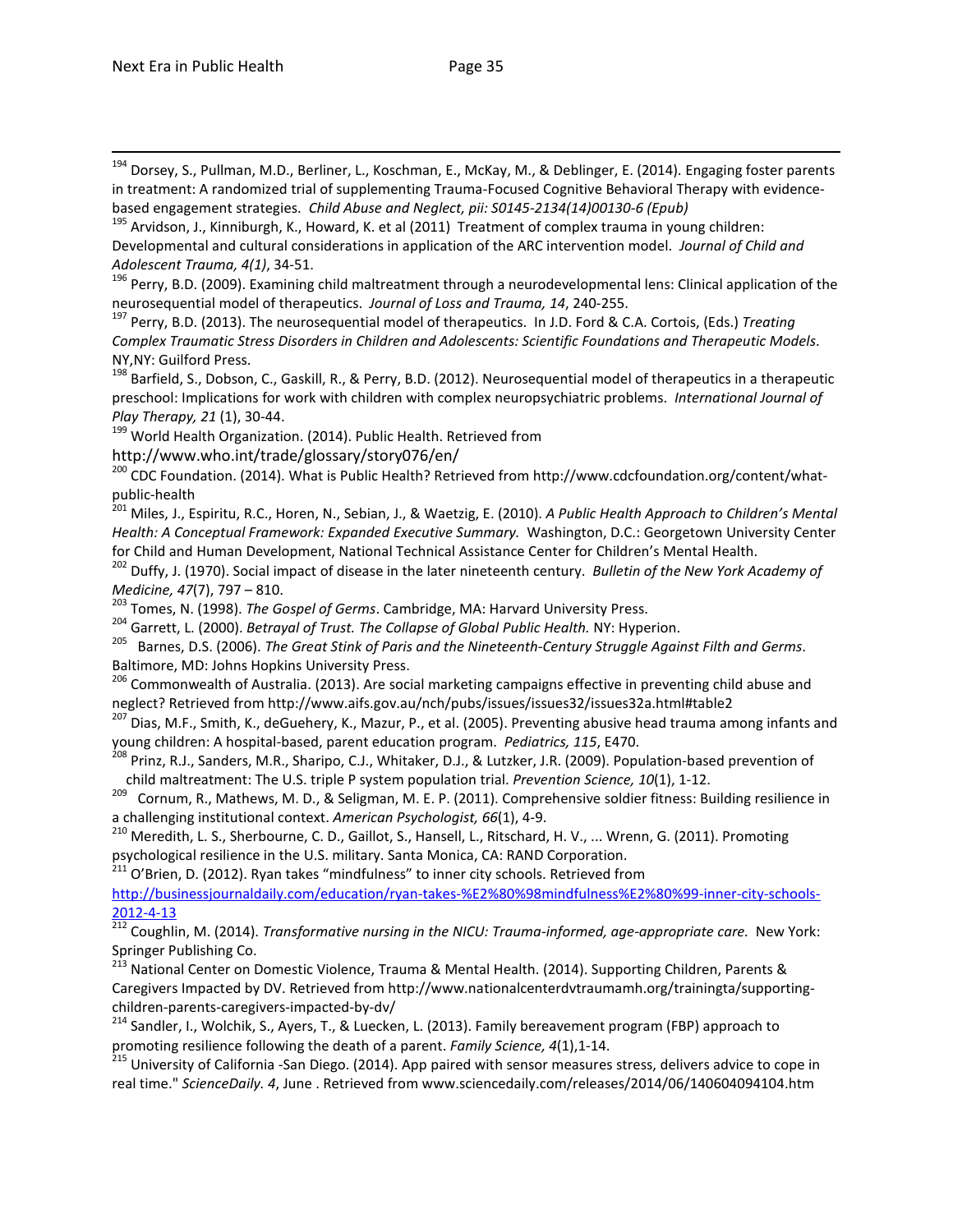<sup>216</sup> Price, M., Ruggiero, K.J., Ferguson, P., Sachin, K., et al. (2014). A feasibility pilot study on the use of text messages to track PTSD symptoms after a traumatic injury. *General Hospital Psychiatry*,

doi:10.1016/j.genhosppsych.2014.02.004.

<sup>217</sup> Personal communication, Vicki Meisler. (2014).

 $^{218}$  Champagne, T. & Stromberg, N, (2004). Sensory approaches in inpatient psychiatric settings: innovative alternatives to seclusion & restraint. *Journal of Psychosocial Nursing, 42 (9).*

<sup>219</sup> University College London. (2014). "40 percent of women with severe mental illness are victims of rape,<br>attempted rape." ScienceDaily. Retrieved from www.sciencedaily.com/releases/2014/09/140903204125.htm

<sup>220</sup> Anthony, W.A. (2009). Psychiatric rehabilitation: A key to prevention. *Psychiatric Services, 60* (1), 3.<br><sup>221</sup> Kraut, A. M. (2003). *Goldberger's War. The Life and Work of a Public Health Crusader*. NY: Hill and Wa

<sup>223</sup> McKnight, J., & Block, P. (2010). *The Abundant Community: Awakening the Power of Families and* 

*Neighborhoods*, San Francisco: Berrett- Koehler.<br><sup>224</sup> Borkowski, L. (2012). A Florida community strengthens responses to trauma. Retrieved from<br>http://scienceblogs.com/thepumphandle/2012/02/a florida community tackles ch

<sup>225</sup> Management Assistance Group. (2013). Creating Culture: Promising Practices of Successful Movement Networks. Retrieved from http://nonprofitquarterly.org/governancevoice/23439-creating-culture-promisingpractices-of-successful-movement-networks.html<br><sup>226</sup> Tough, P. (2009). Whatever it takes: Geoffrey Canada's quest to change Harlem. New York: Harcourt.<br><sup>227</sup> Hawkins, J.D., Catalano, R.F., & Arthur, M.W. (2002). Promoting

*Addictive Behaviors, 26*(6), 951-976.<br><sup>228</sup> Hanson, D. (2013). Assessing the Harlem Children's Zone. Retrieved from

http://www.heritage.org/research/reports/2013/03/assessing-the-harlem-childrens-zone<br><sup>229</sup> See http://wch.uhs.wisc.edu/docs/PDF-Pubs/CA\_IB-SAMHSA\_SPF\_Overview.pdf<br><sup>230</sup> Kania, J., & Krane, M. (2011). Collective Impact. *St* approach. Center for the Study of Social Policy. Retrieved from<br>http://www.coe.int/t/dg4/cultureheritage/culture/cities/Publication/Handbook-designing.pdf

<sup>232</sup> The 12 required sectors for the Anti-drug coalitions include youth, parents, business, media, schools, youth serving organizations, law enforcement, religious/fraternal organizations, civic and volunteer groups, healthcare

professionals, state, local or tribal emails, other organizations concerns with substance abuse.<br><sup>233</sup> See Shern, D. & Steverman, S. (2014) Financing MEB Prevention, unpublished manuscript, Alexandria, VA:<br>Mental Health Am

 $^{234}$  Bloom, S.L. (2005). The Sanctuary model of organizational change for children's residential treatment.

Therapeutic Community: The International Journal for Therapeutic and Supportive Organizations, 26(1), 65-81.<br><sup>235</sup> Harris, M. & Fallot, R.D. (2001). Using trauma theory to design service systems. New Directions for Mental<br>

*Health Services, 89.* Jossey-Bass. <sup>236</sup> Covington, S. (2008). Women and addiction: A trauma-informed approach*. Journal of Psychoactive Drugs, SARC* 

Supplement 5, 377-385.<br><sup>237</sup> SAMHSA's Working Concept of Trauma and Framework for a Trauma-Informed Approach. Draft 7/25/13.<br><sup>238</sup> Najavits, L.M., & Capezza, N.M. (2012). Rates of trauma-informed counseling at substance ab

239 Coughlin, M. (2014). Transformative Nursing in the NICU: Trauma-Informed, Age-Appropriate Care. NY: Spinger.<br><sup>240</sup> Stevens, J. E. (2012). PERC uses ACE Scores to keep ex-offenders out of prison. Retrieved from<br>http://a

http://acestoon.com/2012/03/06/perce-uses-ace-scores-ace-score-score-scores-scores-scores-scores-scores-score<br><sup>241</sup> Edgework Consulting. (2014). Playing to Heal: Designing a Trauma-Sensitive Sport Program. <u>[Retrieved](http://www.edgeworkconsulting.com/)</u> from http://www.edgeworkconsulting.com/assets/PlayingToHealEdgeworkJUNE2013.pdf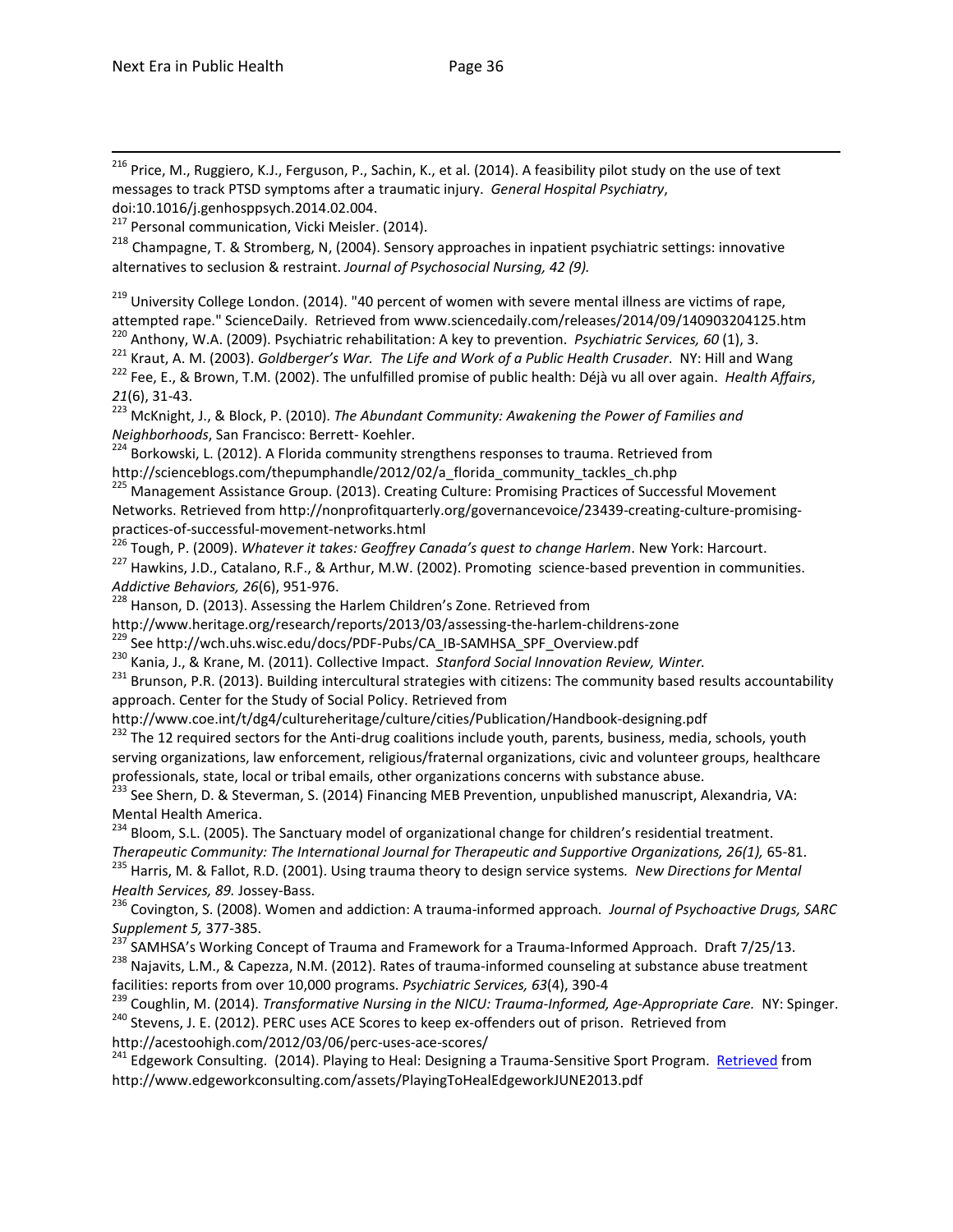<sup>242</sup> Huffington Post.(2013). Trauma-Sensitive Schools Are Better Schools. Retrieved from<br>http://www.huffingtonpost.com/tag/trauma-sensitive-schools/

<sup>243</sup> Crittenton Head Start-Trauma Smart. (2013). Retrieved from

http://dmh.mo.gov/docs/diroffice/commission/HS-TSMOMentalHealthCommission1-7-13Final.pdf<br><sup>244</sup> Borckardt, J. J., Madan, A., Grubaugh, A. L., Danielson, C. K., Pelic, C. G., Hardesty, S. J., & Frueh, B. C. (2011). Systematic investigation of initiatives to reduce seclusion and restraint in a state psychiatric hospital*. Psychiatric Services, 62*(5), 477-483.<br><sup>245</sup> Atkinson, J. (2013). Trauma-informed services and trauma-specific care for indigenous Australian children.

Australian Institute of Health and Welfare.

<sup>246</sup> Borkowski, L. (2012). A Florida community strengthens responses to trauma. Retrieved from

http://scienceblogs.com/thepumphandle/2012/02/a\_florida\_community\_tackles\_ch.php

<sup>247</sup> Slutkin, G. (2013). Let's treat violence like an infectious disease. TED Talk. Retrieved from

http://search.aol.com/aol/search?query=gary+Slutkin+2013+UTube&s\_it=keyword\_rollover<br><sup>248</sup> Macdonald, E. (2014). Unique early warning project in northern Nigeria. *Insight on Conflict*.<br><sup>249</sup> Abdulrahim, R. (2013). Indones *Development Research.*

<sup>251</sup> National Center for Children Exposed to Violence. (2014). Child Development-Community Policing Program. Yale

School of Medicine, Child Study Center. Retrieved from http://childstudycenter.yale.edu/community/cdcp.aspx <sup>252</sup> Hardt, N.S., Muhammed, S., Estrella, R., & Roth, J. (2013). Neighborhood-level hot spot maps to inform deliv

<sup>253</sup> SAMHSA's Working Concept of Trauma and Framework for a Trauma-Informed Approach. Draft 7/25/13.<br><sup>254</sup> Penney, D. (2013). (2013). Creating a place of healing and forgiveness: The trauma-informed care initiative at

the Women's Community Correctional Center of Hawaii. National Center for Trauma-Informed Care: Alexandria,<br>VA. Retrieved from http://www.nasmhpd.org/docs/NCTIC/7014 hawaiian trauma brief 2013.pdf

<sup>255</sup> National Child Traumatic Stress Network. (2012). Designed with the child in mind: Architecture that enhances healing. *Impact, Summer.*<br><sup>256</sup> Tomes, N. (1998). *The Gospel of Germs*. Cambridge, MA: Harvard University Press.<br><sup>257</sup> Kraut, A. M. (2003). *Goldberger's War. The Life and Work of a Public Health Crusader*. NY: Hill and

*<sup>21</sup>*(6), 31-43. <sup>259</sup> Duffy, J. (1970). Social impact of disease in the later nineteenth century. *Bulletin of the New York Academy of* 

*Medicine, 47*(7), 797 – 810.<br><sup>260</sup> Centre for Public Health. (2014). Adverse childhood experiences (ACEs). WHO Collaborating Centre for Violence Prevention. Liverpool John Moores University. Retrieved from http://www.cph.org.uk/wp-

content/uploads/2014/05/ACE-infographics-BMC-Medicine-FINAL-3.pdf<br><sup>261</sup> Violence Prevention Alliance. (2014). Worldwide Alternatives to Violence (WAVE). Retrieved from http://www.who.int/violenceprevention/about/participants/WAVE/en/

<sup>262</sup> Anda, R.F., Butchart, A., Felitti, V.J., & Brown, D.W. (2010) Building a Framework for Global Surveillance of the Public Health Implications of Adverse Childhood Experiences. American Journal of Preventive Medicine, 39, 93–98.<br><sup>263</sup> Seelye, K. Q. (2014). Governors unite to fight heroin in New England. New York Times. Retrieved from<br>ht

<sup>264</sup> See [http://www.air.org/expertise/index/index.cfm?fa=viewContent&content\\_id=964](http://www.air.org/expertise/index/index.cfm?fa=viewContent&content_id=964) for an integrative summary of research results

265 See Shern, D. & Steverman, S. (2014). Financing MEB Prevention, unpublished manuscript, Alexandria, VA: Mental Health America.

<sup>266</sup> Steverman, S., & Shern, D. (2013). Sustaining primary prevention programming in behavioral health: Financing strategies for improving health, well-being and productivity of young people, families and their communities. Alexandria, VA: NASMHPD. Retrieved from